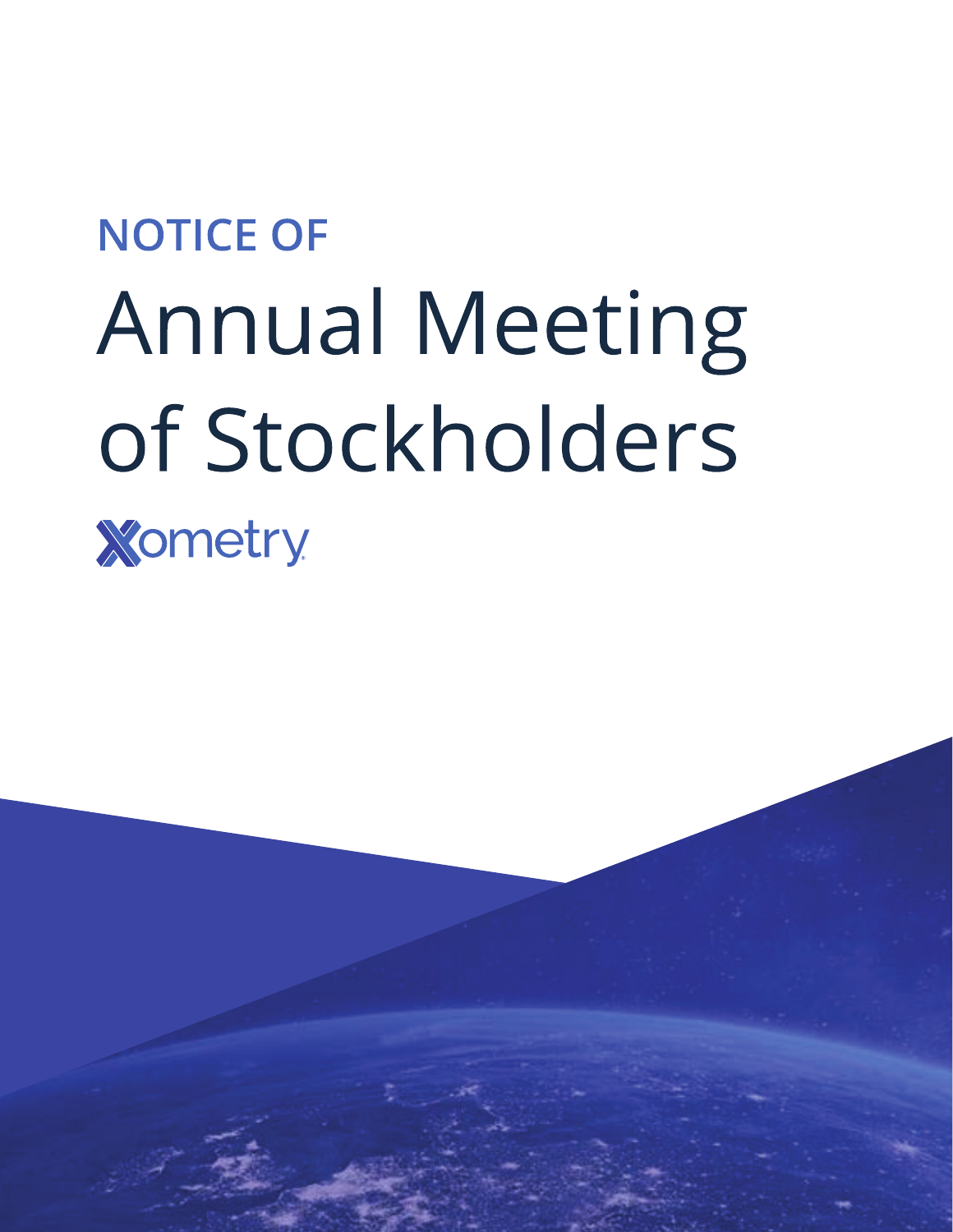

May 2, 2022

Dear Fellow Stockholders:

As we celebrate our successes in 2021, we also reflect on the unprecedented circumstances that are shaping our world.

The global events that have crippled supply chains, spurred product shortages and limited access to raw materials further underscore the need for the rapid digital transformation of the manufacturing industry. Our AIdriven global marketplace is playing an instrumental role in helping buyers create locally resilient supply chains and manufacturers grow their businesses. Through our marketplace we are unleashing the power of innovation. We are a strategic asset to companies that are pushing the world forward creating the products and services that will define our collective future including autonomous and electric vehicles, clean energy technology, robotics, space exploration, next-generation medical devices and more.

We are proud of what we've accomplished in 2021, and our team continues to work diligently to deliver comprehensive solutions that benefit buyers and suppliers.

Accordingly, I invite you to attend the 2022 Annual Meeting of Stockholders of Xometry, Inc., a Delaware corporation ("Xometry") to be held virtually on June 28, 2022 at 11:00 AM Eastern Time. As part of our precautions regarding the ongoing COVID-19 pandemic and to support the health and well-being of our stockholders as well as providing expanded access from locations around the world and lowering costs, we have adopted a virtual format for our 2022 Annual Meeting, which will be held solely online via live webcast.

You will be able to attend the Annual Meeting, ask your questions and vote your shares during the meeting by visiting https://meetnow.global/MM6NC9R (please note that Internet Explorer is not supported) and entering the control number located on the Notice of Internet Availability of Proxy Materials for the 2022 Annual Meeting of Stockholders, your proxy card or voting instruction form. Additional details regarding access to the Annual Meeting and the business to be conducted at the Annual Meeting are described in the accompanying Notice of 2022 Annual Meeting of Stockholders and proxy statement.

We have elected to provide access to our proxy materials over the Internet under the U.S. Securities and Exchange Commission's "notice and access" rules. As a result, we are mailing to our stockholders a Notice of Internet Availability of Proxy Materials instead of paper copies of the proxy statement and our 2021 Annual Report. The notice contains instructions on how to access those documents over the Internet. The Notice of Internet Availability of Proxy Materials also contains instructions on how stockholders can receive a paper copy of our proxy materials, including the proxy statement, our 2021 Annual Report and a form of proxy card or voting instruction form. We believe that providing our proxy materials over the Internet increases the ability of our stockholders to connect with the information they need, while reducing the environmental impact and cost of our Annual Meeting.

Your vote is important. Regardless of whether you plan to attend the Annual Meeting, we hope you will vote as soon as possible. You may vote over the Internet, by telephone or, if you receive a paper proxy card by mail, by completing and returning the proxy card or voting instruction form mailed to you. Please carefully review the instructions on each of your voting options described in this proxy statement, as well as in the Notice of Internet Availability of Proxy Materials you received in the mail.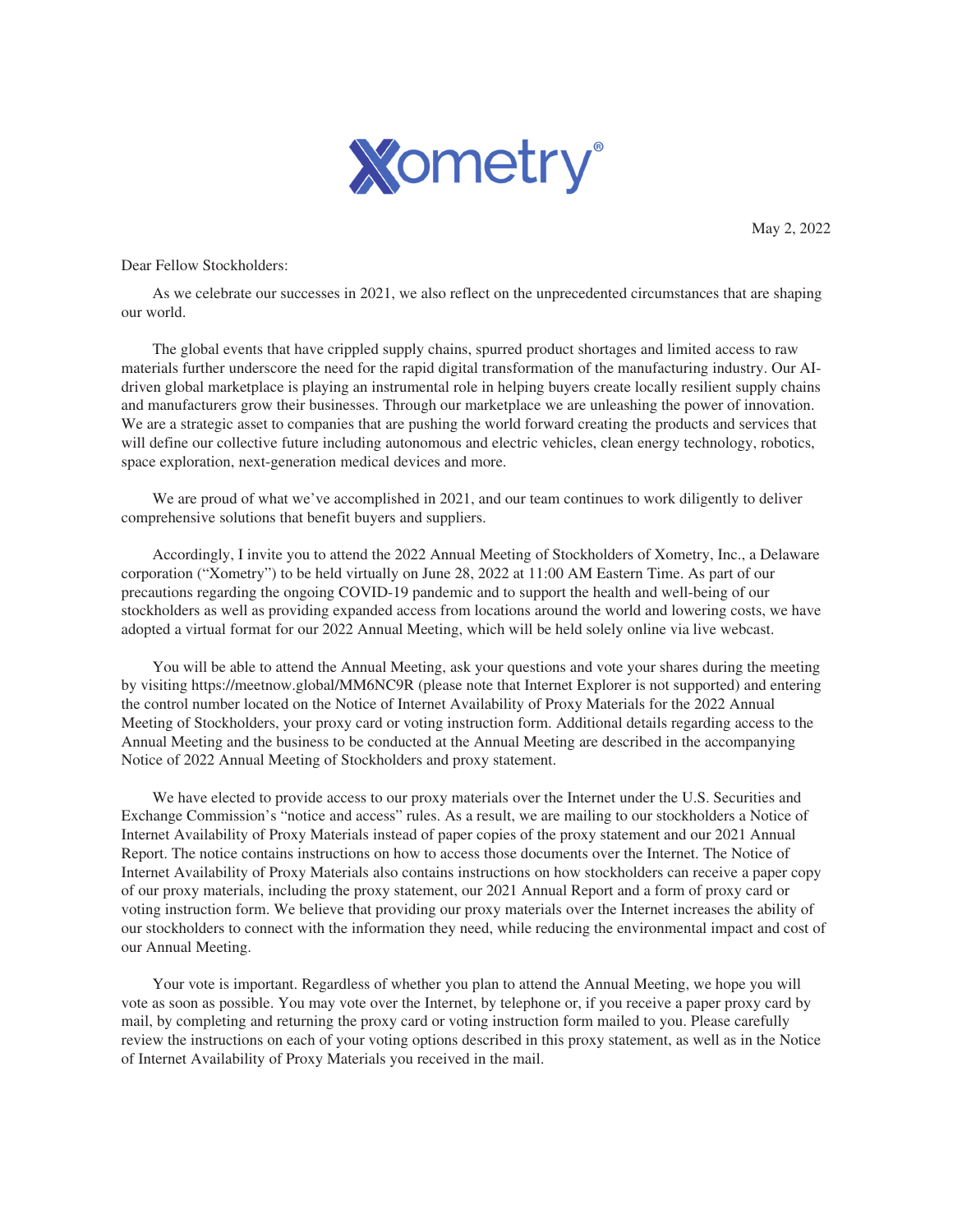On behalf of the Xometry Board of Directors and employees, we thank you for your continued support and look forward to speaking with you at the Annual Meeting.

Sincerely,

 $\sqrt{ }$ 

Randy Altschuler *Chief Executive Officer*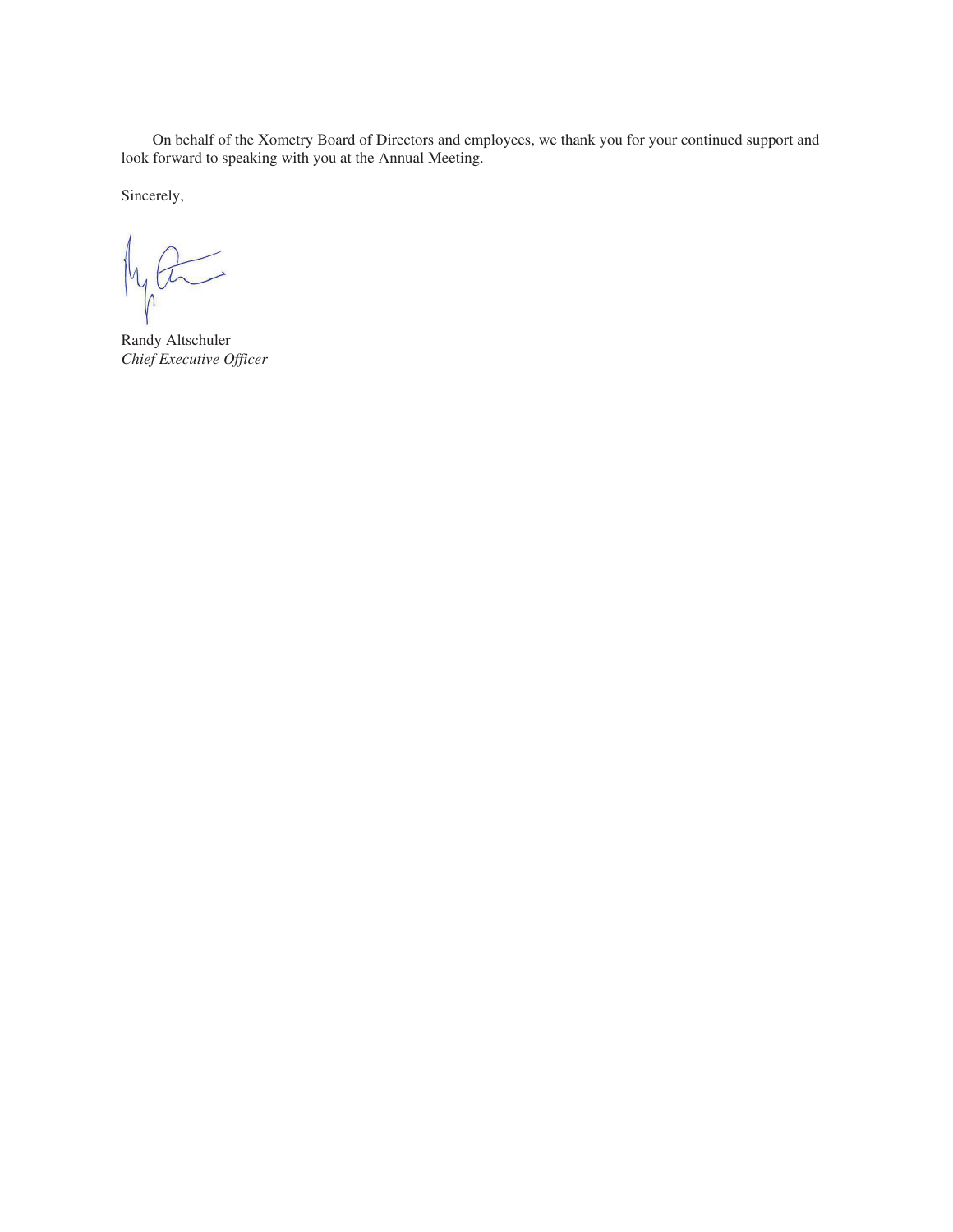

**XOMETRY, INC.** 7529 Standish Place Suite 200 Derwood, Maryland 20855

# **NOTICE OF 2022 ANNUAL MEETING OF STOCKHOLDERS**

| Date:                     | June 28, 2022                                                                                                                                                                                                                                                                                                                                                                                                                                                                                                                                                                                                                                                                                                                                                                                                                                                                                                                                                                             |
|---------------------------|-------------------------------------------------------------------------------------------------------------------------------------------------------------------------------------------------------------------------------------------------------------------------------------------------------------------------------------------------------------------------------------------------------------------------------------------------------------------------------------------------------------------------------------------------------------------------------------------------------------------------------------------------------------------------------------------------------------------------------------------------------------------------------------------------------------------------------------------------------------------------------------------------------------------------------------------------------------------------------------------|
| Time:                     | 11:00 AM Eastern Time                                                                                                                                                                                                                                                                                                                                                                                                                                                                                                                                                                                                                                                                                                                                                                                                                                                                                                                                                                     |
| <b>Location:</b>          | The Annual Meeting can be accessed by visiting https://meetnow.global/MM6NC9R<br>(please note that Internet Explorer is not supported) and entering your control number<br>included in the Notice of Internet Availability of Proxy Materials.                                                                                                                                                                                                                                                                                                                                                                                                                                                                                                                                                                                                                                                                                                                                            |
| <b>Record Date:</b>       | The record date for the Annual Meeting is May 4, 2022. Only stockholders of record at<br>the close of business on that date may vote at the Annual Meeting or any adjournment<br>thereof. Further information regarding voting rights and the matters to be voted upon is<br>presented in the accompanying proxy statement.                                                                                                                                                                                                                                                                                                                                                                                                                                                                                                                                                                                                                                                               |
| <b>Items of Business:</b> | The Annual Meeting will be held for the following purposes, which are more fully<br>described in the proxy statement accompanying this Notice:                                                                                                                                                                                                                                                                                                                                                                                                                                                                                                                                                                                                                                                                                                                                                                                                                                            |
|                           | (1) To elect the two nominees named in the attached proxy statement as directors<br>to serve on the Board of Directors for a three-year term.                                                                                                                                                                                                                                                                                                                                                                                                                                                                                                                                                                                                                                                                                                                                                                                                                                             |
|                           | To ratify the selection of KPMG LLP as our independent registered public<br>(2)<br>accounting firm for the fiscal year ending December 31, 2022.                                                                                                                                                                                                                                                                                                                                                                                                                                                                                                                                                                                                                                                                                                                                                                                                                                          |
|                           | (3) To conduct any other business properly brought before the meeting or any<br>adjournment or postponement thereof.                                                                                                                                                                                                                                                                                                                                                                                                                                                                                                                                                                                                                                                                                                                                                                                                                                                                      |
|                           | Your vote is important. Whether or not you expect to attend the virtual Annual Meeting,<br>please vote by telephone or through the Internet, or, if you receive a paper proxy card by<br>mail, by completing and returning the proxy card mailed to you, as promptly as possible<br>to ensure your representation at the Annual Meeting. Voting instructions are provided in<br>the Notice of Internet Availability of Proxy Materials, or, if you receive a paper proxy<br>card by mail, the instructions are printed on your proxy card and included in the<br>accompanying Proxy Statement. Even if you have voted by proxy, you may still vote<br>online during the Annual Meeting. Please note, however, that if your shares are held of<br>record by a brokerage firm, bank or other agent and you wish to vote online at the<br>Annual Meeting, you must obtain a proxy issued in your name from that agent to vote<br>your shares that are held in such agent's name and account. |

Sincerely,

 $\nless$ Best  $\overline{\mathcal{L}}$ 

Kristie Scott *General Counsel and Secretary*

Derwood, Maryland May 2, 2022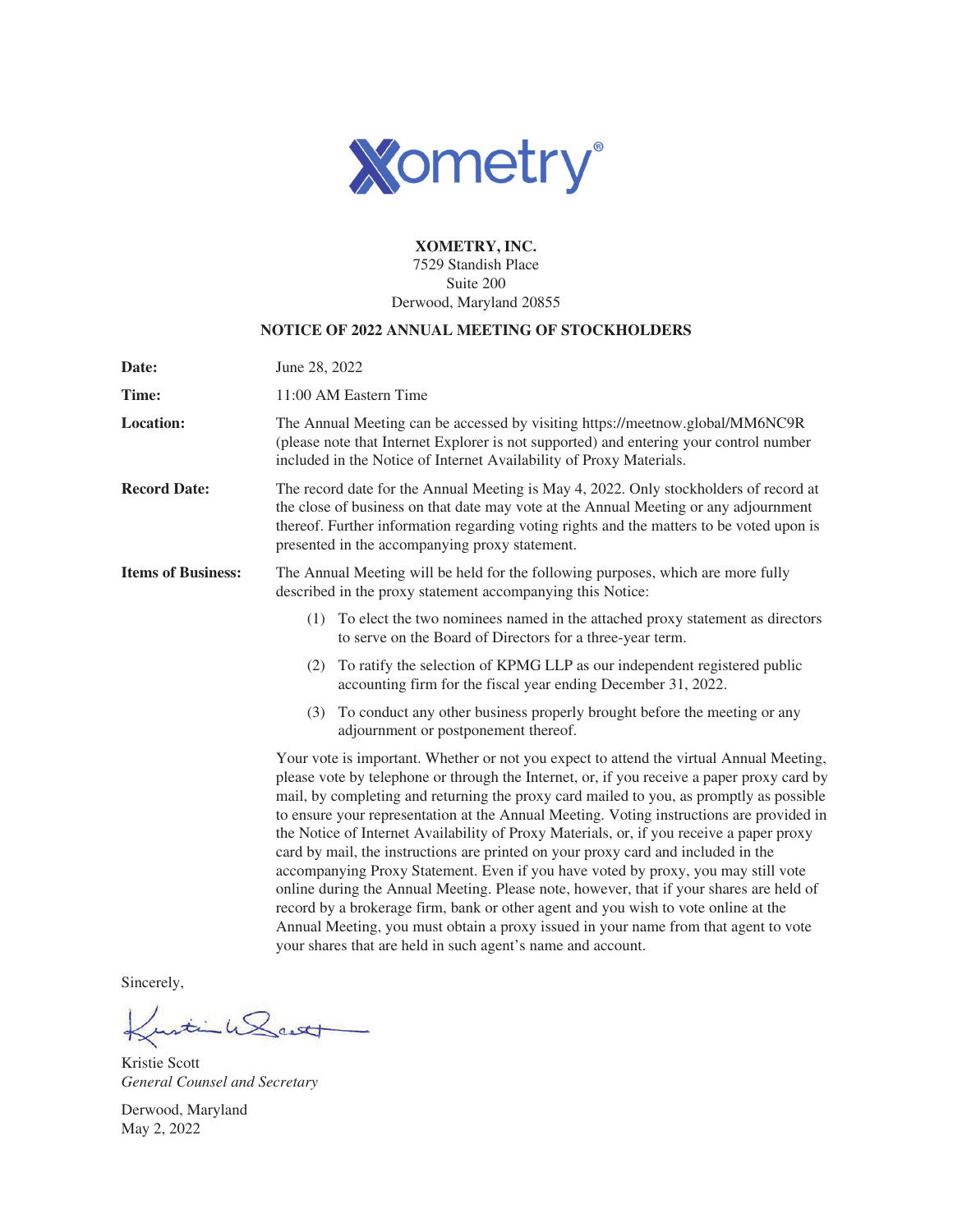# **TABLE OF CONTENTS**

|                                                                         | Page |
|-------------------------------------------------------------------------|------|
|                                                                         | 1    |
|                                                                         | 8    |
|                                                                         | 8    |
|                                                                         | 8    |
|                                                                         | 9    |
|                                                                         | 9    |
| INFORMATION REGARDING THE BOARD AND CORPORATE GOVERNANCE                | 11   |
|                                                                         | 11   |
|                                                                         | 11   |
|                                                                         | 12   |
|                                                                         | 12   |
|                                                                         | 13   |
|                                                                         | 17   |
|                                                                         | 17   |
|                                                                         | 18   |
|                                                                         | 18   |
|                                                                         | 18   |
| PROPOSAL 2: RATIFICATION OF THE SELECTION OF THE INDEPENDENT REGISTERED |      |
|                                                                         | 19   |
|                                                                         | 19   |
|                                                                         | 19   |
|                                                                         | 19   |
|                                                                         | 20   |
|                                                                         | 21   |
|                                                                         | 22   |
|                                                                         | 22   |
|                                                                         | 22   |
|                                                                         | 24   |
|                                                                         | 26   |
|                                                                         | 26   |
|                                                                         | 27   |
|                                                                         | 29   |
|                                                                         | 29   |
|                                                                         | 31   |
|                                                                         | 32   |
|                                                                         | 32   |
| Policies and Procedures Regarding Transactions with Related Persons     | 33   |
| SECURITY OWNERSHIP OF CERTAIN BENEFICIAL OWNERS AND MANAGEMENT          | 34   |
|                                                                         | 37   |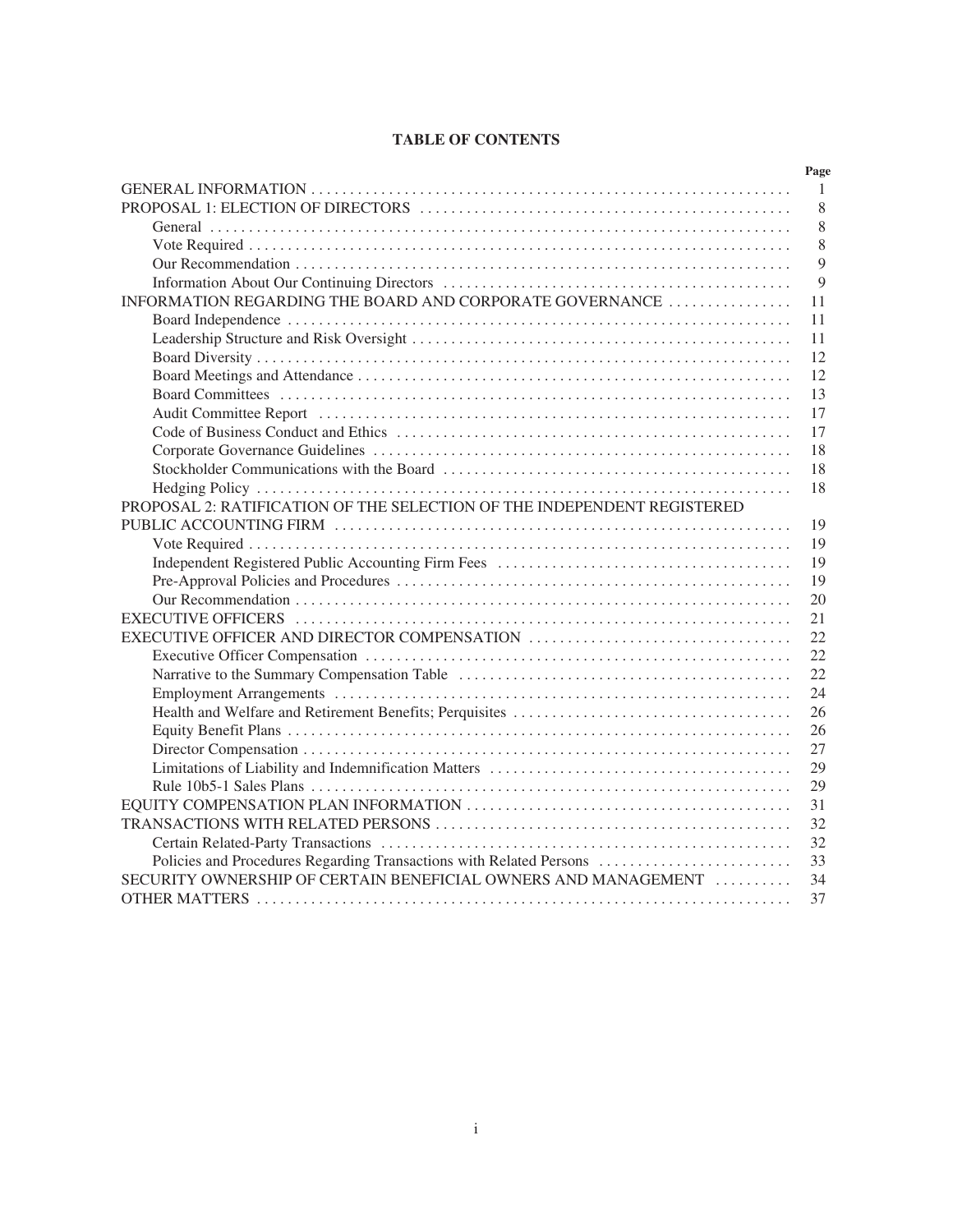# **GENERAL INFORMATION**

# **XOMETRY, INC.** 7529 Standish Place Suite 200 Derwood, Maryland 20855

# **QUESTIONS AND ANSWERS ABOUT THESE PROXY MATERIALS AND VOTING**

# <span id="page-5-0"></span>**Do I need to attend the Annual Meeting in person to vote on the proposals described in this Proxy Statement?**

You are invited to attend the Annual Meeting to vote on the proposals described in this Proxy Statement. However, you do not need to attend the Annual Meeting to vote your shares. You may vote by proxy over the Internet, telephone or by mail, and your vote will be cast on your behalf at the Annual Meeting. To submit your proxy, simply follow the instructions in this Proxy Statement. The Proxy Materials (as defined below) are being made available on the Internet on or about May 2, 2022. As used in this Proxy Statement, references to "we," "us," "our" and the "Company" refer to Xometry, Inc.

# **Why did I receive a Notice of Internet Availability of Proxy Materials on the internet instead of a full set of Proxy Materials?**

Pursuant to rules adopted by the Securities and Exchange Commission (the "SEC"), we have elected to provide access to our Proxy Materials (as defined below) over the Internet. Accordingly, we have sent you a Notice of Internet Availability because the Board of Directors of Xometry, Inc. (the "Board") is soliciting your proxy to vote at the 2022 Annual Meeting of Stockholders (the "Annual Meeting") of Xometry, Inc., including at any adjournments or postponements thereof, to be held on Tuesday, June 28, 2022 at 11:00 AM Eastern Time. The Annual Meeting can be accessed by visiting https://meetnow.global/MM6NC9R (please note that Internet Explorer is not supported).

The Notice of 2022 Annual Meeting of Stockholders ("Notice of Annual Meeting"), this proxy statement, the proxy card or voting instruction form, and our Annual Report on Form 10-K for the fiscal year ended December 31, 2021 (the "Annual Report" and, together with the proxy statement and proxy card or voting instruction form, the "Proxy Materials") are available to stockholders on the Internet.

The Notice of Internet Availability will provide instructions as to how a stockholder of record may access and review the Proxy Materials on the website referred to in the Notice of Internet Availability or, alternatively, how to request that a copy of the Proxy Materials, including a proxy card, be sent by mail or email to the stockholder of record. The Notice of Internet Availability will also provide voting instructions. Please note that, while our Proxy Materials are available at the website referenced in the Notice of Internet Availability, and our Notice of Annual Meeting, proxy statement and Annual Report are available on our website, no other information contained on either website is incorporated by reference in or considered to be a part of this document.

We intend to mail the Notice of Internet Availability on or about May 16, 2022 to all stockholders of record entitled to vote at the Annual Meeting. The Proxy Materials will be made available to stockholders on the Internet on the same date.

## **Will I receive any other Proxy Materials by mail?**

You will not receive any additional Proxy Materials via mail unless you request a printed copy of the Proxy Materials in accordance with the instructions set forth in the Notice of Internet Availability.

## **When is the record date for the Annual Meeting?**

The Board has fixed the record date for the Annual Meeting as of the close of business on May 4, 2022.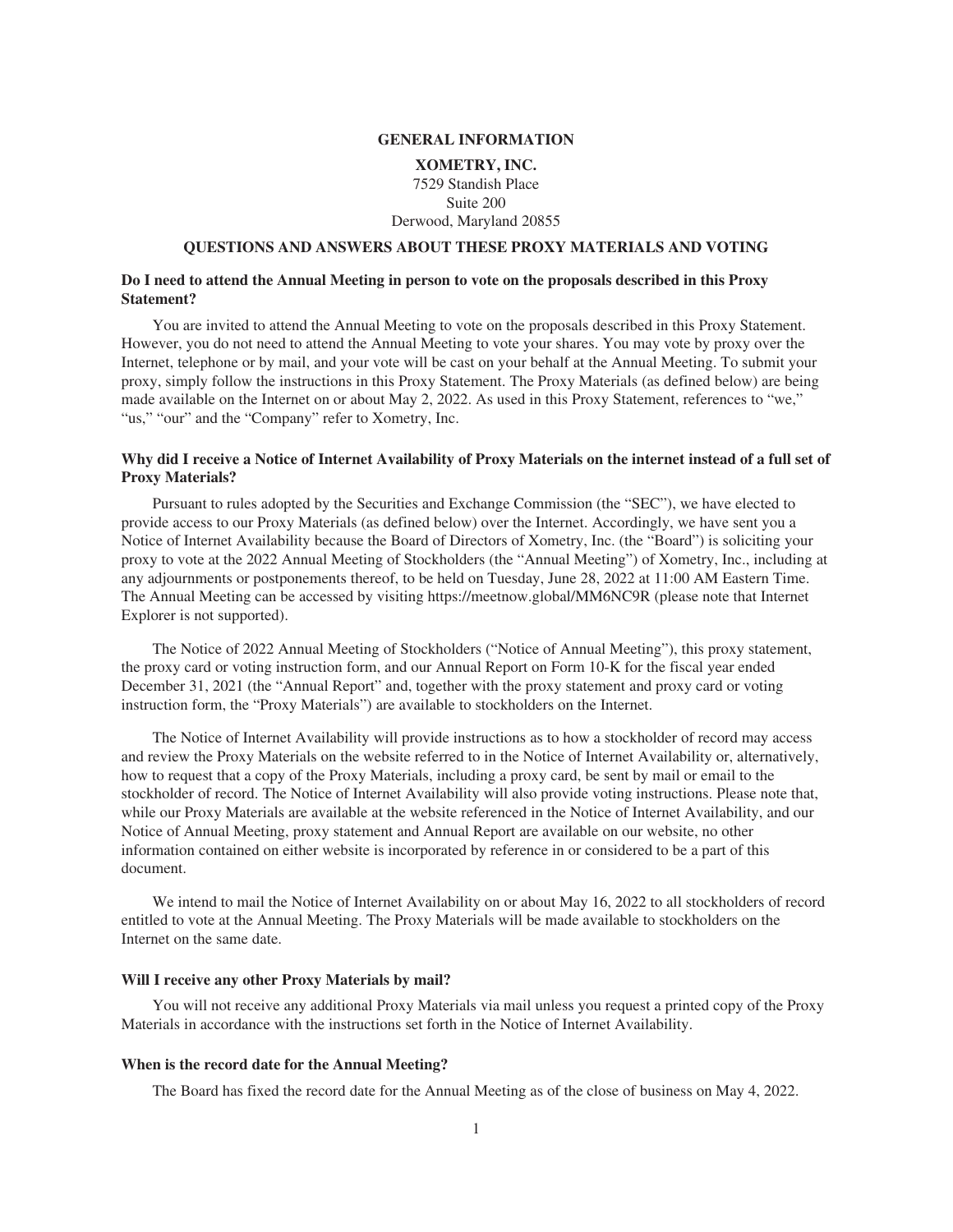#### **How do I attend the Annual Meeting?**

You are entitled to attend the Annual Meeting if you were a stockholder as of the close of business on May 4, 2022, the record date, or hold a valid proxy for the meeting. To participate in the Annual Meeting, you will need to visit https://meetnow.global/MM6NC9R (please note that Internet Explorer is not supported) and enter the control number included on your Notice of Internet Availability, on your proxy card or on the instructions that accompanied your proxy materials, as applicable. If your shares are held by a broker, use the control number provided by your broker found on your notice or voting instruction form.

We recommend that you log in a few minutes before the Annual Meeting to ensure that you are logged in when the meeting starts. Information on how to vote online during the Annual Meeting is discussed below. There will not be a physical location for the Annual Meeting, and you will not be able to attend the Annual Meeting in person.

#### **What do I do if I have technical difficulties in connection with the Annual Meeting?**

The Annual Meeting will begin promptly at 11:00 AM Eastern Time. We encourage you to access the Annual Meeting approximately 15 minutes in advance to allow ample time for you to access the meeting and test your computer audio system. We recommend that you carefully review the above procedures needed to gain admission in advance. If you encounter any difficulties accessing the meeting please call 1.888.724.2416.

#### **How do I ask a question at the Annual Meeting?**

Only stockholders of record as of May 4, 2022 may submit questions or comments that may be addressed during the Annual Meeting. If you would like to submit a question, you may do so by going to https:// meetnow.global/MM6NC9R (please note that Internet Explorer is not supported) and entering the control number included on your Notice of Internet Availability, on your proxy card or on the instructions that accompanied your proxy materials, as applicable. If your shares are held by a broker, use the control number provided by your broker found on your notice or voting instruction form.

In accordance with the rules of conduct, we ask that you limit your questions to questions that are relevant to the Annual Meeting or our business and that such questions are respectful of your fellow stockholders and meeting participants. Questions and answers may be grouped by topic, and substantially similar questions may be grouped and answered once. In addition, questions may be ruled out of order if they are, among other things, irrelevant to our business, related to pending or threatened litigation, disorderly, repetitious of statements already made, or in furtherance of the stockholder's own personal, political or business interests.

#### **Will a list of record stockholders as of the record date be available?**

A list of stockholders entitled to vote at the meeting will be available for examination during normal business hours by any stockholder for any purpose germane to the meeting for 10 days before the meeting at our offices. Please email legal@xometry.com to arrange for an in-person examination. The stockholder list will also be available electronically during the meeting.

# **Who can vote at the Annual Meeting?**

Only stockholders of record at the close of business on May 4, 2022 will be entitled to vote online during the Annual Meeting.

#### *Stockholder of Record: Shares Registered in Your Name*

If, on May 4, 2022, your shares were registered directly in your name with our transfer agent, Computershare Trust Company, N.A., then you are a stockholder of record. As a stockholder of record, you may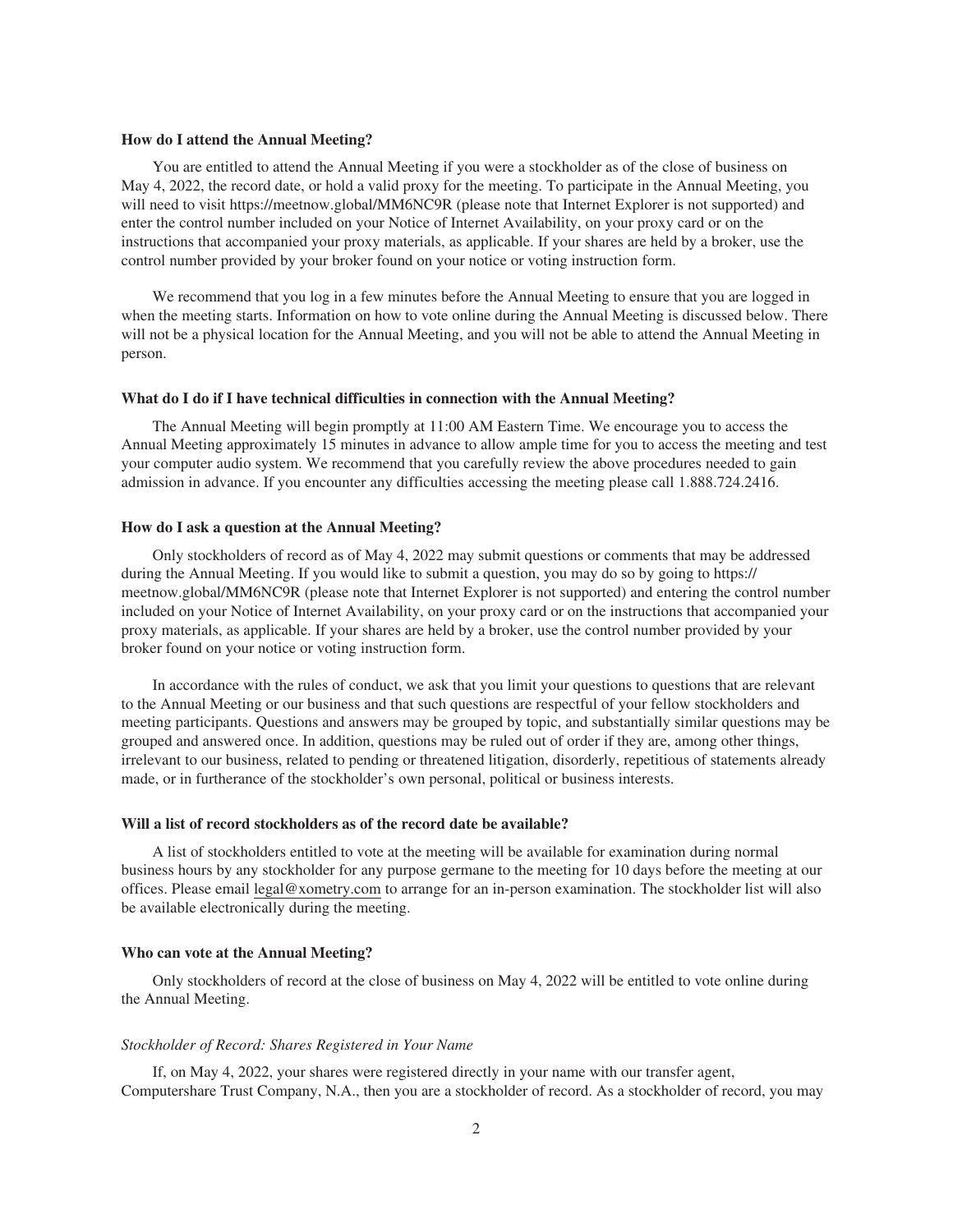vote online during the meeting by going to https://meetnow.global/MM6NC9R (please note that Internet Explorer is not supported) and entering the control number included on your Notice of Internet Availability, on your proxy card or on the instructions that accompanied your proxy materials, as applicable. Whether or not you plan to attend the Annual Meeting, we urge you to vote by proxy to ensure your vote is counted.

# *Beneficial Owner: Shares Registered in the Name of a Broker, Bank or Similar Organization*

If on May 4, 2022, your shares were held, not in your name, but rather in an account at a brokerage firm, bank, dealer or other similar organization, then you are the beneficial owner of shares held in "street name" and the Notice of Internet Availability is being forwarded to you by that organization. The organization holding your account is considered to be the stockholder of record for purposes of voting at the Annual Meeting. As a beneficial owner, you have the right to direct your broker or other agent regarding how to vote the shares in your account. You are also invited to attend the Annual Meeting. However, since you are not the stockholder of record, you may not vote your shares online during the meeting unless you request and obtain a valid proxy from your broker or other agent, as required. If you hold a valid legal proxy for the Annual Meeting because you are a beneficial owner and want to attend the Annual Meeting online by webcast (with the ability to ask a question and/or vote, if you choose to do so), you have two options:

# **1. Registration in Advance of the Annual Meeting**

Submit proof of the legal proxy from your broker or bank reflecting your Xometry holdings ("Legal Proxy") along with your name and email address to Computershare.

Requests for registration as set forth in (1) above must be labeled as "Legal Proxy" and be received no later than 5:00 PM Eastern Time, on June 23, 2022. You will receive a confirmation of your registration by email after we receive the registration materials. Requests for registration should be directed to:

By email: Forward the email from your broker granting you a Legal Proxy, or attach an image of your Legal Proxy, to legalproxy@computershare.com

By mail: Computershare Xometry Legal Proxy P.O. Box 43001 Providence, RI 02940-3001

# **2. Register at the Annual Meeting**

For the 2022 proxy season, an industry solution has been agreed upon to allow beneficial owners to register online at the Annual Meeting to attend, ask questions and vote. We expect that the vast majority of beneficial owners will be able to fully participate using the control number received with their voting instruction form. Please note, however, that this option is intended to be provided as a convenience to beneficial owners only, and there is no guarantee this option will be available for every type of beneficial owner voting control number. The inability to provide this option to any or all beneficial owners shall in no way impact the validity of the Annual Meeting. Beneficial owners may choose to register in advance of the Annual Meeting option above, if they prefer to use this traditional, paper-based option.

In any event, please go to https://meetnow.global/MM6NC9R for more information on the available options and registration instructions.

## **Do I need to register to attend the Annual Meeting virtually?**

Registration is only required if you are a beneficial owner, as set forth above.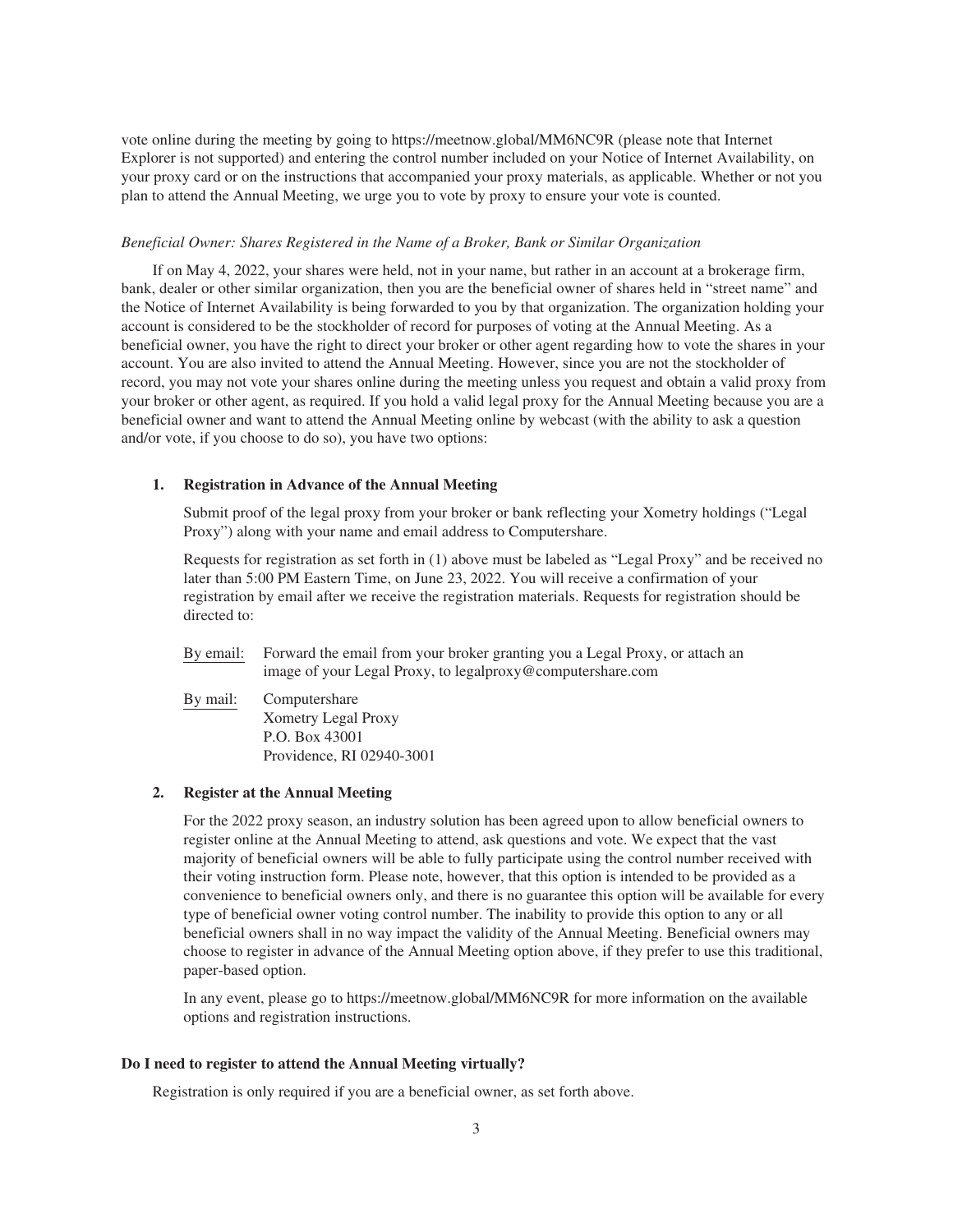## **What am I voting on?**

There are two matters scheduled for a vote:

- Proposal 1: Election of two Class I directors to hold office until the 2025 Annual Meeting of Stockholders; and
- Proposal 2: Ratification of the selection of KPMG LLP as our independent registered public accounting firm for the fiscal year ending December 31, 2022.

## **What if another matter is properly brought before the meeting?**

The Board knows of no other matters that will be presented for consideration at the Annual Meeting. If any other matters are properly brought before the meeting, the proxies will vote as recommended by the Board or, if no recommendation is given, will vote on those matters in accordance with their best judgment.

# **How do I vote?**

If you are a stockholder of record and your shares are registered directly in your name, you may vote by going to https://meetnow.global/MM6NC9R (please note that Internet Explorer is not supported) and entering the control number included on your Notice of Internet Availability, on your proxy card or on the instructions that accompanied your proxy materials, as applicable. If your shares of Class A common stock are held in street name (i.e., held for your account by a broker, bank or other nominee), you should have received a notice containing voting instructions from that organization rather than from us. You should follow the instructions in the notice to ensure your vote is counted. If you are a beneficial owner and would like to vote online during the Annual Meeting you should follow the procedures outlined above.

**Internet proxy voting will be provided to allow you to vote your shares online, with procedures designed to ensure the authenticity and correctness of your proxy vote instructions. However, please be aware that you must bear any costs associated with your internet access, such as usage charges from internet access providers and telephone companies.**

#### **How many votes do I have?**

On each matter to be voted upon, you have one vote for each share of Class A common stock you own as of May 4, 2022. Our Class B common stock, which is held by our co-founders, has twenty votes per share and represents approximately 54.9% of the voting power of our outstanding capital stock.

#### **What are the Board's recommendations on how to vote my shares?**

The Board recommends a vote:

- Proposal 1: **FOR** the election of the two Class I director nominees; and
- Proposal 2: **FOR** the ratification of the selection of KPMG LLP as our independent registered public accounting firm for the year ending December 31, 2022.

# **Who pays the cost for soliciting proxies?**

We will pay the entire cost of soliciting proxies. In addition to these Proxy Materials, our directors and employees may also solicit proxies in person, by telephone or by other means of communication. Directors and employees will not be paid any additional compensation for soliciting proxies. We will also reimburse brokers, banks, custodians, other nominees and fiduciaries for forwarding these materials to their principals to obtain the authorization for the execution of proxies.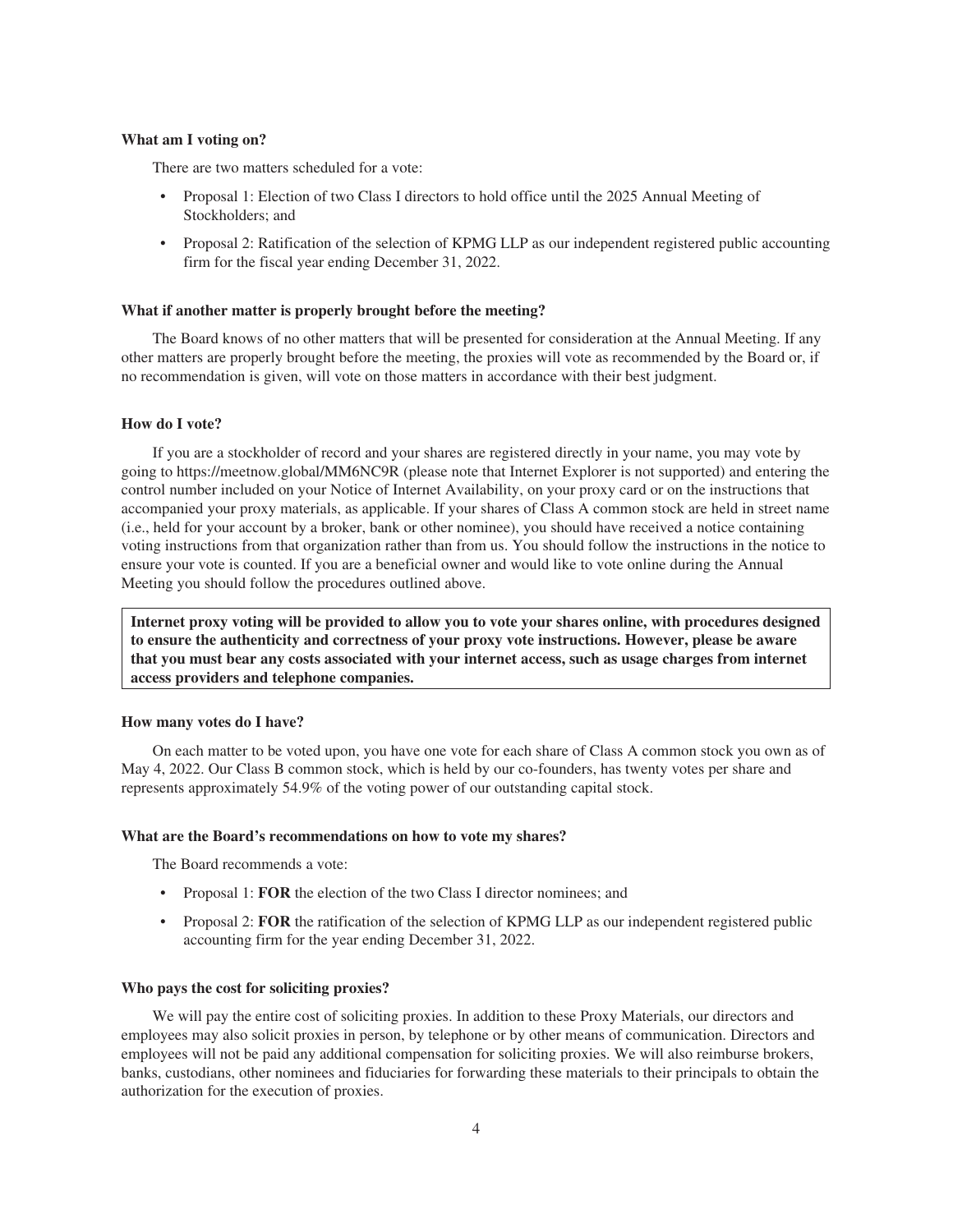# **If I am a stockholder of record and I do not vote, or if I return a proxy card or otherwise vote without giving specific voting instructions, what happens?**

If you are a stockholder of record and do not vote by completing your proxy card, by telephone, through the Internet or online during the Annual Meeting, your shares will not be voted. If you return a signed and dated proxy card or otherwise vote without marking voting selections, your shares will be voted, as applicable, "For" the election of each of the two nominees for director and "For" the ratification of the selection of KPMG LLP as our independent registered public accounting firm. If any other matter is properly presented at the meeting, your proxyholder (one of the individuals named on your proxy card) will vote your shares using his or her best judgment.

# **If I am a beneficial owner of shares held in street name and I do not provide my broker or bank with voting instructions, what happens?**

If your shares are held in street name, your bank, broker or other nominee may under certain circumstances vote your shares if you do not timely instruct your broker, bank or other nominee how to vote your shares. Banks, brokers and other nominees can vote your unvoted shares on routine matters, but cannot vote such shares on non-routine matters. If you do not timely provide voting instructions to your bank, broker or other nominee to vote your shares, your bank, broker or other nominee may, on routine matters, either vote your shares or leave your shares unvoted. The election of directors (Proposal 1) is a non-routine matter. The ratification of the selection of our independent registered public accounting firm (Proposal 2) is a routine matter. We encourage you to provide voting instructions to your bank, broker or other nominee. This ensures that your shares will be voted at the Annual Meeting according to your instructions. You should receive directions from your bank, broker or other nominee about how to submit your proxy to them at the time you receive this proxy statement.

# *If you are a beneficial owner of shares held in street name, to ensure your shares are voted in the way you would prefer, you must provide voting instructions to your broker, bank or other agent by the deadline provided in the materials you receive from your broker, bank or other nominee.*

## **What does it mean if I receive more than one Notice of Internet Availability?**

If you receive more than one Notice of Internet Availability, your shares may be registered in more than one name or in different accounts. Please follow the voting instructions on each notice to ensure that all of your shares are voted.

# **Can I revoke my vote after submitting my proxy?**

# *Stockholder of Record: Shares Registered in Your Name*

Yes. If you are the stockholder of record for your shares, you may revoke your proxy at any time before the final vote at the Annual Meeting in one of the following ways:

- by submitting another properly completed proxy with a later date;
- by transmitting a subsequent vote over the Internet or by telephone prior to the start of the Annual Meeting; or
- by sending a timely written notice to our Secretary in writing at Xometry, Inc., 7529 Standish Place, Suite 200, Derwood, Maryland 20855 that you are revoking your proxy.

Your last vote, whether prior to or at the Annual Meeting, is the vote that we will count.

#### *Beneficial Owner: Shares Registered in the Name of a Broker, Bank or Similar Organization*

If your shares are held in street name, you must contact your broker or nominee for instructions as to how to change your vote. Your personal attendance at the Annual Meeting does not revoke your proxy. Your last vote, whether prior to or at the Annual Meeting, is the vote that we will count.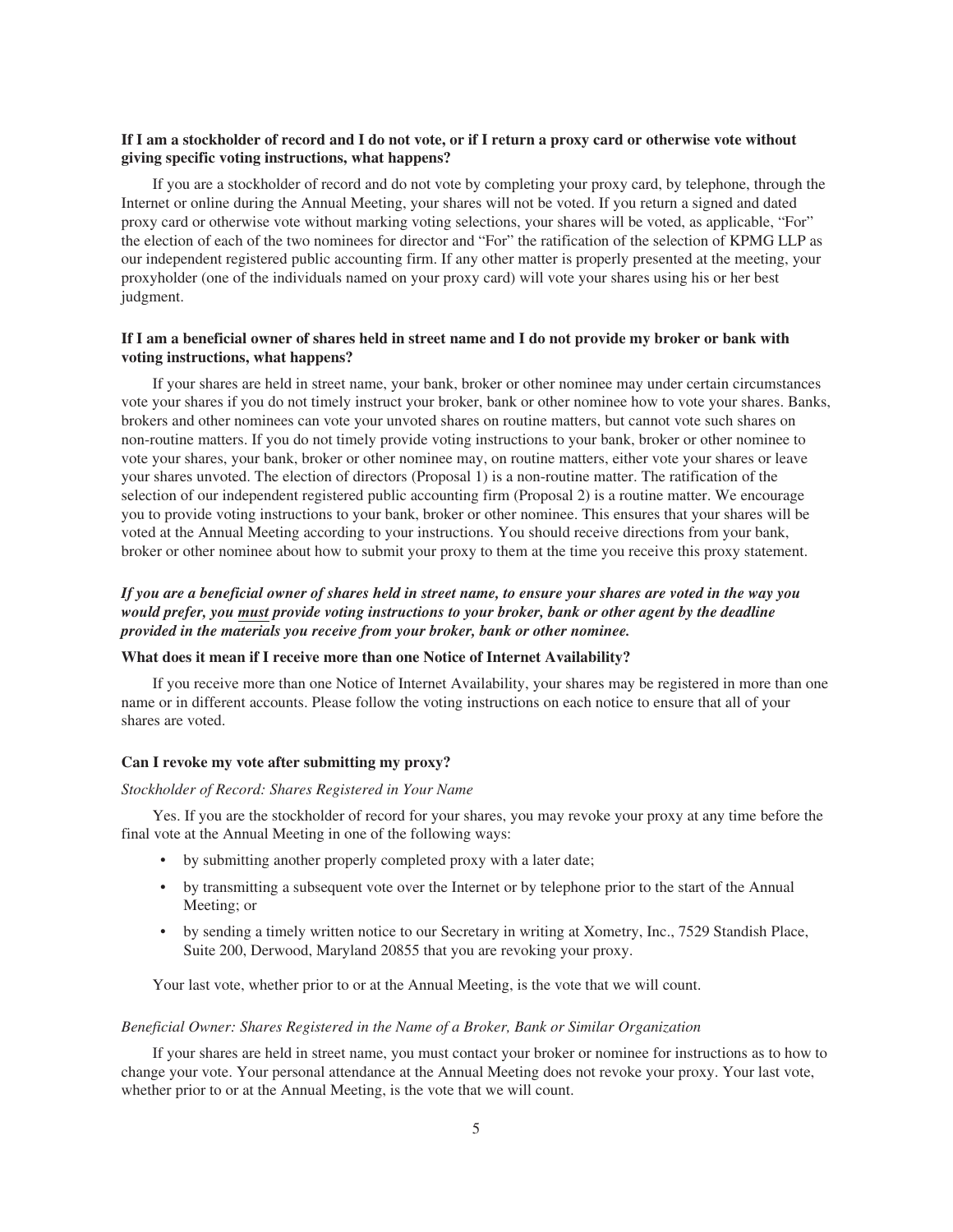## **How is a quorum reached?**

A quorum of stockholders is necessary to hold a valid meeting. A quorum will be present if stockholders holding at least a majority of the outstanding shares entitled to vote are present at the Annual Meeting or represented by proxy. The inspector(s) of election appointed for the Annual Meeting will determine whether or not a quorum is present.

Abstentions and broker non-votes, if any, will be counted towards the quorum requirement. If there is no quorum, the holders of a majority of shares present at the meeting or represented by proxy may adjourn the meeting to another date.

## **What are "broker non-votes"?**

As discussed above, when a beneficial owner of shares held in "street name" does not give instructions to the broker or nominee holding the shares as to how to vote on matters deemed to be "non-routine," the broker or nominee cannot vote the shares. These unvoted shares are counted as "broker non-votes." Proposal 1 is considered to be "non-routine," and we therefore expect broker non-votes to exist in connection with this proposal.

# **What vote is required to approve each item and how are votes counted?**

*Proposal 1: Election of Directors.* Directors will be elected by a plurality of votes cast at the Annual Meeting by holders of shares present or represented by proxy and entitled to vote. The two nominees receiving the most "For" votes will be elected as directors. You may not vote your shares cumulatively for the election of directors. Abstentions and broker non-votes will not affect the outcome of the election of directors.

*Proposal 2: Ratification of the Selection of the Independent Registered Public Accounting Firm.* To be approved, the ratification of the selection of KPMG LLP as our independent registered public accounting firm for fiscal year ending December 31, 2022 must receive "For" votes from the holders of a majority of shares present or represented by proxy and entitled to vote. Abstentions will have the same effect as an "Against" vote.

# **How can I find out the results of the voting at the Annual Meeting?**

We will announce preliminary voting results at our Annual Meeting. We will publish final voting results in a Current Report on Form 8-K that we will file with the SEC within four business days after the Annual Meeting. If final voting results are not available at that time, we will disclose the preliminary results in the Current Report on Form 8-K and, within four business days after the final voting results are known to us, file an amended Current Report on Form 8-K to disclose the final voting results.

#### **When are stockholder proposals due for the 2023 Annual Meeting of Stockholders?**

If you wish to submit proposals for inclusion in our proxy statement for the 2023 annual meeting of stockholders (the "2023 Annual Meeting"), we must receive them on or before January 16, 2023. Nothing in this paragraph shall require us to include in our proxy statement or proxy card for the 2023 Annual Meeting any stockholder proposal that does not meet the requirements of the SEC in effect at the time. Any such proposal will be subject to Rule 14a-8 of the Securities Exchange Act of 1934, as amended (the "Exchange Act").

If you wish to nominate a director or submit a proposal for presentation at the 2023 Annual Meeting, without including such proposal in next year's proxy statement, you must be a stockholder of record and provide timely notice in writing to our Secretary at Xometry, Inc., 7529 Standish Place, Suite 200, Derwood, Maryland 20855. To be timely, we must receive the notice not less than 90 days nor more than 120 days prior to the first anniversary of the Annual Meeting, that is, between February 28, 2023 and March 30, 2023; *provided*, *however*,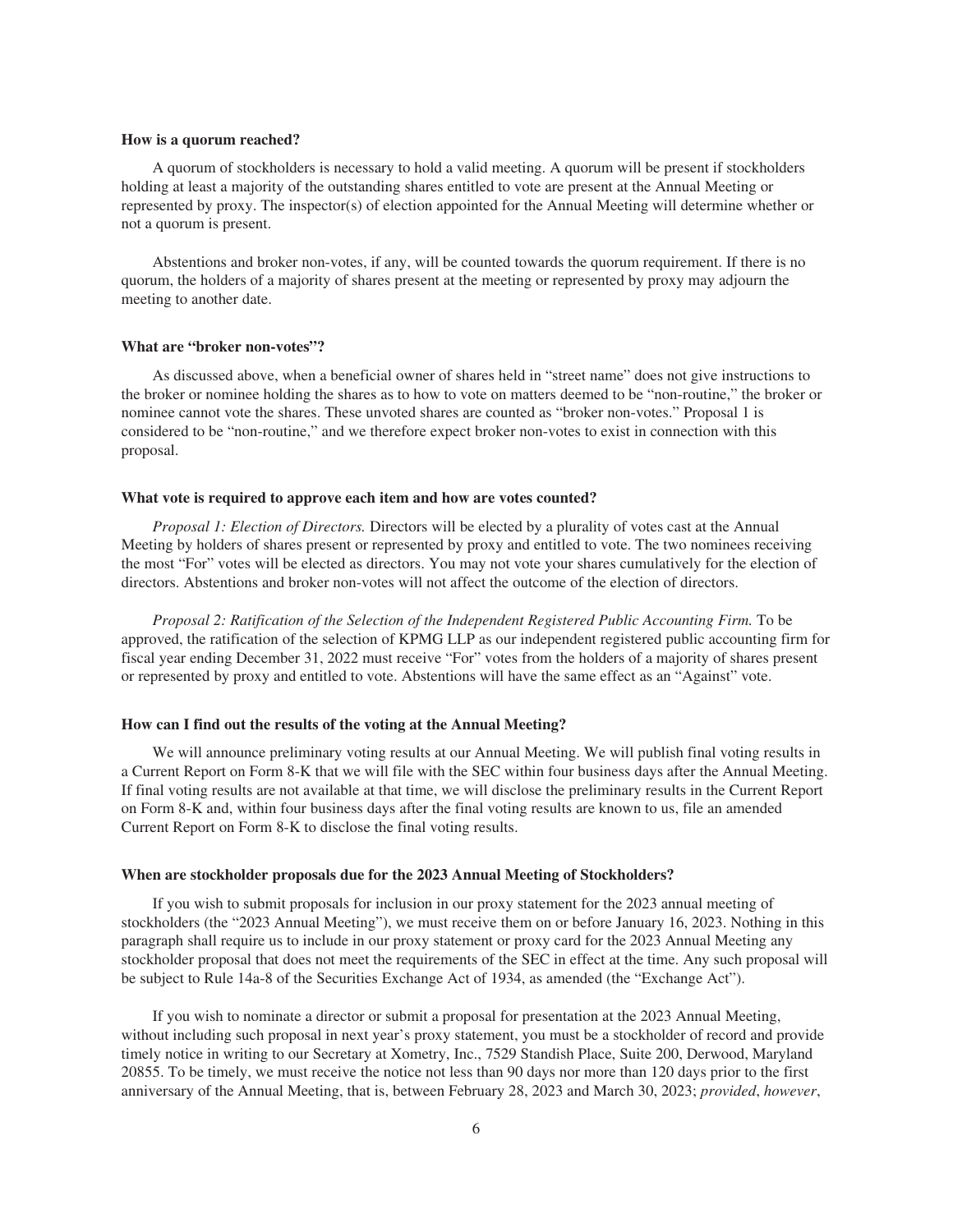that in the event that the date of the 2023 Annual Meeting is more than 30 days before or more than 30 days after such anniversary date, we must receive your notice (a) no earlier than the close of business on the 120th day prior to the 2023 Annual Meeting and (b) no later than the close of business on the later of the 90th day prior to the 2023 Annual Meeting or the close of business on the 10th day following the day on which we first make a public announcement of the date of the 2023 Annual Meeting. Your written notice must contain specific information required in Section 5 of our amended and restated bylaws (the "Bylaws"). For additional information about our director nomination requirements, please see our Bylaws.

In addition to satisfying the foregoing requirements under our Bylaws, to comply with the universal proxy rules (once effective), stockholders who intend to solicit proxies in support of director nominees other than our nominees for our 2023 Annual Meeting of Stockholders must provide notice that sets forth the information required by Rule 14a-19 under the Exchange Act no later than May 29, 2023.

# **Who should I call if I have any additional questions?**

If you are the stockholder of record for your shares, please call Shawn Milne, our Vice President of Investor Relations, at 240.335.8132 or email shawn.milne@xometry.com. If your shares are held in street name, please contact the telephone number provided on your voting instruction form or contact your broker or nominee holder directly.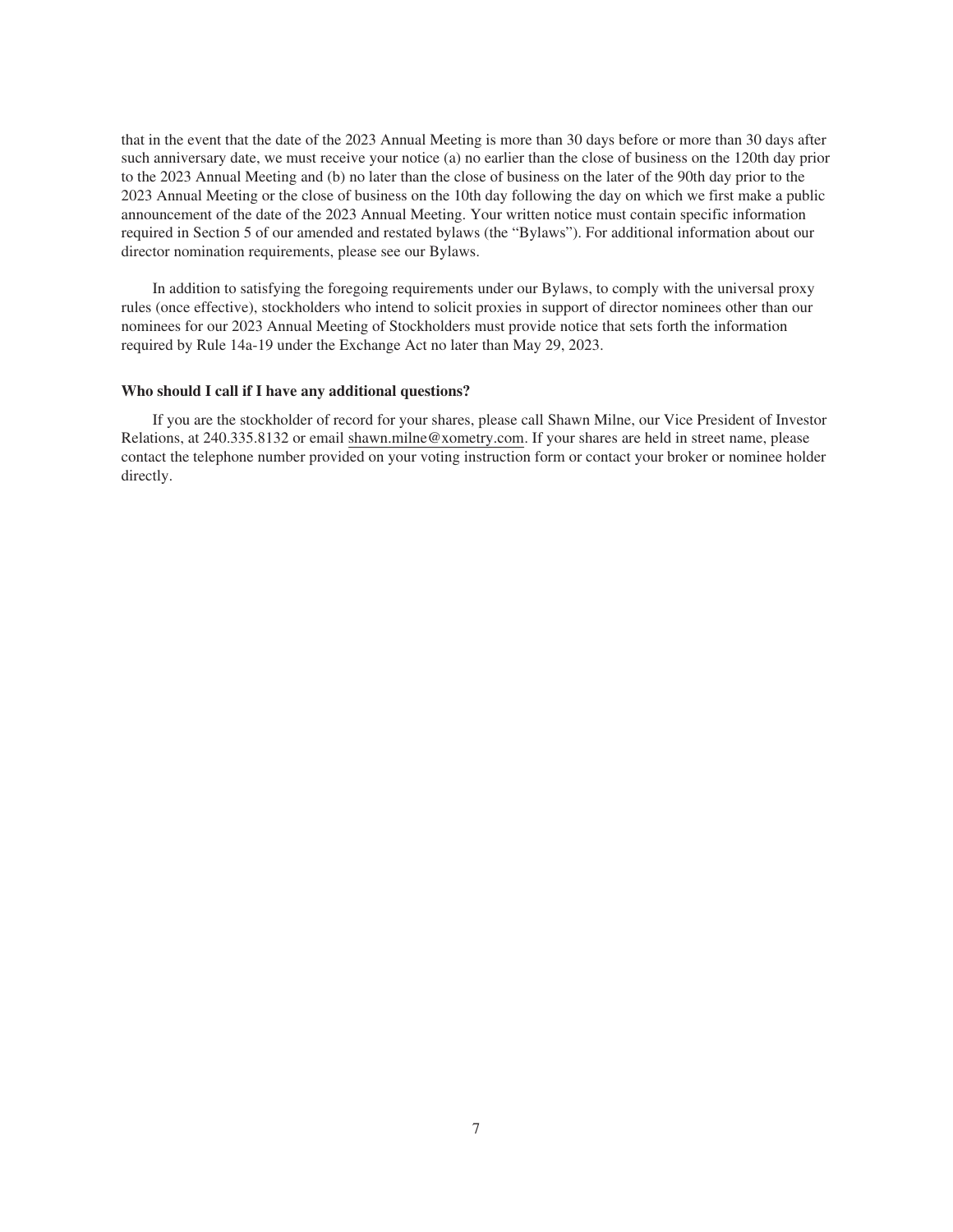# **PROPOSAL 1: ELECTION OF DIRECTORS**

# <span id="page-12-1"></span><span id="page-12-0"></span>**General**

Our amended and restated certificate of incorporation provides for a classified Board consisting of three classes of directors. Class I consists of three directors, Class II consists of three directors and Class III consists of three directors. Each class serves for a three-year term. Vacancies on our Board may be filled by the affirmative vote of a majority of directors then in office. A director elected by our Board to fill a vacancy in a class, including vacancies created by an increase in the number of directors, shall serve for the remainder of the full term of that class and until the director's successor is duly elected and qualified.

Our Board is currently composed of nine directors. There are three directors whose terms of office expire in 2022. Craig Driscoll, a Class I director, has notified the Board that he will not stand for reelection as a director of the Company upon expiration of his current term. Upon the recommendation of the Nominating and Corporate Governance Committee, our Board has nominated the two individuals listed in the table below for election as directors at the Annual Meeting. After Mr. Driscoll's term expires, the Board intends to reduce the size of the Board to eight directors.

If the nominees listed below are elected, they will each hold office until the annual meeting of stockholders in 2025 and until each of their successors has been duly elected and qualified or, if sooner, until the director's resignation or removal. All nominees are currently serving on our Board and have consented to being named in this proxy statement and to serve if elected. It is our policy to encourage directors and nominees for director to attend the Annual Meeting.

The brief biographies below include information, as of the date of this proxy statement, regarding the specific and particular experience, qualifications, attributes or skills that led the Nominating and Corporate Governance Committee to believe that each director or nominee should serve on the Board. There are no family relationships among any of our executive officers or directors.

| <b>Nominees</b>     | Age $(1)$ | Term<br><b>Expires</b> | Position(s)<br><b>Held</b>                            | <b>Director</b><br>Since |
|---------------------|-----------|------------------------|-------------------------------------------------------|--------------------------|
| Randolph Altschuler | 51        |                        | 2022 Co-Founder, Chief Executive Officer and Director | 2013                     |
| Deborah Bial        | 56        | 2022                   | Director                                              | 2020                     |

(1) As of May 4, 2022

*Randolph Altschuler* is our co-founder and has served as our Chief Executive Officer and as a member of our board of directors since May 2013. Prior to co-founding Xometry, Mr. Altschuler served as the Co-Founder and Executive Chairman of CloudBlue Technologies, Inc., a provider of recycling services for electronic equipment, from January 2008 to September 2013. Prior to CloudBlue, Mr. Altschuler was the co-founder and co-CEO of OfficeTiger, Inc. from 2000 to 2007. In addition to serving as our Chief Executive Officer, Mr. Altschuler also serves on the board of directors of the Maryland Tech Council and Regional Manufacturing Institute of Maryland. Mr. Altschuler received a B.A. from Princeton University and an M.B.A. from Harvard Business School. Mr. Altschuler was awarded a Fulbright Scholarship and studied at the University of Vienna in Austria.

*Deborah Bial* has served as a member of our board of directors since October 2020. Ms. Bial is the founder and president of the Posse Foundation, a diversity, leadership development and college success organization, a position she has held since 1989. In 2007, Ms. Bial received a prestigious MacArthur "Genius" Fellowship from the John D. and Catherine T. MacArthur Foundation. Ms. Bial received a B.A. from Brandeis University and an Ed.M and Ed.D. from Harvard University, and she is a member of Brandeis' Board of Trustees.

# <span id="page-12-2"></span>**Vote Required**

Directors are elected by a plurality of the votes of the holders of shares present or represented by proxy and entitled to vote on the election of directors. Accordingly, the two nominees receiving the highest number of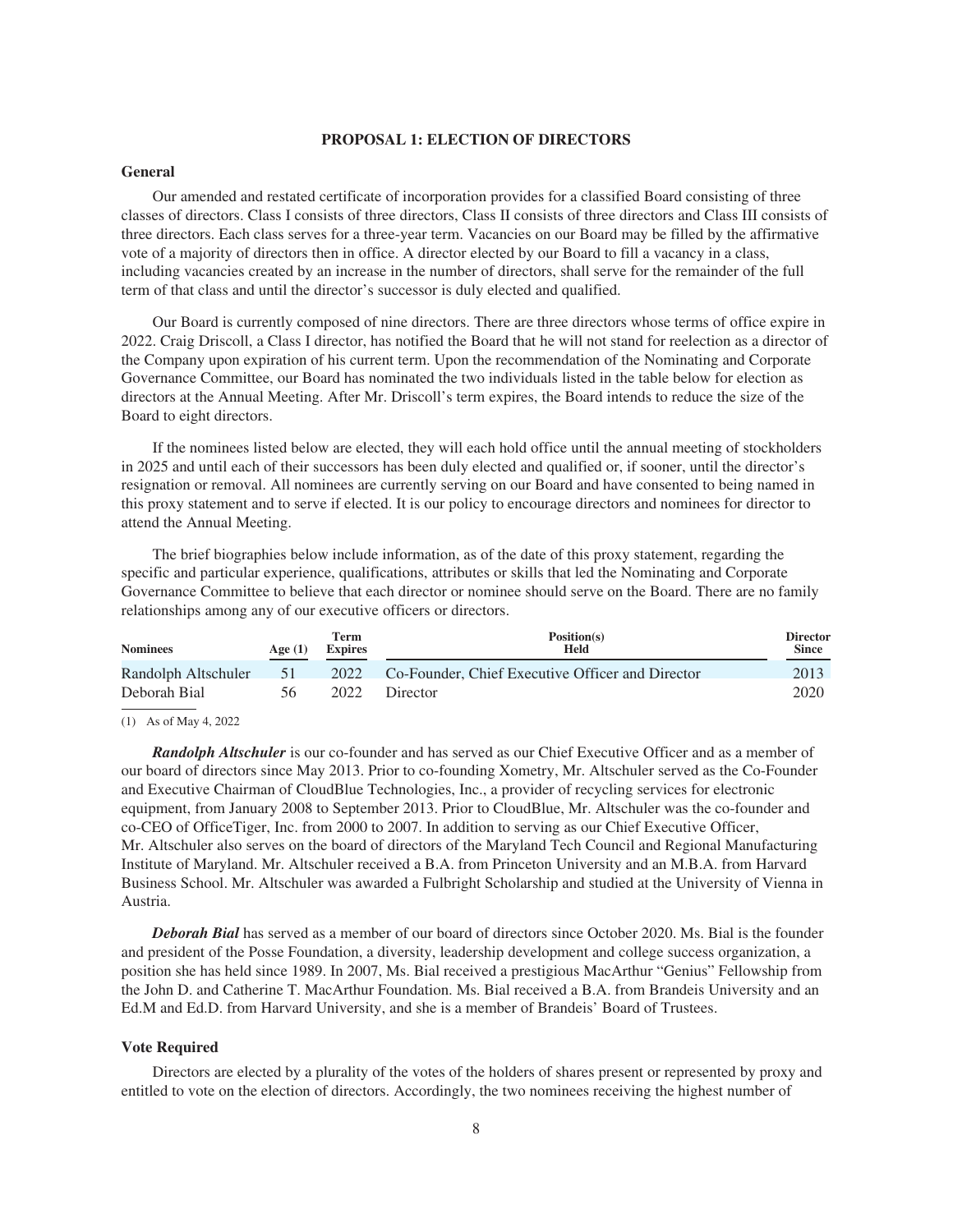affirmative votes will be elected. You may not vote your shares cumulatively for the election of directors. Shares represented by executed proxies will be voted, if authority to do so is not withheld, for the election of the two nominees named above. If either nominee becomes unavailable for election as a result of an unexpected occurrence, your shares will be voted for the election of a substitute nominee proposed by our Board. The Board has no reason to believe that either of the nominees would prove unable to serve if elected. There are no arrangements or understandings between us and any director, or nominee for directorship, pursuant to which such person was selected as a director or nominee.

#### <span id="page-13-0"></span>**Our Recommendation**

# **THE BOARD UNANIMOUSLY RECOMMENDS A VOTE FOR EACH OF THE NAMED DIRECTOR NOMINEES.**

## <span id="page-13-1"></span>**Information About Our Continuing Directors**

Set forth below are the names, ages and length of service of the remaining members of our Board whose terms continue beyond the Annual Meeting.

| <b>Continuing Directors</b> | Age(1) | Term<br><b>Expires</b> | <b>Position(s)</b> Held                                           | <b>Director</b><br><b>Since</b> |
|-----------------------------|--------|------------------------|-------------------------------------------------------------------|---------------------------------|
| Ranjana Clark               | 61     | 2024                   | Director                                                          | 2021                            |
| George Hornig               | 67     | 2023                   | Director (Chair)                                                  | 2013                            |
| <b>Emily Rollins</b>        | 52     | 2024                   | Director                                                          | 2021                            |
| Fabio Rosati                | 57     | 2023                   | Director                                                          | 2017                            |
| Katharine Weymouth          | 55     | 2023                   | Director                                                          | 2020                            |
| Laurence Zuriff             | 54     | 2024                   | Co-Founder, Managing Director Donor Advised Fund,<br>and Director | 2013                            |

#### (1) As of May 4, 2022

The principal occupation, business experience and education of each continuing director are set forth below.

*Ranjana Clark* has served as a member of our board of directors since July 2021. Since July 2013, Ms. Clark has held a number of positions with Mitsubishi UFJ Financial Group, or MUFG, and is currently the Head of Global Transaction Banking, Head of Transaction Banking Americas and Bay Area President. Prior to joining MUFG, Ms. Clark was the Chief Customer and Marketing Officer at PayPal from May 2011 to June 2013. Prior to that, Ms. Clark spent over 25 years in the financial services industry in roles spanning payments, marketing, strategy and business leadership. Ms. Clark currently serves on the board of directors of StanCorp Financial Group, Inc., the Bay Area Council and the University of California Berkeley's Haas School of Business, positions she has held since July 2014, July 2017 and July 2016 respectively. Ms. Clark received a B.A. from the University of Delhi, an M.B.A with an emphasis in Marketing from the Indian Institute of Management, Ahmedabad and an M.B.A with an emphasis in Finance from Duke University's Fuqua School of Business.

*George Hornig* has served as a member of our board of directors since October 2013. Mr. Hornig serves as the Chairman and is a co-Founding Partner of The Seed Lab, an entrepreneur-led early-stage venture fund, a position he has held since November 2018. Mr. Hornig served as the Senior Managing Director and Chief Operating Officer of PineBridge Investments, a private, global asset manager, from November 2010 to December 2016. Mr. Hornig was the Chairman of the Audit Committee for KBL Merger Corp. IV (NASDAQ: KBLM) from April 2017 to August 2020. From November 1996 to May 2018, Mr. Hornig served as Audit Committee Chairman of the Board of Forrester Research (NASDAQ: FORR). Mr. Hornig currently serves on the board of directors of Vaxxinity, Inc. and as the co-chairman of the board of directors of Healthwell Acquisition Corp., positions he has held since January 2022 and July 2021 respectively. Mr. Hornig received an A.B. in Economics from Harvard University, a J.D. from Harvard Law School and an M.B.A from Harvard Business School.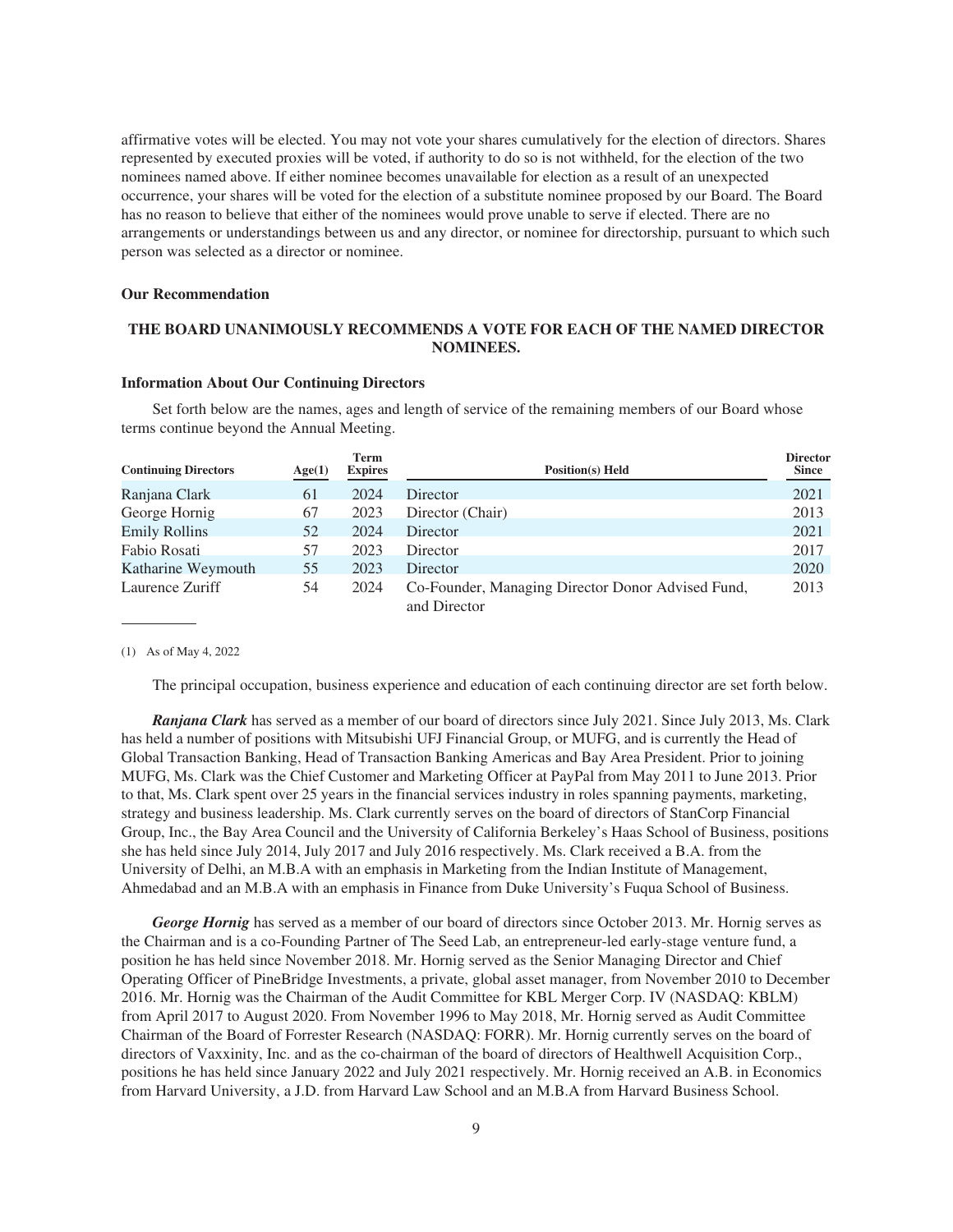*Emily Rollins* has served as a member of our board of directors since March 2021. From September 1992 to September 2020, Ms. Rollins served in various positions at Deloitte & Touche LLP including most recently as an Audit & Assurance Partner. She currently serves on the board and is the chairperson of the Audit Committee of Dolby Laboratories, Inc. (NYSE: DLB), a position she has held since February 2021. Additionally, Ms. Rollins currently serves on the board of directors of Science 37 Holdings Inc. (NASDAQ: SNCE) (she is also chairperson of the Audit Committee) and McAfee Corp. (NASDAQ: MCFE), positions she has held since October 2021. Ms. Rollins is a managing member of 3E & J LLC. Ms. Rollins holds a B.A. degree in Accounting and International Relations from Claremont McKenna College.

*Fabio Rosati* has served as a member of our board of directors since December 2017. Mr. Rosati is the Executive Chairman of Snagajob, a marketplace platform for connecting businesses with hourly workers, a position he has held since June 2019. He has been a member of the board of directors of Snagajob since 2017 and held the position of Chairman and acting CEO from July 2018 to May 2019. From May 2015 to July 2017 he served on the board of directors of Upwork (NASDAQ: UPWK), a position he held after serving as CEO from January 2014 to April 2015. Mr. Rosati is a board member of Smith.ai. Mr. Rosati received a B.S.B.A in Finance and Accounting from Georgetown University.

*Katharine Weymouth* has served as a member of our board of directors since October 2020. Since September 2021, Ms. Weymouth has served as the Chief Operating Officer at FamilyCare, a start-up in the mental health space. Additionally, Ms. Weymouth serves as a senior advisor to the Chef Market (formerly DineXpert), a platform helping independent restaurants and food businesses source high quality products, and at which she was the Chief Operating Officer and President from June 2017 until May 2021. Ms. Weymouth was the Publisher and Chief Executive Officer of the Washington Post from February 2008 to September 2014. Since January 2015, Ms. Weymouth has served as a Trustee of the Philip L Graham Fund. Ms. Weymouth is a board member of Republic Services, Inc (NYSE: RSG), Cable One, Inc. (NYSE: CABO), Sequoia Mutual Fund (Nasdaq: SEQUX) and The Graham Holdings Company (NYSE: GHC). Ms. Weymouth received a B.A. in English Literature from Harvard University and a J.D. from Stanford Law School.

*Laurence Zuriff* is our co-founder, served as our Chief Strategy Officer from April 2020 until March 2023, currently manages our donor advised fund and environmental, social and governance ("ESG") activities, and has served as a member of our board of directors since May 2013. Prior to co-founding Xometry, Mr. Zuriff managed and continues to manage the investments for ZFI Capital (Zuriff Family Investments) from January 2011 to present. He previously served as our Chief Financial Officer from September 2013 to April 2020. Mr. Zuriff is a board member and chairs the Audit Committee of the Washington-based Center for Strategic and Budgetary Analysis. Mr. Zuriff received a B.A. in International Relations from Brown University and an M.A. in Strategic Studies and Economics from The John Hopkins University.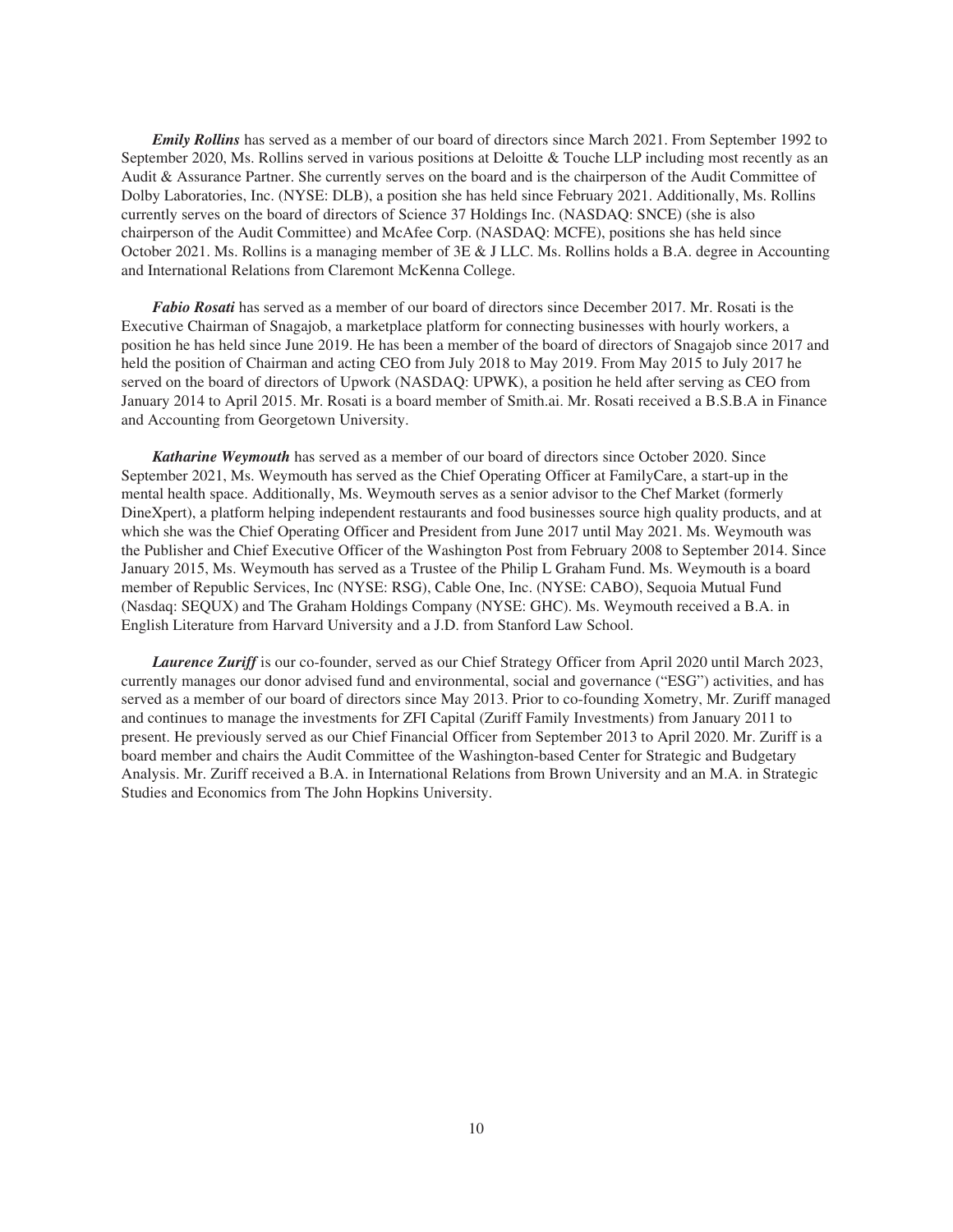## **INFORMATION REGARDING THE BOARD AND CORPORATE GOVERNANCE**

#### <span id="page-15-1"></span><span id="page-15-0"></span>**Board Independence**

As required under The Nasdaq Stock Market ("Nasdaq") listing standards, a majority of the members of a listed company's Board must qualify as "independent," as affirmatively determined by the Board. The Board consults with the Company's counsel to ensure that the Board's determinations are consistent with relevant securities and other laws and regulations regarding the definition of "independent," including those set forth in pertinent listing standards of Nasdaq, as in effect from time to time.

Based on information provided by each director concerning her or his background, employment, affiliations, all relevant identified transactions or relationships between each director or any of his or her family members, and the Company, its senior management and its independent auditors, the Board has determined that none of our directors, other than Mr. Altschuler and Mr. Zuriff, by virtue of their respective positions as Chief Executive Officer and Managing Director, Donor Advised Fund and shared status as Co-Founders, has any relationships that would interfere with the exercise of independent judgment in carrying out the responsibilities of a director and that each of these directors is "independent" as that term is defined under the Nasdaq listing standards. In making these determinations, our Board considered the current and prior relationships that each non-employee director has with our Company and all other facts and circumstances our Board deemed relevant in determining their independence, including the beneficial ownership of our shares by each non-employee director and the transactions described in the section titled "Transactions with Related Persons." The Board also determined that each member of our Audit, Compensation and Nominating and Corporate Governance Committees satisfies the independence standards for such committees established by the SEC and the Nasdaq listing standards, as applicable.

## <span id="page-15-2"></span>**Leadership Structure and Risk Oversight**

The Board has an independent chair, Mr. Hornig, who has authority, among other things, to call and preside over Board meetings, including meetings of the independent directors, to set meeting agendas and to determine materials to be distributed to the Board. Accordingly, the Board Chair has substantial ability to shape the work of the Board. The Company believes that separation of the positions of Board Chair and Chief Executive Officer reinforces the independence of the Board in its oversight of the business and affairs of the Company. In addition, the Company believes that having an independent Board Chair creates an environment that is more conducive to objective evaluation and oversight of management's performance, increasing management accountability and improving the ability of the Board to monitor whether management's actions are in the best interests of the Company and its stockholders. As a result, the Company believes that having an independent Board Chair can enhance the effectiveness of the Board as a whole.

Our Corporate Governance Guidelines specify that the Board will select our Chief Executive Officer and chairperson of the Board in the manner that it determines to be in the best interests of our stockholders and in accordance with any stockholder agreements. The Board does not believe there should be a fixed rule regarding the positions of Chief Executive Officer and chairperson being held by different individuals, or whether the chairperson should be a Xometry employee or should be elected from among the non-employee directors. The needs of Xometry and the individuals available to assume these roles may require different outcomes at different times, and the Board believes that retaining flexibility in these decisions is in the best interests of our Company.

One of the Board's key functions is informed oversight of our risk management process. The Board does not have a standing risk management committee, but rather administers this oversight function directly through the Board as a whole, as well as through various Board standing committees that address risks inherent in their respective areas of oversight. In particular, our Board is responsible for monitoring and assessing strategic risk exposure, including a determination of the nature and level of risk appropriate for the Company. Our Audit Committee has the responsibility to consider and discuss with management and the auditors, as appropriate, the Company's guidelines and policies with respect to financial risk management and financial risk assessment,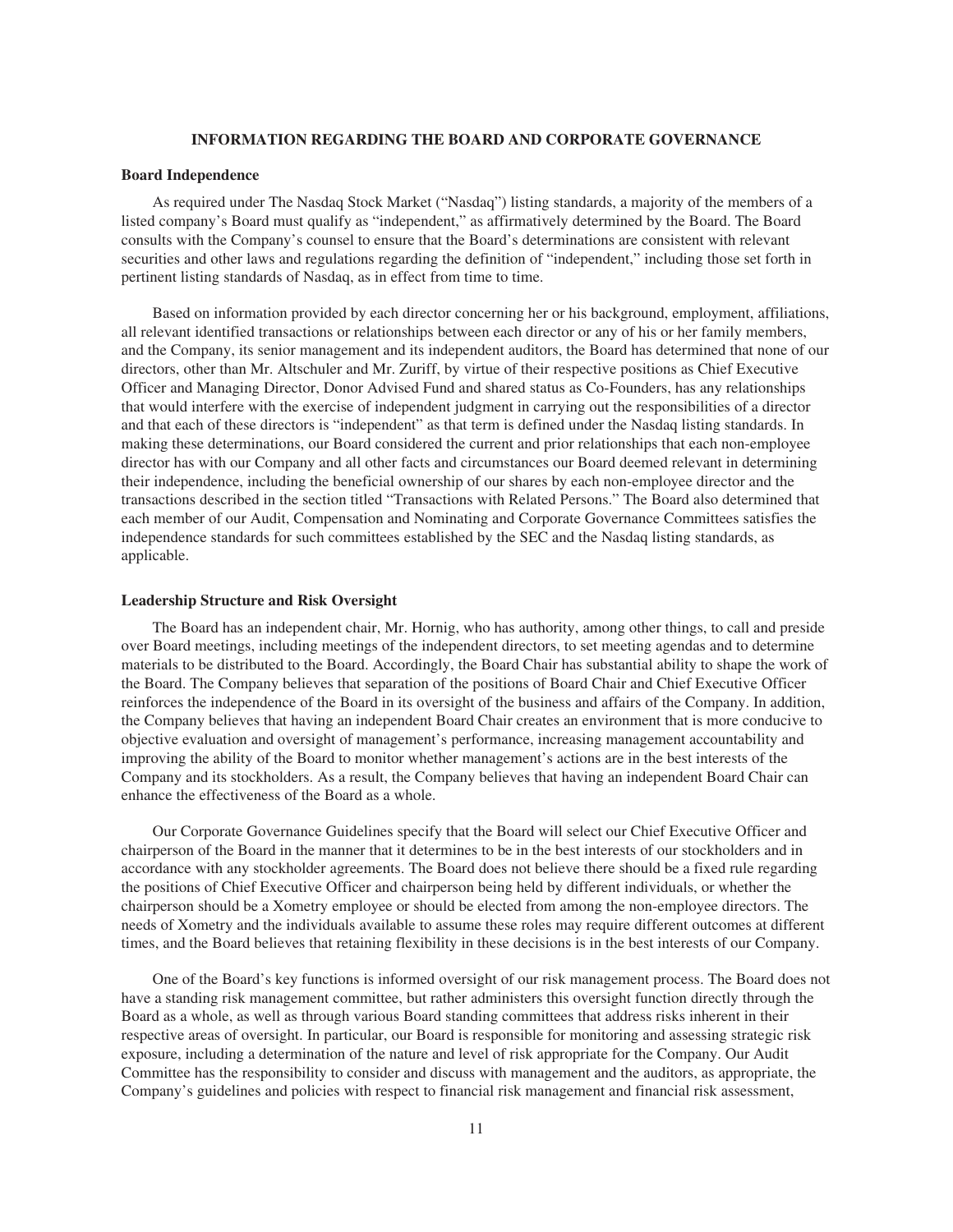including the Company's major financial risk exposures and the steps taken by management to monitor and control these exposures. In addition, the Audit Committee considers management risks relating to data privacy, technology and information security, including cyber security, and back-up of information systems and the steps the Company has taken to monitor and control such exposures as well as overseeing the performance of our internal audit function, as applicable. Our Compensation Committee assesses and monitors whether any of our compensation policies and programs has the potential to encourage excessive risk-taking, including risks related to executive compensation and overall compensation and benefit strategies, plans, arrangements, practices and policies. Our Nominating and Corporate Governance Committee monitors the effectiveness of our corporate governance guidelines, including whether they are successful in preventing illegal or improper liability-creating conduct. The Nominating and Corporate Governance Committee also oversees and reviews with management the Company's major legal compliance risk exposures and the steps management has taken to monitor or mitigate such exposures, including the Company's procedures and any related policies with respect to risk assessment and risk management. It is the responsibility of the committee chairs to report findings regarding material risk exposures to the Board as quickly as possible. In connection with its reviews of the operations and corporate functions of our Company, our Board addresses the primary risks associated with those operations and corporate functions. In addition, our Board reviews the risks associated with our Company's business strategies periodically throughout the year as part of its consideration of undertaking any such business strategies. While the Board and its committees oversee risk management strategy, management is responsible for implementing and supervising day-to-day risk management processes and reporting to the Board and its committees on such matters.

# <span id="page-16-0"></span>**Board Diversity**

| Board Diversity Matrix (as of May 2, 2022)                       |               |             |
|------------------------------------------------------------------|---------------|-------------|
| <b>Board Size:</b>                                               |               |             |
| <b>Total Number of Directors</b>                                 |               | Q           |
|                                                                  | <b>Female</b> | <b>Male</b> |
| Gender:                                                          |               |             |
| Directors                                                        | 4             |             |
| Number of Directors who identify in any of the categories below: |               |             |
| Asian                                                            | 2             |             |
| White                                                            | ⌒             |             |

# <span id="page-16-1"></span>**Board Meetings and Attendance**

The Board oversees our business and monitors the performance of our management. Our executive officers and management oversee our day-to-day operations. Since our initial public offering, the independent directors meet quarterly in executive sessions without management or any non-independent directors. The purpose of these executive sessions is to promote open and candid discussion among the non-employee directors. In fiscal year 2021, the Company's independent non-employee directors met three times in regularly scheduled executive sessions at which only independent directors were present. Our Board held eight meetings during the fiscal year ended December 31, 2021. Each of the incumbent directors attended at least 75 % of the total of the meetings of the Board and the meetings of the committees of the Board on which he or she served during the fiscal year ended December 31, 2021 (in each case, which were held during the period for which he or she was a director and/or a member of the applicable committee). It is our policy to encourage our directors to attend the Annual Meeting. We anticipate that a majority of the members of the Board will attend the Annual Meeting.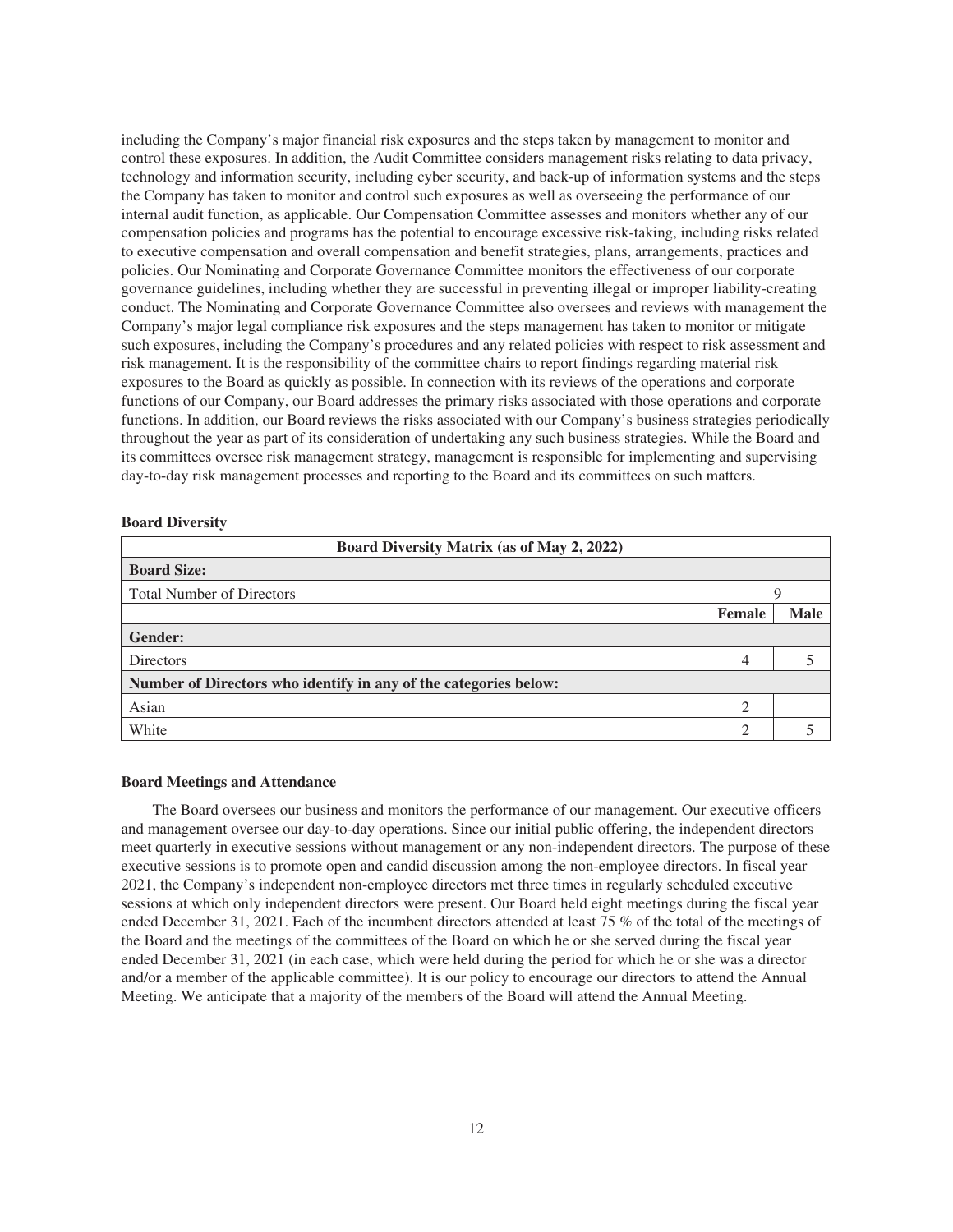# <span id="page-17-0"></span>**Board Committees**

Our Board has established an Audit Committee, a Compensation Committee and a Nominating and Corporate Governance Committee. The following table provides committee membership and meeting information for the year ended December 31, 2021:

| Deborah Bial<br>X<br>X<br>Ranjana Clark(1)<br>Χ<br>Craig Driscoll<br>X<br>George Hornig<br>X<br>X<br><b>Emily Rollins</b><br>$X^{\dagger *}$<br>Fabio Rosati<br>$X^*$<br>X<br>$X^*$<br>Katharine Weymouth<br><b>Total meetings in 2021</b><br>3<br>4 | Name | Audit<br><b>Committee</b> | <b>Compensation</b><br><b>Committee</b> | Nominating and<br>Corporate<br>Governance<br>Committee |
|------------------------------------------------------------------------------------------------------------------------------------------------------------------------------------------------------------------------------------------------------|------|---------------------------|-----------------------------------------|--------------------------------------------------------|
|                                                                                                                                                                                                                                                      |      |                           |                                         |                                                        |
|                                                                                                                                                                                                                                                      |      |                           |                                         |                                                        |
|                                                                                                                                                                                                                                                      |      |                           |                                         |                                                        |
|                                                                                                                                                                                                                                                      |      |                           |                                         |                                                        |
|                                                                                                                                                                                                                                                      |      |                           |                                         |                                                        |
|                                                                                                                                                                                                                                                      |      |                           |                                         |                                                        |
|                                                                                                                                                                                                                                                      |      |                           |                                         |                                                        |
|                                                                                                                                                                                                                                                      |      |                           |                                         |                                                        |

† Financial Expert

Committee Chair

(1) Ms. Clark began serving on the Nominating and Corporate Governance Committee upon her appointment to the Board, effective July 2, 2021.

Below is a description of each committee of the Board. Each of the committees has authority to engage legal counsel or other experts or consultants, as it deems appropriate to carry out its responsibilities. The Board has determined that each member of each committee meets the applicable Nasdaq rules and regulations regarding "independence" and each member is free of any relationship that would impair his or her individual exercise of independent judgment with regard to the Company. Each of the committees operates pursuant to a written charter and each committee reviews and assesses the adequacy of its charter and submits its charter to the Board for approval. The charters are all available in the "Investors–Corporate Governance" section of our website, www.xometry.com. The inclusion of our website address here and elsewhere in this proxy statement does not include or incorporate by reference the information on our website into this proxy statement.

# *Audit Committee*

The Audit Committee of the Board was established by the Board in accordance with Section  $3(a)(58)(A)$  of the Exchange Act. The primary purpose of the Audit Committee is to discharge the responsibilities of our Board with respect to our corporate accounting and financial reporting processes, systems of internal control and financial statement audits, and to oversee our independent registered public accounting firm. Specific responsibilities of our Audit Committee include overseeing the:

- integrity of the Company's financial statements and the Company's accounting and financial reporting processes and financial statement audits;
- registered public accounting firm's (independent auditor's) qualifications and independence;
- performance of the Company's independent auditor and internal audit function;
- Company's systems of disclosure controls and procedures;
- Company's internal controls over financial reporting; and
- Company's compliance with ethical standards adopted by the Company.

George Hornig, Emily Rollins and Katharine Weymouth served as members of the Audit Committee during 2021, with Ms. Rollins serving as Chair of the committee. The Board has determined that Ms. Rollins is an "audit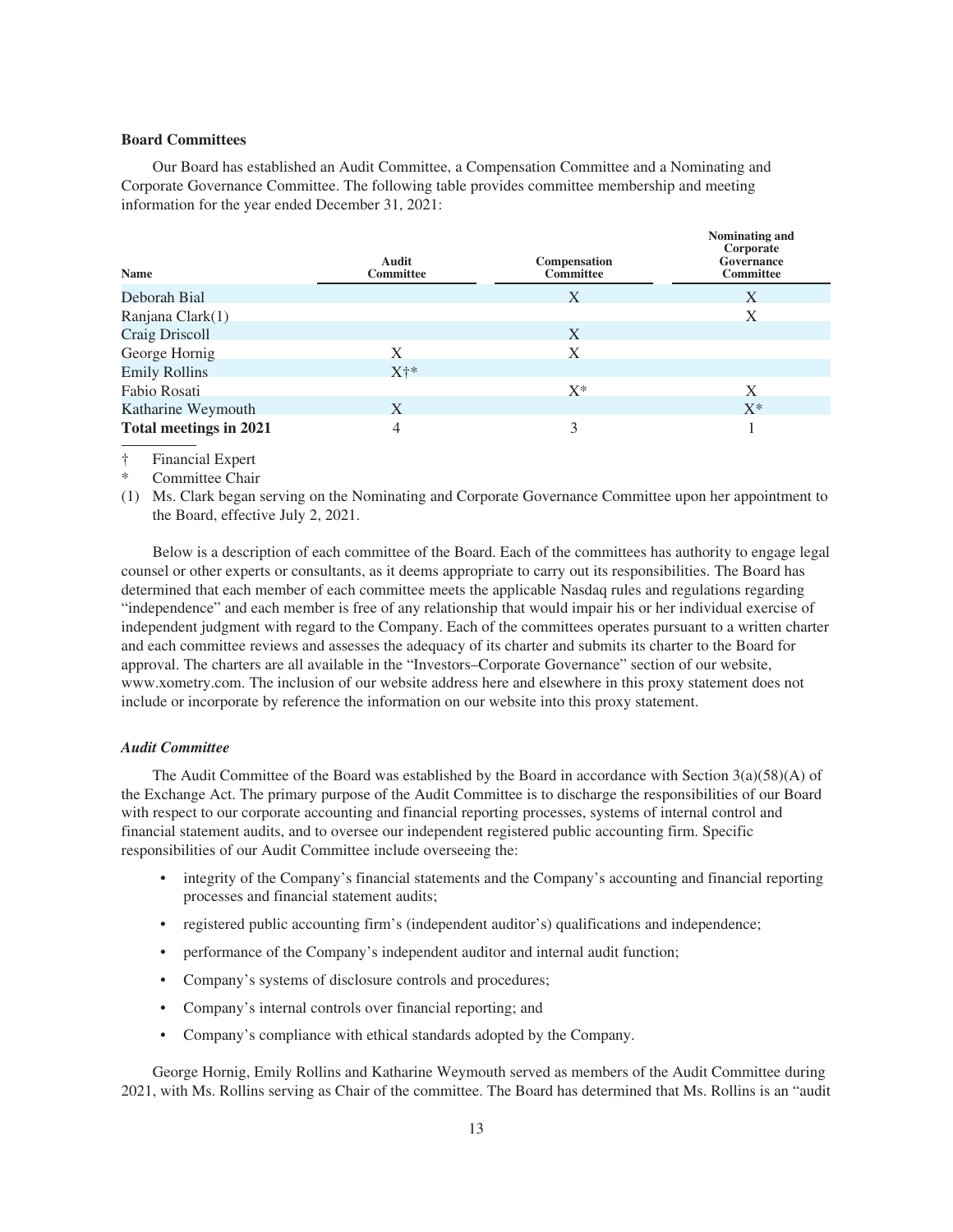committee financial expert" within the meaning of the SEC regulations and applicable listing standards of Nasdaq. Each member of our Audit Committee can read and understand fundamental financial statements in accordance with applicable requirements. In arriving at these determinations, our Board has examined each Audit Committee member's scope of experience and the nature of their employment in the corporate finance sector. The Audit Committee met four times during the fiscal year ended December 31, 2021.

#### *Compensation Committee*

The primary purpose of our Compensation Committee is to discharge the responsibilities of our Board in overseeing our compensation policies, plans and programs and to review and determine the compensation to be paid to our executive officers, directors and other senior management, as appropriate. Specific responsibilities of our Compensation Committee include:

- helping the Board oversee our compensation policies, plans and programs with a goal to attract, incentivize, retain and reward top quality executive management and employees;
- reviewing and determining the compensation to be paid to our executive officers and directors;
- reviewing and discussing with management our compensation disclosures in the "Compensation Discussion and Analysis" section of our annual reports, registration statements, proxy statements or information statements filed with the SEC; and
- preparing and reviewing the Compensation Committee's report on executive compensation included in our annual proxy statement.

Deborah Bial, Craig Driscoll, George Hornig and Fabio Rosati served as members of the Compensation Committee during 2021, with Mr. Rosati serving as Chair of the committee. Our Board has determined that each member of the Compensation Committee is independent under the Nasdaq listing standards and a "non-employee director" as defined in Rule 16b-3 promulgated under the Exchange Act. The Compensation Committee met three times during the fiscal year ended December 31, 2021.

## *Compensation Consultant*

During the past fiscal year, after taking into consideration the six factors prescribed by the SEC and Nasdaq, the Compensation Committee engaged Meridian Compensation Partners ("Meridian"), an independent compensation consultant, to provide it with information, recommendations and other advice relating to executive compensation on an ongoing basis. The Compensation Committee has assessed Meridian's independence and determined that Meridian had no conflicts of interest in connection with its provisions of services to the Compensation Committee. In 2021, the Compensation Committee engaged Meridian to provide market data, peer group analysis and conduct an executive compensation assessment analyzing the cash and equity compensation of our executive officers and directors against compensation for similarly situated executives and directors at our peer group. Our Compensation Committee utilizes the data and analysis from Meridian to evaluate and determine appropriate levels of overall compensation for our executive officers, as well as each separate element of compensation, to be consistent and competitive with our peer group.

#### *Compensation Committee Processes and Procedures*

Typically, the Compensation Committee meets quarterly and with greater frequency if necessary. The agenda for each meeting is usually developed by the Chair of the Compensation Committee, in consultation with our Chief Executive Officer and our Chief People Officer. The Compensation Committee meets regularly in executive session. However, from time to time, various members of management and other employees as well as outside advisers or consultants may be invited by the Compensation Committee to make presentations, to provide financial or other background information or advice or to otherwise participate in Compensation Committee meetings. The Chief Executive Officer may not participate in, or be present during, any deliberations or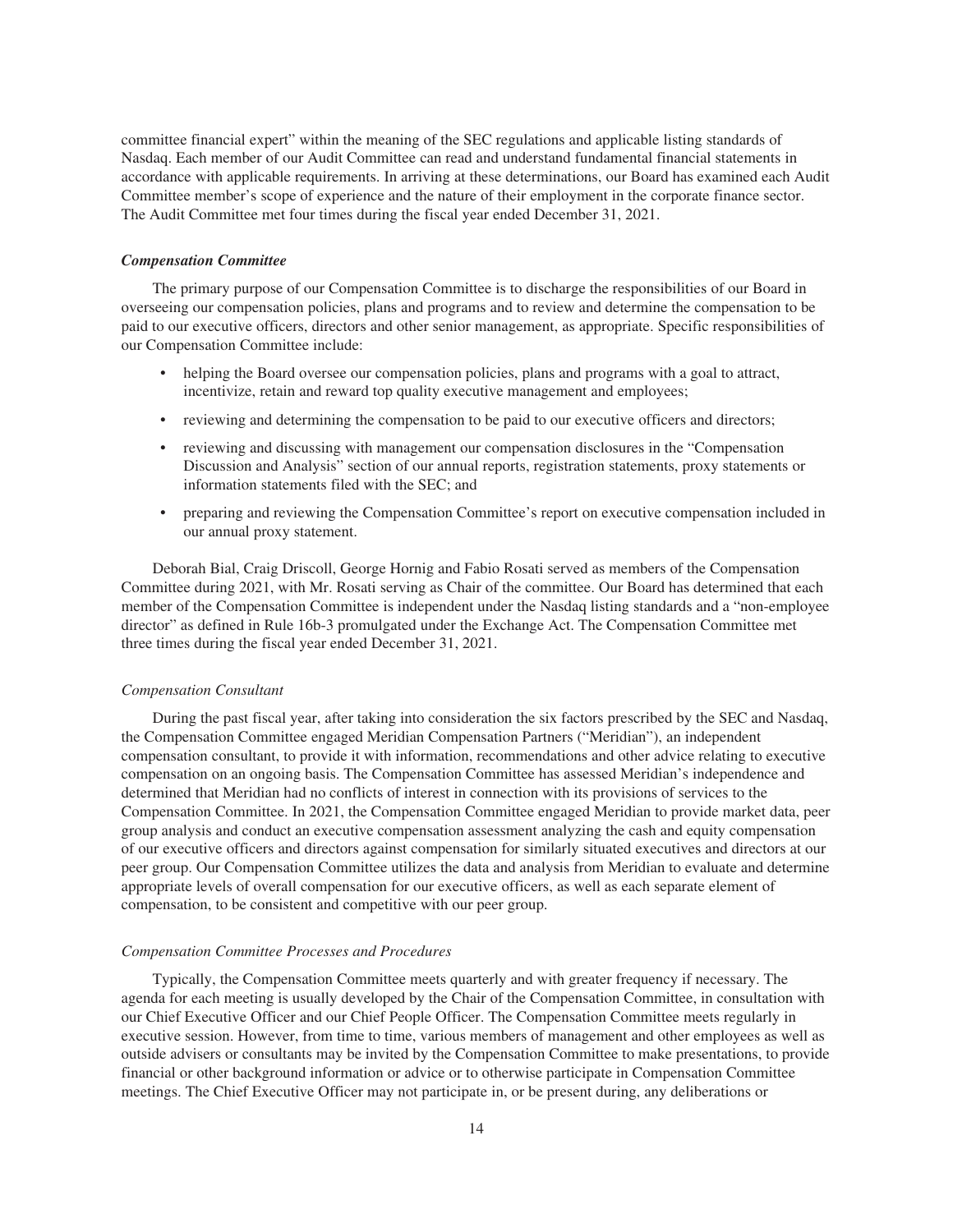determinations of the Compensation Committee regarding his compensation or individual performance objectives. The charter of the Compensation Committee grants the Compensation Committee full access to all books, records, facilities and personnel of the Company. In addition, under the charter, the Compensation Committee has the authority to obtain, at our expense, advice and assistance from compensation consultants and internal and external legal, accounting or other advisers and other external resources that the Compensation Committee considers necessary or appropriate in the performance of its duties. The Compensation Committee has direct responsibility for the oversight of the work of any consultants or advisers engaged for the purpose of advising the Compensation Committee. In particular, the Compensation Committee has the authority to retain compensation consultants to assist in its evaluation of executive and director compensation, including authority to approve the consultant's reasonable fees and other retention terms. Under the charter, the Compensation Committee may select, or receive advice from, a compensation consultant, legal counsel or other adviser to the Compensation Committee, other than in-house legal counsel and certain other types of advisers, only after assessing the independence of such person in accordance with SEC and Nasdaq requirements that bear upon the adviser's independence; however, there is no requirement that any adviser be independent.

Generally, the Compensation Committee's process comprises two related elements: the determination of compensation levels and the establishment of performance objectives for the current year. For executives other than the Chief Executive Officer, our Compensation Committee solicits and considers evaluations and recommendations submitted to the Compensation Committee by the Chief Executive Officer. In the case of the Chief Executive Officer, the evaluation of his performance is conducted by the Compensation Committee, which determines any adjustments to his compensation as well as awards to be granted.

Our Compensation Committee makes most of the significant adjustments to annual compensation, determines bonus and equity awards and establishes new performance objectives at one or more meetings held during the first quarter of the year. Our Compensation Committee also considers matters related to individual compensation, such as compensation for new executive hires, as well as high-level strategic issues, such as the efficacy of our compensation strategy, potential modifications to that strategy and new trends, plans or approaches to compensation, at various meetings throughout the year.

We have designed our executive compensation policies to attract, motivate and retain a team of highlyqualified executives and other individuals who will drive innovation and business success and establish an appropriate relationship between executive compensation and the creation of stockholder value. To inform executive compensation decisions and ensure the competitiveness of our executive compensation programs and decisions, our Compensation Committee benchmarks our executive compensation against the total executive compensation of a peer group of companies. For all executives and directors as part of its deliberations, the Compensation Committee may also review and consider, as appropriate, materials such as executive stock ownership information, Company stock performance data, analyses of historical executive compensation levels and current Company-wide compensation levels.

## *Nominating and Corporate Governance Committee*

Specific responsibilities of our Nominating and Corporate Governance Committee include:

- helping the Board oversee our corporate governance functions and develop, update as necessary and recommend to the Board the governance principles applicable to the Company;
- identifying, evaluating and recommending and communicating with candidates qualified to become Board members or nominees for directors of the Board consistent with criteria approved by the Board; and
- making other recommendations to the Board relating to the directors.

Deborah Bial, Ranjana Clark, Fabio Rosati and Katharine Weymouth served as members of the Nominating and Corporate Governance Committee during 2021, with Ms. Weymouth serving as Chair of the committee.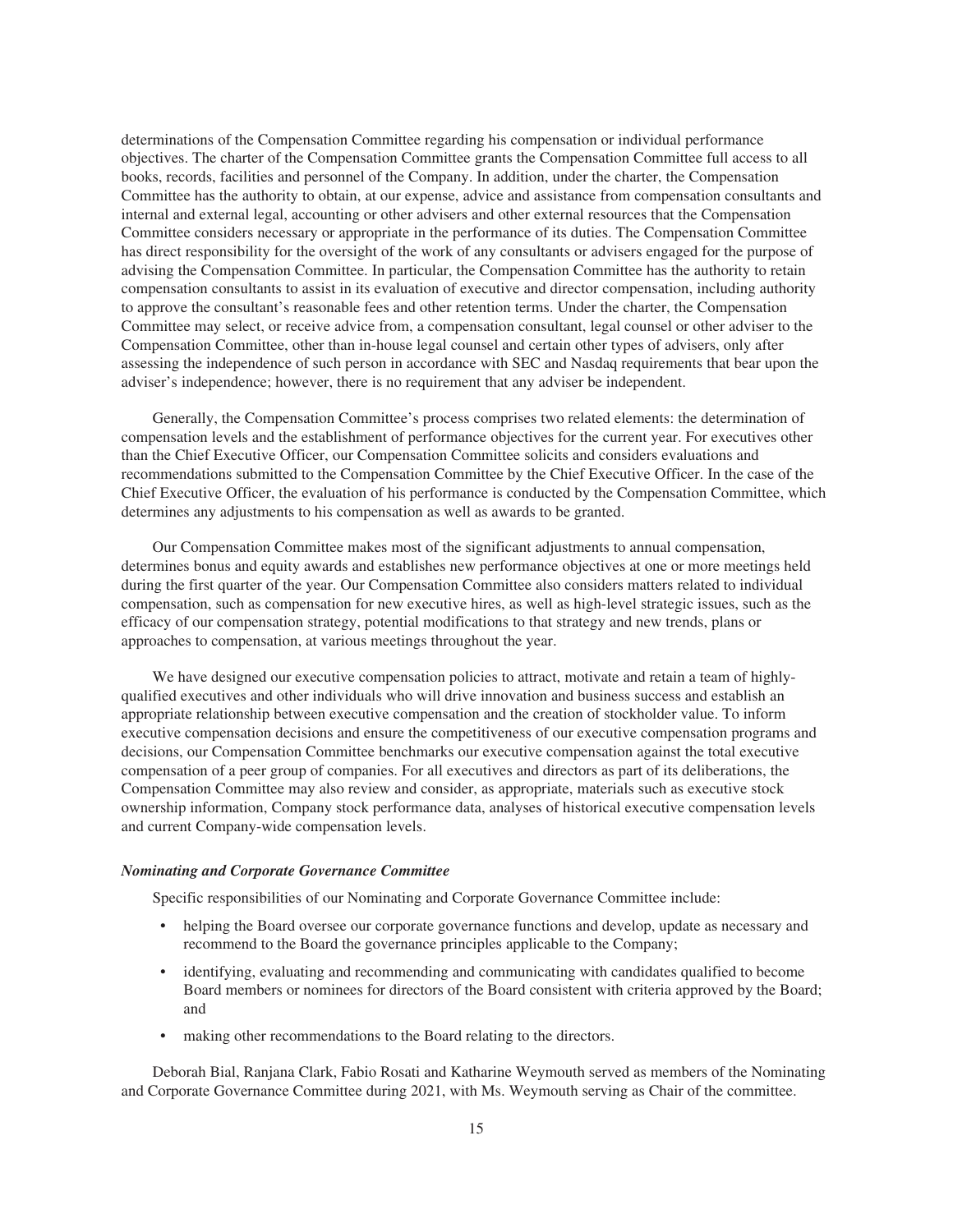Ms. Clark began serving as a member of the Nominating and Corporate Governance Committee upon her appointment to the Board, effective July 2, 2021. Our Board has determined that each member of the Nominating and Corporate Governance Committee is independent under the Nasdaq listing standards. The Nominating and Corporate Governance Committee was constituted in connection with our initial public offering and met one time during the fiscal year ended December 31, 2021.

Our Board determines the appropriate characteristics, skills and experience for the Board as a whole and for its individual members. The Board considers recommendation for nominees from the Nominating and Corporate Governance Committee. The Board, and in turn the Nominating and Corporate Governance Committee, consider the minimum general criteria below, and may add any specific additional criteria with respect to specific searches, in selecting candidates and existing directors for serving on the Board. An acceptable candidate may not fully satisfy all of the criteria, but is expected to satisfy nearly all of them. The Board believes that candidates for director should have certain minimum qualifications, including the highest personal integrity and ethics, the ability to read and understand basic financial statements, understand Xometry's industry and being older than 21.

In considering candidates recommended by the Nominating and Corporate Governance Committee, the Board intends to consider other factors, such as: (i) possessing relevant expertise upon which to be able to offer advice and guidance to management; (ii) having sufficient time to devote to Xometry's affairs; (iii) demonstrating excellence in his or her field; (iv) having the ability to exercise sound business judgment; (v) experience as a board member or executive officer of another publicly held company; and (vi) having the commitment to rigorously represent the long-term interests of Xometry's stakeholders.

The Board and the Nominating and Corporate Governance Committee review candidates for director nomination in the context of the current composition of the Board, our operating requirements and the long-term interests of Xometry's stakeholders. In conducting this assessment, the Board and the Nominating and Corporate Governance Committee consider diversity, age, skills and other factors that it deems appropriate to maintain a balance of knowledge, experience and capability on the Board. For incumbent directors, the Board reviews those directors' overall service to Xometry during their respective terms, including the number of meetings attended, level of participation, quality of performance and any other relationships and transactions that might impair the directors' independence. In the case of new director candidates, the Board also determines whether the nominee is independent for Nasdaq purposes.

Generally, our Nominating and Corporate Governance Committee identifies candidates for director nominees in consultation with management, using search firms or other advisors, through the recommendations submitted by stockholders or through such other methods as the Nominating and Corporate Governance Committee deems to be helpful to identify candidates. The Nominating and Corporate Governance Committee conducts any appropriate and necessary inquiries into the backgrounds and qualifications of possible candidates after considering the function and needs of the Board. The Nominating and Corporate Governance Committee meets to discuss and consider the candidates' qualifications and then selects a nominee for recommendation to the Board by majority vote. The Nominating and Corporate Governance Committee may gather information about the candidates through interviews, questionnaires, background checks or any other means that the Nominating and Corporate Governance Committee deems to be appropriate in the evaluation process. We have no formal policy regarding board diversity. Our Nominating and Corporate Governance Committee's priority in selecting board members is identification of persons who will further the interests of our Company through his or her established record of professional accomplishment, the ability to contribute positively to the collaborative culture among board members, professional and personal experiences and expertise relevant to our growth strategy.

The Nominating and Corporate Governance Committee will consider director candidates recommended by stockholders. The Nominating and Corporate Governance Committee does not intend to alter the manner in which it evaluates candidates, including the minimum criteria set forth above, based on whether or not the candidate was recommended by a stockholder. Stockholders who wish to recommend individuals for consideration by the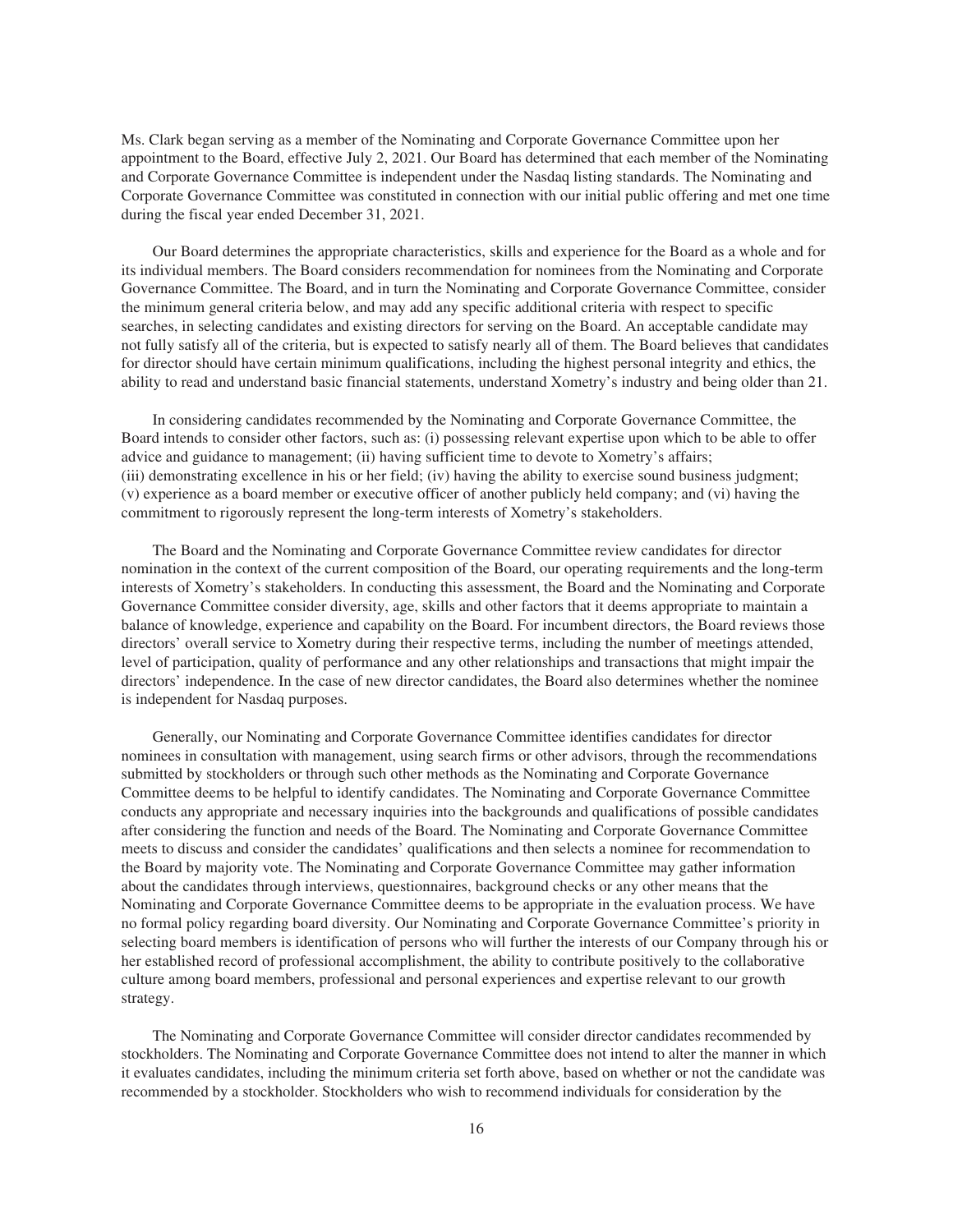Nominating and Corporate Governance Committee to become nominees for election to the Board may do so by providing timely notice in writing to our Secretary at Xometry, Inc., 7529 Standish Place, Suite 200, Derwood, Maryland 20855. To be timely, we must receive the notice not less than 90 days nor more than 120 days prior to the anniversary of the prior year's annual meeting of stockholders; *provided*, *however*, that in the event that the date of the annual meeting is more than 30 days before or more than 30 days after such anniversary date, we must receive the stockholder's notice (i) no earlier than the close of business on the 120th day prior to the proposed date of the annual meeting and (ii) no later than the close of business on the later of the 90th day prior to the annual meeting or the 10th day following the day on which we first make a public announcement of the date of the annual meeting. Submissions must include the specific information required in Section 5 of our Bylaws. For additional information about our director nomination requirements, please see our Bylaws.

#### <span id="page-21-0"></span>**Audit Committee Report**

*The material in this report is not "soliciting material," is not deemed filed with the SEC and is not to be incorporated by reference in any filing of the Company under the Securities Act of 1933, as amended, or the Exchange Act, whether made before or after the date hereof and irrespective of any general incorporation language in any such filing.*

The primary purpose of the Audit Committee is to oversee the Company's financial reporting processes on behalf of the Board. The Audit Committee's functions are more fully described in its charter, which is available on the Corporate Governance section of the Company's website. Management has the primary responsibility for the Company's financial statements and reporting processes, including the Company's systems of internal controls.

The Audit Committee has reviewed and discussed the audited financial statements for the fiscal year ended December 31, 2021 with management of the Company. The Audit Committee has discussed with the independent registered public accounting firm the matters required to be discussed by the applicable requirements of the Public Company Accounting Oversight Board ("PCAOB") and the SEC. The Audit Committee has also received the written disclosures and the letter from the independent registered public accounting firm required by applicable requirements of the PCAOB regarding the independent accountants' communications with the Audit Committee concerning independence, and has discussed with the independent registered public accounting firm the accounting firm's independence. Based on the foregoing, the Audit Committee has recommended to the Board that the audited financial statements be included in the Company's Annual Report on Form 10-K for the fiscal year ended December 31, 2021.

# **Xometry, Inc. Audit Committee**

Emily Rollins (chair) George Hornig Katharine Weymouth

# <span id="page-21-1"></span>**Code of Business Conduct and Ethics**

We have adopted a Code of Business Conduct and Ethics that applies to all our employees, officers and directors. This includes our principal executive officer, principal financial officer and principal accounting officer or controller, or persons performing similar functions. The full text of our Code of Business Conduct and Ethics is posted on the "Investors–Corporate Governance" section of our website at www.xometry.com. We intend to disclose on our website any future amendments of our Code of Business Conduct and Ethics or waivers that exempt any principal executive officer, principal financial officer, principal accounting officer or controller, persons performing similar functions or our directors from provisions in the Code of Business Conduct and Ethics. Information contained on, or that can be accessed through, our website is not incorporated by reference into this proxy statement, and you should not consider information on our website to be part of this proxy statement.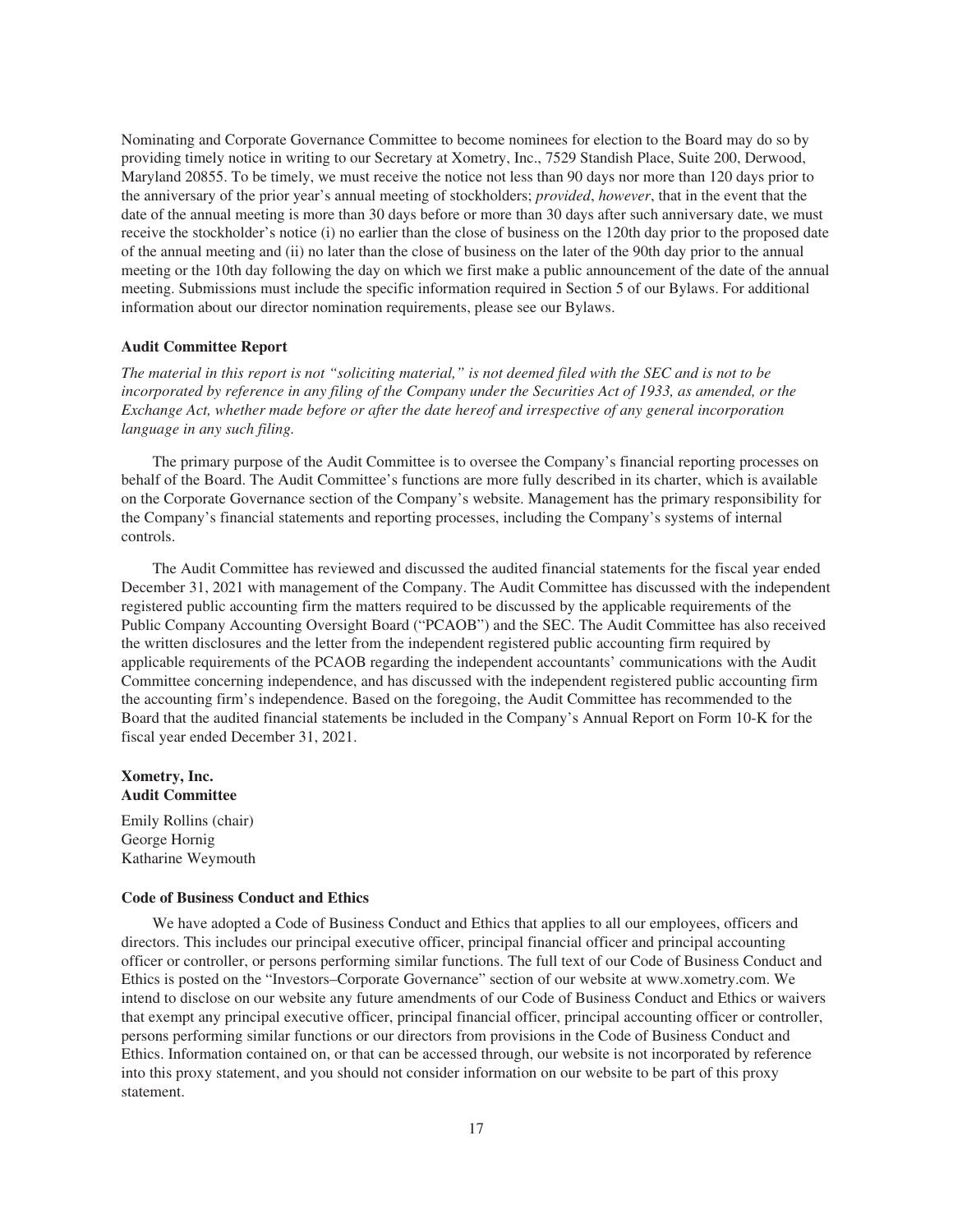## <span id="page-22-0"></span>**Corporate Governance Guidelines**

The Board has adopted Corporate Governance Guidelines to assure that the Board will have the necessary authority and practices in place to review and evaluate our business operations as needed and to make decisions that are independent of our management. The guidelines are also intended to align the interests of directors and management with those of our stockholders. The Corporate Governance Guidelines set forth the practices the Board intends to follow with respect to, among other things, board composition and selection including diversity, board meetings and involvement of senior management, Chief Executive Officer performance evaluation and succession planning, and board committees and compensation. The Corporate Governance Guidelines are available in the "Investors– Corporate Governance" section of our website, www.xometry.com.

## <span id="page-22-1"></span>**Stockholder Communications with the Board**

Stockholders wishing to communicate with the Board or an individual director may send a written communication to the Board or such director c/o Xometry, Inc., 7529 Standish Place, Suite 200, Derwood, Maryland 20855, Attn: Secretary. The Secretary will review each communication. The Secretary will forward such communication to the Board or to any individual director to whom the communication is addressed unless the communication contains advertisements or solicitations or is unduly hostile, threatening or similarly inappropriate, in which case the Secretary shall discard the communication or inform the proper authorities, as may be appropriate.

# <span id="page-22-2"></span>**Hedging Policy**

Our insider trading policy prohibits our employees, directors, other applicable members of management and designated consultants from engaging in "hedging" or other monetization transactions with respect to our Class A common stock or borrowing against our Class A common stock.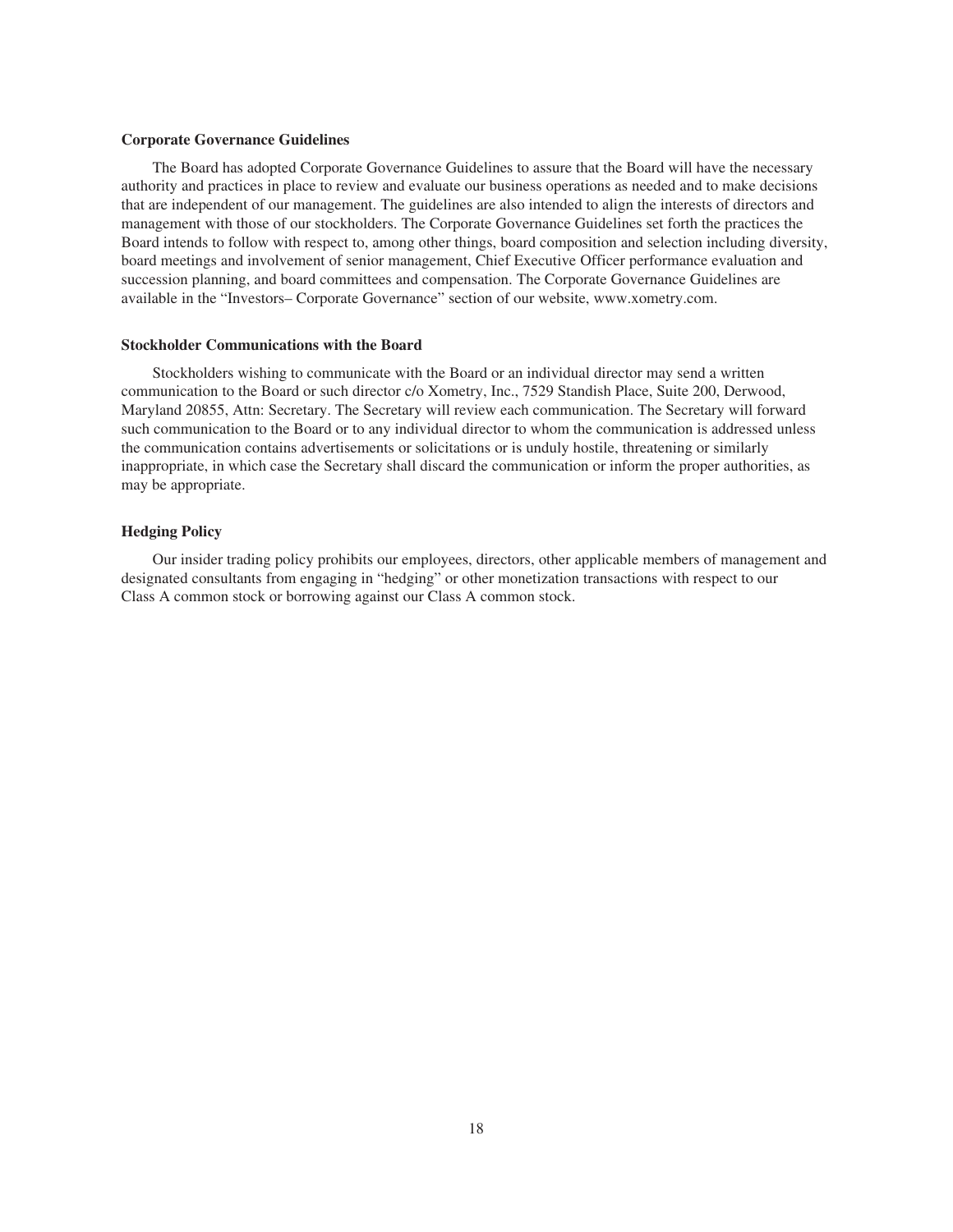# **PROPOSAL 2: RATIFICATION OF THE SELECTION OF THE INDEPENDENT REGISTERED PUBLIC ACCOUNTING FIRM**

<span id="page-23-0"></span>The Audit Committee of the Board has selected KPMG LLP as our independent registered public accounting firm for the fiscal year ending December 31, 2022 and has further directed that management submit the selection of its independent registered public accounting firm for ratification by the stockholders at the Annual Meeting. KPMG LLP has audited the Company's financial statements since 2015. Representatives of KPMG LLP are expected to be available during the Annual Meeting with the opportunity to make a statement if he or she desires and to respond to appropriate questions.

Our organizational documents do not require that the stockholders ratify the selection of KPMG LLP as our independent registered public accounting firm. However, the Audit Committee of the Board is submitting the selection of KPMG LLP to the stockholders for ratification as a matter of good corporate practice. If the stockholders fail to ratify the selection, the Audit Committee of the Board will reconsider whether or not to retain that firm. Even if the selection is ratified, the Audit Committee of the Board in its discretion may direct the appointment of different independent auditors at any time during the year if they determine that such a change would be in the best interests of the Company and its stockholders.

## <span id="page-23-1"></span>**Vote Required**

The affirmative vote of the holders of a majority of the shares present or represented by proxy and entitled to vote on the matter at the Annual Meeting will be required to ratify the selection of KPMG LLP.

#### <span id="page-23-2"></span>**Independent Registered Public Accounting Firm Fees**

The following table represents the aggregate fees billed to the Company for the fiscal years ended December 31, 2021 and December 31, 2020 by KPMG LLP, our independent registered public accounting firm. All fees described below were pre-approved by the Audit Committee.

|                    | <b>Fiscal Year</b> |           |
|--------------------|--------------------|-----------|
|                    | 2021               | 2020      |
| Audit Fees $(1)$   | \$1,679,963        | \$170,000 |
| Audit-related fees |                    |           |
| Tax fees           | 46,652             | 34,743    |
| All other fees     |                    |           |
| <b>Total Fees</b>  | \$1,726,615        | \$204,743 |
|                    |                    |           |

(1) Audit fees relate to the audit of our annual financial statements, review of interim financial statements and assistance with registration statements filed with the SEC. In fiscal year 2021, \$962,000 of the audit fees were in connection with our registration statements related to our initial public offering and our follow-on offering, including comfort letters, consents and review of documents filed with the SEC.

# <span id="page-23-3"></span>**Pre-Approval Policies and Procedures**

Our Audit Committee approves all audit and pre-approves all non-audit services provided by KPMG LLP before it is engaged by us to render non-audit services to ensure that the provision of these services does not impair the auditor's independence. These services may include audit-related services, tax services and other non-audit services.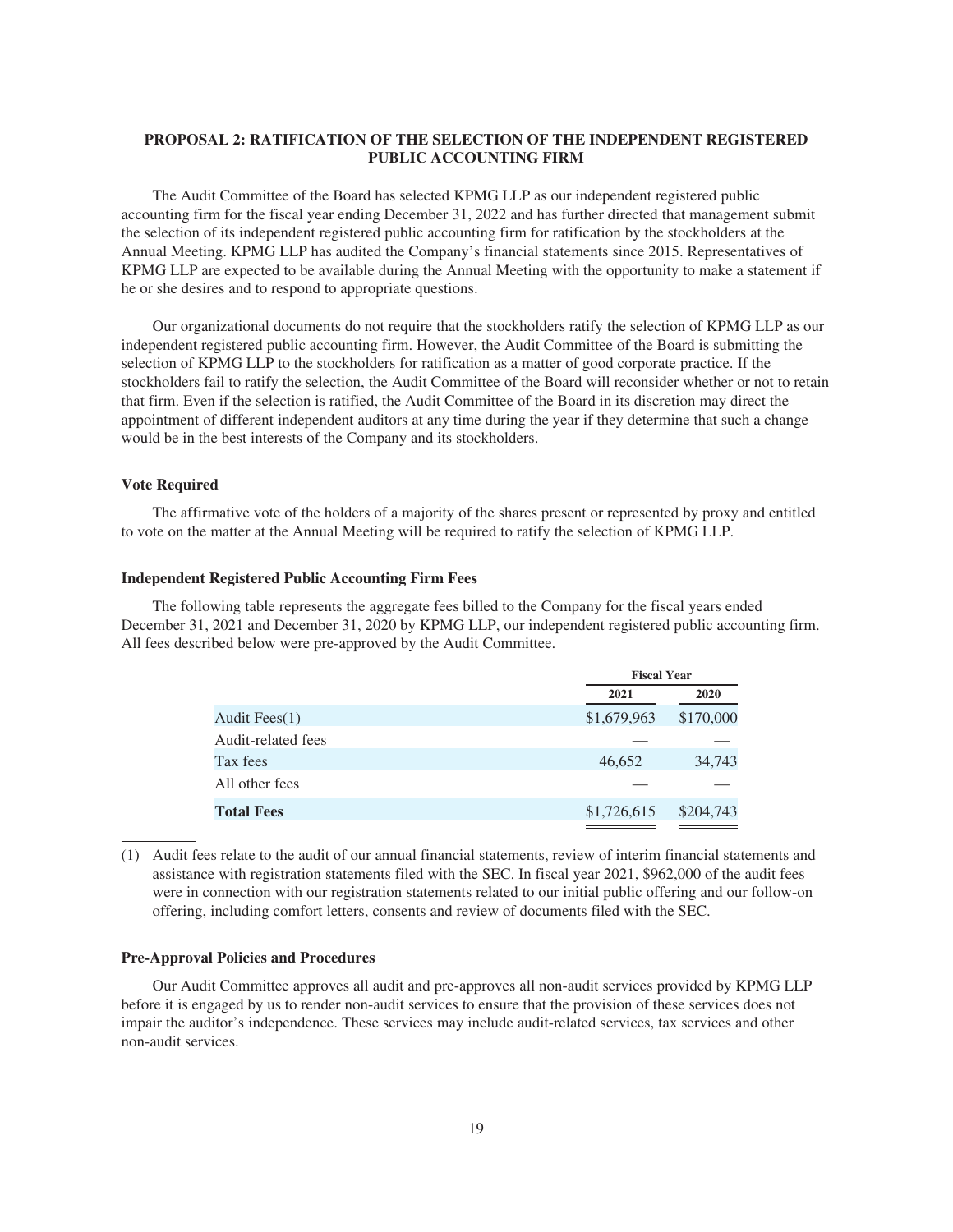The pre-approval of services may be delegated to one or more of the Audit Committee's members, but the decision must be reported to the full Audit Committee at its next scheduled meeting. The pre-approval requirement does not apply with respect to non-audit services if:

- all such services do not, in the aggregate, amount to more than 5% of the total fees paid by us to KPMG LLP during the fiscal year in which the services are provided;
- such services were not recognized as non-audit services at the time of the relevant engagement; and
- such services are promptly brought to the attention of and approved by the Audit Committee (or its delegate) prior to the completion of the annual audit.

# <span id="page-24-0"></span>**Our Recommendation**

**THE BOARD UNANIMOUSLY RECOMMENDS A VOTE IN FAVOR OF PROPOSAL 2.**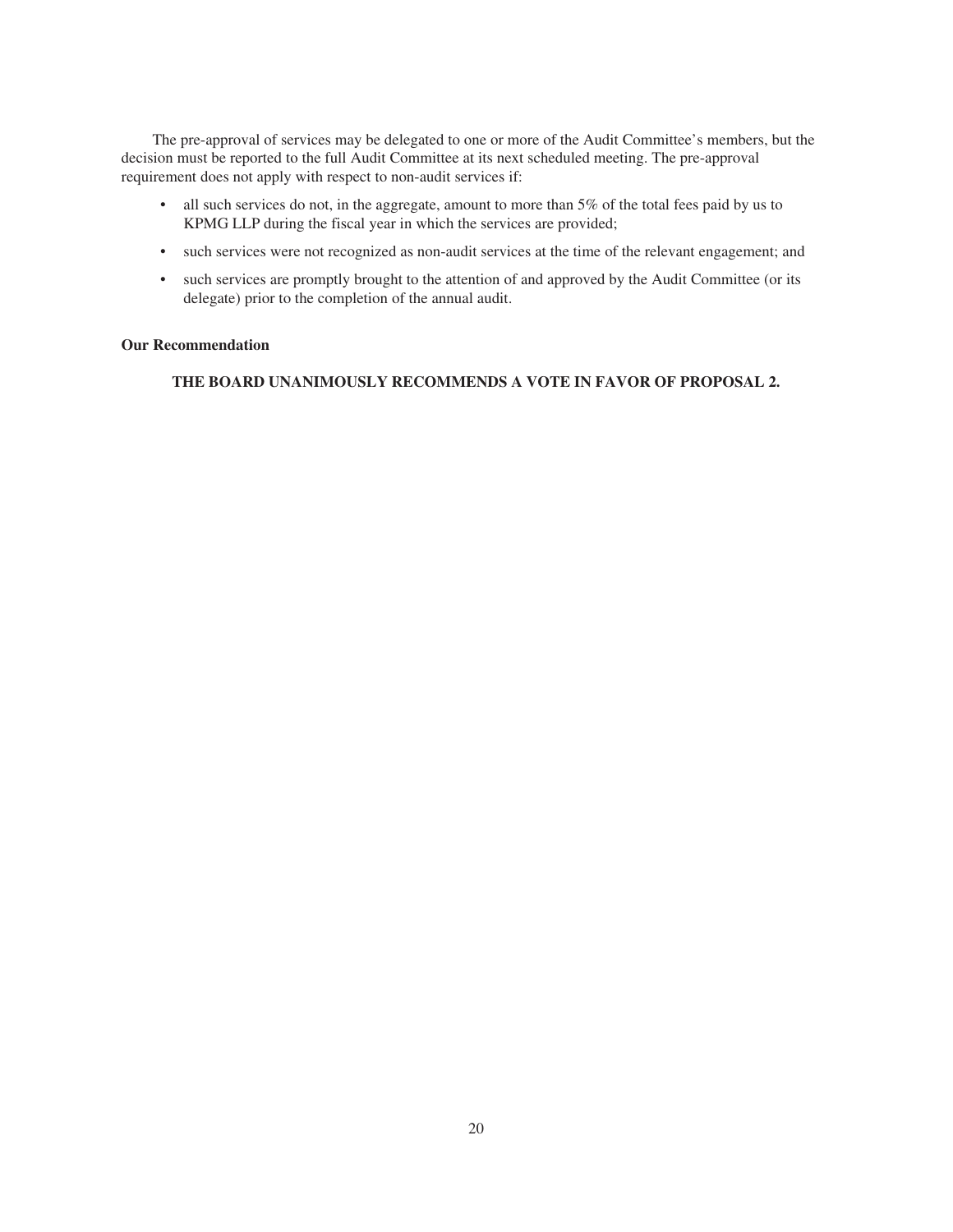# **EXECUTIVE OFFICERS**

<span id="page-25-0"></span>

| Name                | Age | Position(s)                                                    |
|---------------------|-----|----------------------------------------------------------------|
| Randolph Altschuler | 51  | Chief Executive Officer, Co-Founder and Director               |
| Bill Cronin         | 49  | Chief Revenue Officer                                          |
| Peter Goguen        | 58  | <b>Chief Operating Officer</b>                                 |
| Kathy Mayerhofer    |     | <b>Chief Sales Officer</b>                                     |
| James Rallo         |     | <b>Chief Financial Officer</b>                                 |
| Laurence Zuriff     | 54  | Co-Founder, Managing Director Donor Advised Fund, and Director |

The following table sets forth information regarding our executive officers as of May 4, 2022:

Biographical information for Mr. Altschuler and Mr. Zuriff is included above with the director biographies under the caption "Information About Our Continuing Directors."

*Bill Cronin* has served as our Chief Revenue Office since September 2018, and has served as our Senior Vice President of Sales and Marketing since February 2016. Prior to joining Xometry, Mr. Cronin served as the Vice President of Marketing for WeddingWire, a global marketplace for wedding professionals, from November 2013 to January 2016. Mr. Cronin previously was the VP of Marketing for USA Today and held a range of roles at Mastercard over 12 years including VP of Global Brand Building. Mr. Cronin received a B.A. from Dartmouth College.

*Peter Goguen* has served as our Chief Operating Officer since March 2018. Prior to joining Xometry, Mr. Goguen served as the Executive Director of New Business Development and Launch for Detroit Manufacturing Systems LLC, a provider of high-quality vehicle interior components, from April 2015 to October 2018. Prior to that position, Mr. Goguen spent 28 years at Magna International, a Canadian mobility technology company, including most recently as Vice President of Operation from October 2010 to January 2014. Mr. Goguen received a B.S. in Mechanical Engineering from Queen's University in Canada.

*Kathy Mayerhofer* has served as our Chief Sales Officer since February 2020, and previously served as our Senior Vice President of Sales from March 2017 to February 2020. Prior to joining Xometry, Ms. Mayerhofer served as the Director of Sales for Protolabs, a provider of rapid manufacturing of low-volume 3D printing, from April 2011 to May 2016. Ms. Mayerhofer received a B.A. in Business and Communications from St. Cloud State University.

*James Rallo* has served as our Chief Financial Officer since April 2020. Prior to joining Xometry, Mr. Rallo served as the President and Chief Financial Officer of Liquidity Services, a network of e-commerce marketplaces, from February 2005 to April 2019. Between roles at Liquidity Services and Xometry, Mr. Rallo briefly served as Chief Financial Officer of Stimwave Technologies LLC, a medical device company. Mr. Rallo is a Certified Public Accountant and received a B.S. in Business and Accounting from Washington and Lee University and an M.B.A. from the University of Maryland College Park.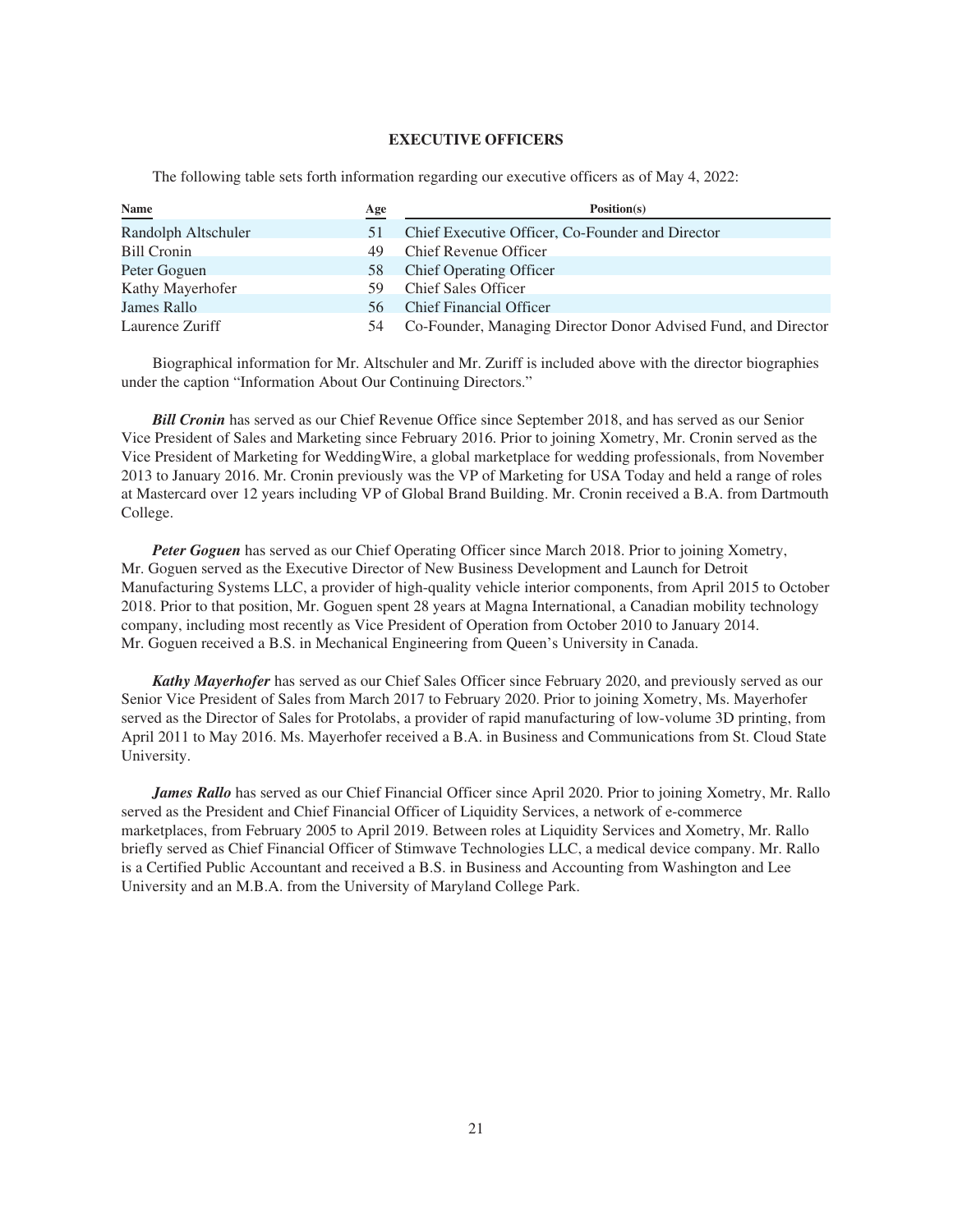# **EXECUTIVE OFFICER AND DIRECTOR COMPENSATION**

# <span id="page-26-1"></span><span id="page-26-0"></span>**Executive Officer Compensation**

# *Summary Compensation Table*

The following table sets forth information for each of the last two completed fiscal years regarding compensation awarded to or earned by our Chief Executive Officer and the two other most highly compensated executive officers, or collectively, the named executive officers, during the fiscal years indicated:

| <b>Name and Principal Position</b>               | Year | <b>Salary</b><br>$($ \$ $)(1)$ | <b>Bonus</b><br>$(\$)$        | Option<br>Awards<br>\$)(2) | <b>Non-Equity</b><br><b>Incentive Plan</b><br>Compensation<br>$\$)(3)$ | All Other<br>Compensation<br>\$)(4) | <b>Total</b><br>\$) |
|--------------------------------------------------|------|--------------------------------|-------------------------------|----------------------------|------------------------------------------------------------------------|-------------------------------------|---------------------|
| Randolph Altschuler                              |      | 2021 310,000                   |                               | $-2,778,161$               | 211,152                                                                | 3.719                               | 3,303,032           |
| Co-Founder and Chief<br><i>Executive Officer</i> |      | 2020 125,000                   | 100,000(6)                    |                            |                                                                        |                                     | 225,000             |
| James Ral $lo(5)$                                |      | 2021 346,635                   | $\overbrace{\phantom{aaaaa}}$ | 195,267                    | 148,406                                                                | 11.204                              | 701,512             |
| Chief Financial Officer                          |      | 2020 223,125                   |                               | $-1,674,700$               | 74,696(7)                                                              |                                     | 1,972,521           |
| Peter Goguen                                     | 2021 | 345,242                        | $\hspace{0.05cm}$             | 976,335                    | 122,924                                                                | 150,267(8) 1,594,768                |                     |
| Chief Operating Officer                          |      | 2020 133,800                   |                               | 182,500                    |                                                                        | 299,769(8)                          | 616,069             |

(1) Salary amounts represent actual amounts earned during 2021. See "—Narrative to the Summary Compensation Table—Annual Base Salary" below.

- (2) The amounts shown for option awards represent the aggregate grant date fair value of the option awards granted to our named executive officers during the years indicated as computed in accordance with Accounting Standards Codification Topic 718 ("ASC 718"). See Note 2 to Consolidated Financial Statements in our Annual Report on Form 10-K for a discussion of assumptions made by the Company in determining the aggregate grant date fair value of our option awards. Note that the amounts reported in this column reflect the accounting cost for these stock options and do not reflect the actual economic value that may be realized by the named executive officers upon the vesting of the stock options, the exercise of the stock options or the sale of the Class A common stock underlying such stock options. For additional information on these awards, please see "Outstanding Equity Awards at Fiscal Year-End."
- (3) See "—Narrative to Summary Compensation Table—Non-Equity Incentive Plan Compensation" below for a description of the material terms of the program pursuant to which this compensation was awarded. The amounts shown for non-equity incentive plan compensation represent amounts earned for the fiscal years presented, whether or not actually paid during such year.
- (4) Includes Company matching contributions to 401(k) plans in the amounts of \$3,719 and \$11,204 for Mr. Altschuler and Mr. Rallo, respectively.
- (5) Mr. Rallo joined the Company in April 2020.
- (6) Represents a discretionary bonus earned by Mr. Altschuler in 2020 and paid in March 2021.
- (7) In 2020, Mr. Rallo was eligible to receive an annual performance bonus with a target amount of 33% of his annual base salary. However, for his first year of employment with the Company, Mr. Rallo was entitled to a guaranteed target bonus, prorated for the number of days he was employed by the Company, subject to his continued employment through December 31, 2020.
- (8) Includes \$498 in expense reimbursement for travel by Mr. Goguen's spouse to Company-sponsored events in 2021, and \$149,769 and \$299,769 received by Mr. Goguen pursuant to a consulting agreement in 2021 and 2020 respectively. For more information, please see "Certain Relationships and Related Party Transactions".

# <span id="page-26-2"></span>**Narrative to the Summary Compensation Table**

# *Annual Base Salary*

Our named executive officers receive a base salary to compensate them for services rendered to us. The base salary payable to each named executive officer is intended to provide a fixed component of compensation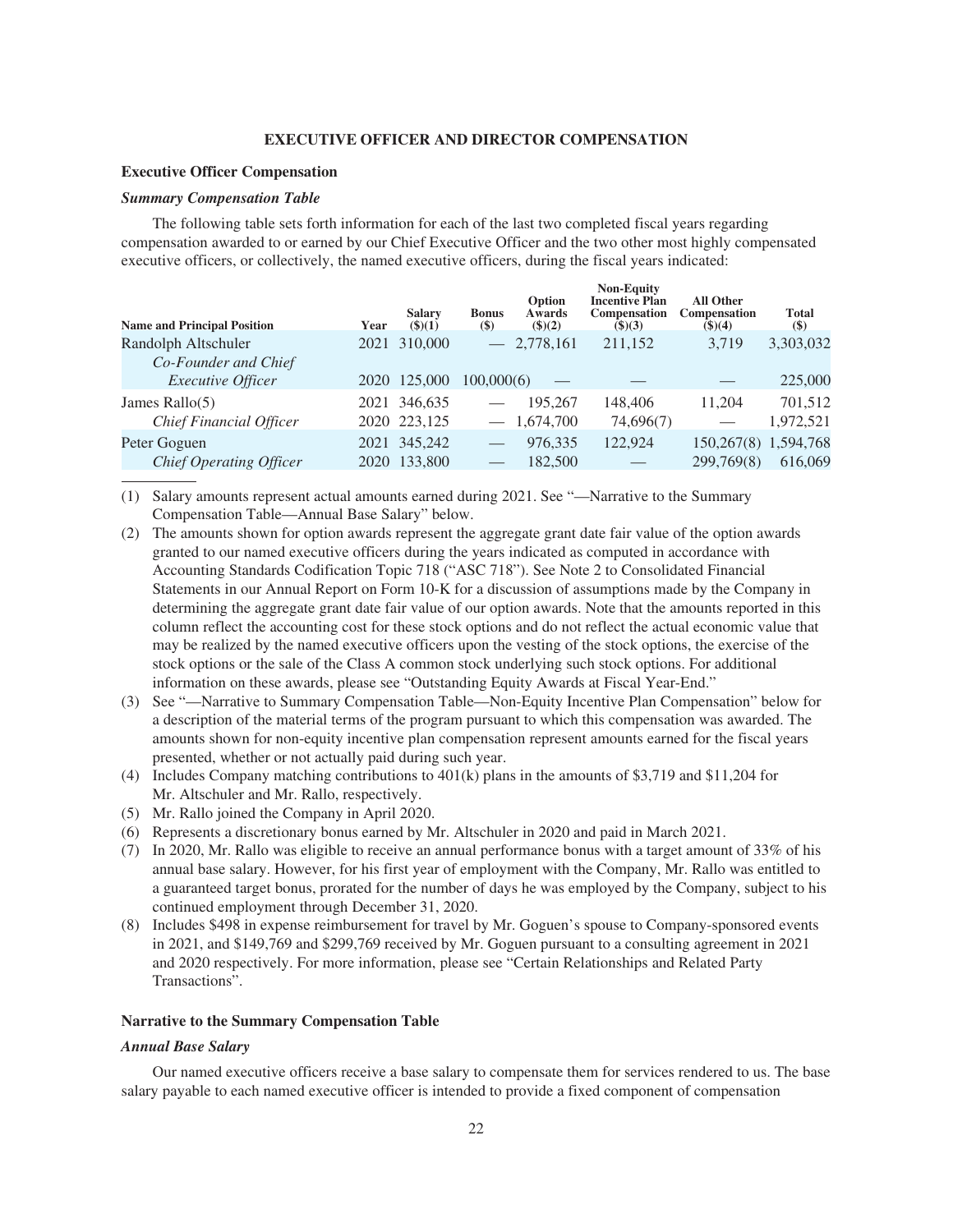reflecting the executive's skill set, experience, role and responsibilities. None of our named executive officers is currently party to an employment agreement or other agreement or arrangement that provides for automatic or scheduled increases in base salary. See "—Employment Arrangements" for additional information.

## *Non-Equity Incentive Plan Compensation*

We have a bonus policy and a historical practice of setting target bonus amounts for our executive officers expressed as a percentage of base salary. Our practice has been to provide for annual bonus payments to our executive officers conditioned upon the achievement of certain performance goals established by our Board. We have historically established target bonus amounts which we believe are appropriate considering factors such as compensation opportunities that these executive officers were foregoing from their prior employers, cash bonuses provided to executive officers of our peer companies, the executive officer's anticipated role criticality relative to others at our Company and the determination by our Board or committee thereof of the essential need to attract and retain these executive officers.

Each named executive officer is assigned a target performance bonus expressed as a percentage of his base salary, which for 2021 was 75% for Mr. Altschuler and, prior to our IPO, was 33% and after our IPO, was 50% for each of Messrs. Rallo and Goguen. For 2021, the Compensation Committee determined that Mr. Altschuler was entitled to 68%, Mr. Rallo was entitled to 43% and Mr. Goguen was entitled to 36% of each of their respective base salaries.

#### *Equity-Based Incentive Awards*

Equity-based compensation is an important foundation in executive compensation packages, as we believe it is important to maintain a strong link between executive incentives and the creation of stockholder value. We believe that performance and equity-based compensation can be an important component of the total executive compensation package for maximizing stockholder value while, at the same time, attracting, motivating and retaining high-quality executives.

#### *Outstanding Equity Awards at Fiscal Year-End*

The following table provides information regarding equity awards held by the named executive officers that were outstanding as of December 31, 2021:

|                                                               |                                              |                                                                                                                 | <b>Option Awards(1)</b>                                                                                           |                                              |                                     |
|---------------------------------------------------------------|----------------------------------------------|-----------------------------------------------------------------------------------------------------------------|-------------------------------------------------------------------------------------------------------------------|----------------------------------------------|-------------------------------------|
| Name                                                          | <b>Grant Date</b>                            | Number of<br><b>Securities</b><br>Underlying<br><b>Unexercised</b><br><b>Options</b><br>#<br><b>Exercisable</b> | Number of<br><b>Securities</b><br><b>Underlying</b><br><b>Unexercised</b><br><b>Options</b><br>#<br>Unexercisable | Option<br><b>Exercise</b><br>Price<br>$(\$)$ | Option<br><b>Expiration</b><br>Date |
| Randolph Altschuler<br>Co-Founder and Chief Executive Officer | 3/26/2021(2)<br>8/8/2019(3)<br>1/30/2018(4)  | 140,535<br>95,701                                                                                               | 142,275<br>91,439<br>4,168                                                                                        | \$12.32<br>\$3.65<br>\$1.65                  | 3/27/2031<br>8/7/2029<br>1/29/2028  |
| James Rallo<br>Chief Financial Officer                        | 3/26/2021(2)<br>5/6/2020(5)                  | 167,646                                                                                                         | 10,000<br>267,647                                                                                                 | \$12.32<br>\$3.65                            | 3/27/2031<br>5/5/2030               |
| Peter Goguen<br>Chief Operating Officer                       | 3/26/2021(2)<br>4/28/2020(6)<br>2/20/2019(7) |                                                                                                                 | 50,000<br>26,042<br>10.834                                                                                        | \$12.32<br>\$3.65<br>\$1.68                  | 3/27/2031<br>4/27/2030<br>2/19/2029 |

(1) Equity awards granted prior to July 2, 2021 were granted under our 2016 Incentive Plan ("2016 Plan") and equity awards granted on or after July 2, 2021 were granted under our 2021 Equity Incentive Plan ("2021 Plan"). Our 2021 Plan, became effective on July 2, 2021, in connection with our IPO. Our 2016 Plan was suspended when our 2021 Plan became effective; however, awards outstanding under our 2016 Plan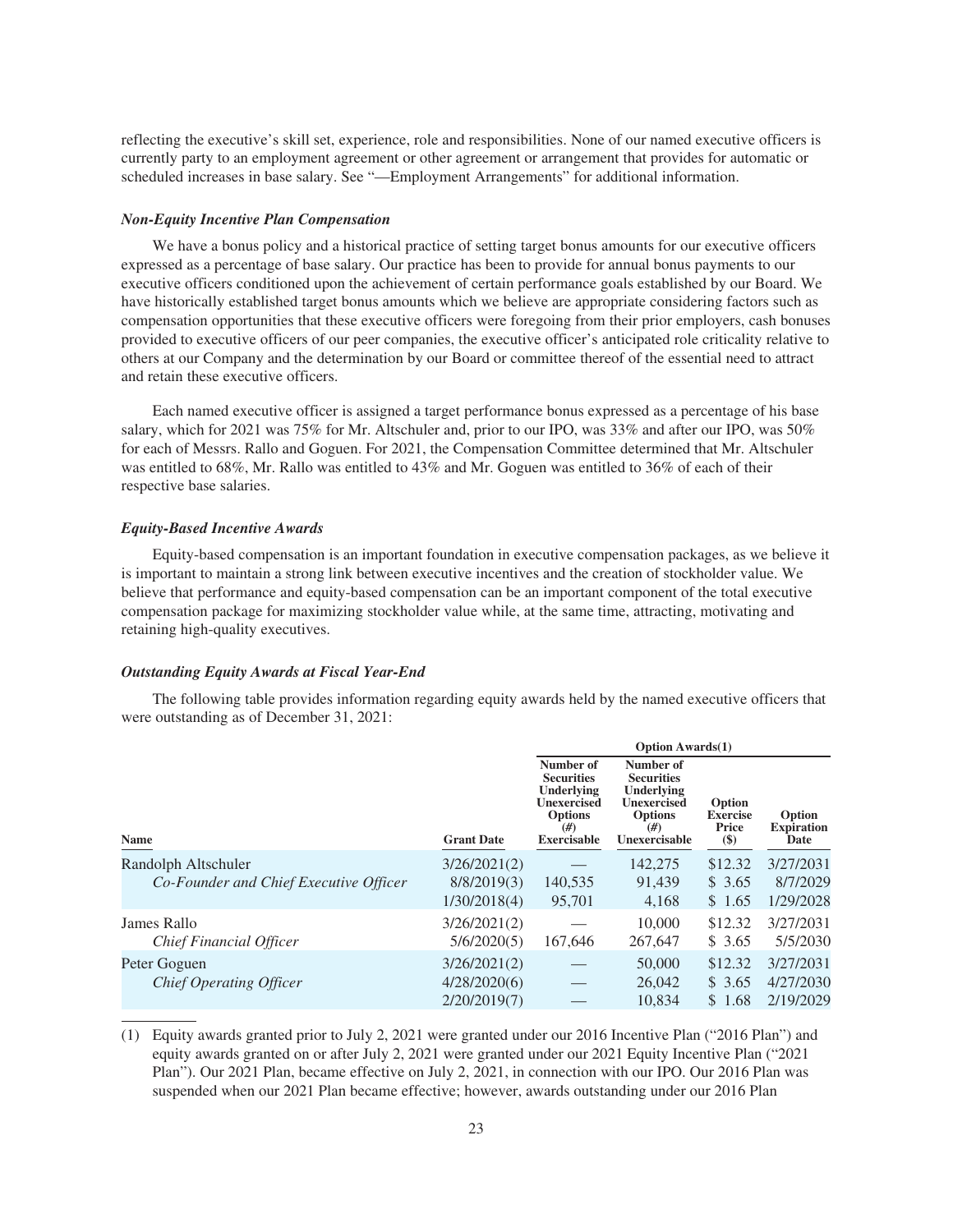continue in full effect in accordance with their existing terms. All vesting is subject to the individual's continuous service with us through the vesting dates.

- (2) Options vest over four years, with 25% of the total shares granted vesting on January 1, 2022 and the balance vesting in equal monthly installments over the remaining 36 months.
- (3) Options vest over four years, with 25% of the total shares granted vesting on May 2, 2020 and the balance vesting in equal monthly installments over the remaining 36 months.
- (4) Options vest over four years, with 25% of the total shares granted vesting on January 1, 2019 and the balance vesting in equal monthly installments over the remaining 36 months.
- (5) Options vest over four years, with 25% of the total shares granted vesting on April 13, 2021 and the balance vesting in equal monthly installments over the remaining 36 months.
- (6) Options vest over four years, with 25% of the total shares granted vesting on January 1, 2021 and the balance vesting in equal monthly installments over the remaining 36 months.
- (7) Options vest over four years, with 25% of the total shares granted vesting on January 1, 2020 and the balance vesting in equal monthly installments over the remaining 36 months.

#### <span id="page-28-0"></span>**Employment Arrangements**

Below are descriptions of our employment agreements and arrangements with our named executive officers. The agreements generally provide for at-will employment without any specific term and set forth the named executive officer's initial base salary, annual target bonus and severance benefits upon a qualifying termination of employment or change in control of our Company. Each named executive officer is also eligible to participate in all employee benefit plans that are generally available to our employees. Furthermore, each of our named executive officers has executed our standard form of proprietary information and inventions assignment agreement. The key terms of the employment agreements with our named executive officers, including potential payments upon termination or change in control, are described below.

## *Randolph Altschuler*

We maintain an employment agreement with Randolph Altschuler in connection with his employment as our Chief Executive Officer which was entered into in July 2021. The employment agreement has no specific term and provides for at-will employment. Pursuant to his agreement, commencing on July 1, 2021, Mr. Altschuler is entitled to an initial annual base salary of \$420,000. Additionally, he is eligible to receive an annual performance bonus of up to 75% of his annual base salary, based on our Board's assessment of Mr. Altschuler's performance and our attainment of targeted goals over the applicable calendar year, with the exception of any annual performance bonus attributable to 2021 which shall be prorated for the number of days between the effective date of the employment agreement and December 31, 2021. Mr. Altschuler's eligibility for any annual bonus for the portion of 2021 prior to the effective date of the employment agreement remains subject to the terms in effect for such time period. In addition, pursuant to the employment agreement, Mr. Altschuler remains eligible to be considered for future equity awards as may be determined at the discretion of our Board.

Pursuant to Mr. Altschuler's employment agreement, if he resigns for Good Reason or we terminate his employment without Cause (each as defined in his employment agreement) not in connection with a Change in Control (as defined in the 2021 Plan), then he will be eligible to receive the following severance benefits: (1) twelve months of base salary, less applicable tax withholdings and paid in accordance with our regular payroll practices; and (2) up to twelve months of COBRA premiums paid by us. In addition, if Mr. Altschuler resigns for Good Reason or we terminate his employment without Cause within three months prior to or twelve months following the effective date of a Change in Control, then he will also be eligible to receive the following severance benefits: (1) an amount equal to his full target annual performance bonus for the calendar year in which his termination occurs, less applicable tax withholdings; (2) an amount equal to his prorated annual performance bonus for the calendar year in which his termination occurs, calculated based on the number of days he was employed during the applicable calendar year, less applicable tax withholdings; and (3) all of the outstanding and unvested time-based equity awards he held immediately prior to his termination date will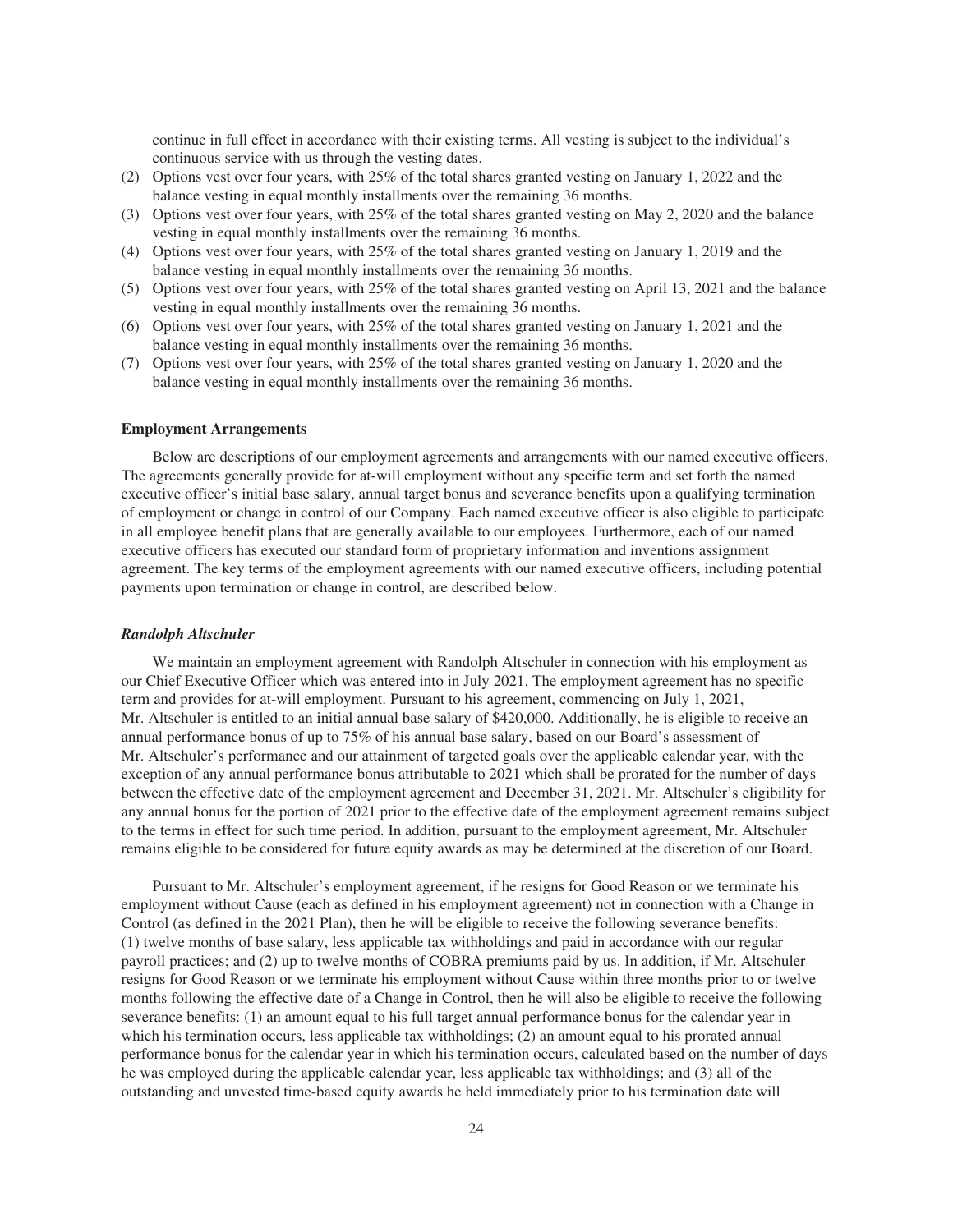become fully vested and immediately exercisable. As a condition to receiving the severance benefits set forth above, Mr. Altschuler must sign and comply with a separation agreement in a form presented by us, containing among other terms a general release of claims.

# *James Rallo*

We maintain an employment agreement with James Rallo in connection with his employment as our Chief Financial Officer, originally entered into on April 13, 2020, which was amended and restated in July 2021. The amended and restated employment agreement has no specific term and provides for at-will employment. Pursuant to his agreement, commencing on July 1, 2021, Mr. Rallo is entitled to an initial annual base salary of \$370,000. Additionally, he is eligible to receive an annual performance bonus of up to 50% of his annual base salary, based on our Board's assessment of Mr. Rallo's performance and our attainment of targeted goals over the applicable calendar year, with the exception of any annual performance bonus attributable to 2021 which shall be prorated for the number of days between the effective date of the amended and restated employment agreement and December 31, 2021. Mr. Rallo's eligibility for any annual bonus for the portion of 2021 prior to the effective date of the amended and restated employment agreement remains subject to the terms in effect for such time period. In addition, pursuant to the amended and restated employment agreement, Mr. Rallo remains eligible to be considered for future equity awards as may be determined at the discretion of our Board.

Pursuant to Mr. Rallo's amended and restated employment agreement, if he resigns for Good Reason or we terminate his employment without Cause (each as defined in his amended and restated employment agreement) not in connection with a Change in Control (as defined in the 2021 Plan), then he will be eligible to receive the following severance benefits: (1) twelve months of base salary, less applicable tax withholdings and paid in accordance with our regular payroll practices; and (2) up to twelve months of COBRA premiums paid by us. In addition, if Mr. Rallo resigns for Good Reason or we terminate his employment without Cause within three months prior to or twelve months following the effective date of a Change in Control, then he will also be eligible to receive the following severance benefits: (1) an amount equal to his full target annual performance bonus for the calendar year in which his termination occurs, less applicable tax withholdings; (2) an amount equal to his prorated annual performance bonus for the calendar year in which his termination occurs, calculated based on the number of days he was employed during the applicable calendar year, less applicable tax withholdings; and (3) all of the outstanding and unvested time-based equity awards he held immediately prior to his termination date will become fully vested and immediately exercisable. As a condition to receiving the severance benefits set forth above, Mr. Rallo must sign and comply with a separation agreement in a form presented by us, containing among other terms a general release of claims.

# *Peter Goguen*

We maintain an employment agreement with Peter Goguen in connection with his employment as our Chief Operating Officer, originally entered into on February 26, 2018, which was amended and restated in July 2021. The amended and restated employment agreement has no specific term and provides for at-will employment. Pursuant to his agreement, commencing on July 1, 2021, Mr. Goguen is entitled to an initial annual base salary of \$345,000. Additionally, he is eligible to receive an annual performance bonus of up to 50% of his annual base salary, based on our Board's assessment of Mr. Goguen's performance and our attainment of targeted goals over the applicable calendar year, with the exception of any annual performance bonus attributable to 2021 which shall be prorated for the number of days between the effective date of the amended and restated employment agreement and December 31, 2021. Mr. Goguen's eligibility for any annual bonus for the portion of 2021 prior to the effective date of the amended and restated employment agreement remains subject to the terms in effect for such time period. In addition, pursuant to the amended and restated employment agreement, Mr. Goguen remains eligible to be considered for future equity awards as may be determined at the discretion of our Board.

Pursuant to Mr. Goguen's amended and restated employment agreement, if he resigns for Good Reason or we terminate his employment without Cause (each as defined in his amended and restated employment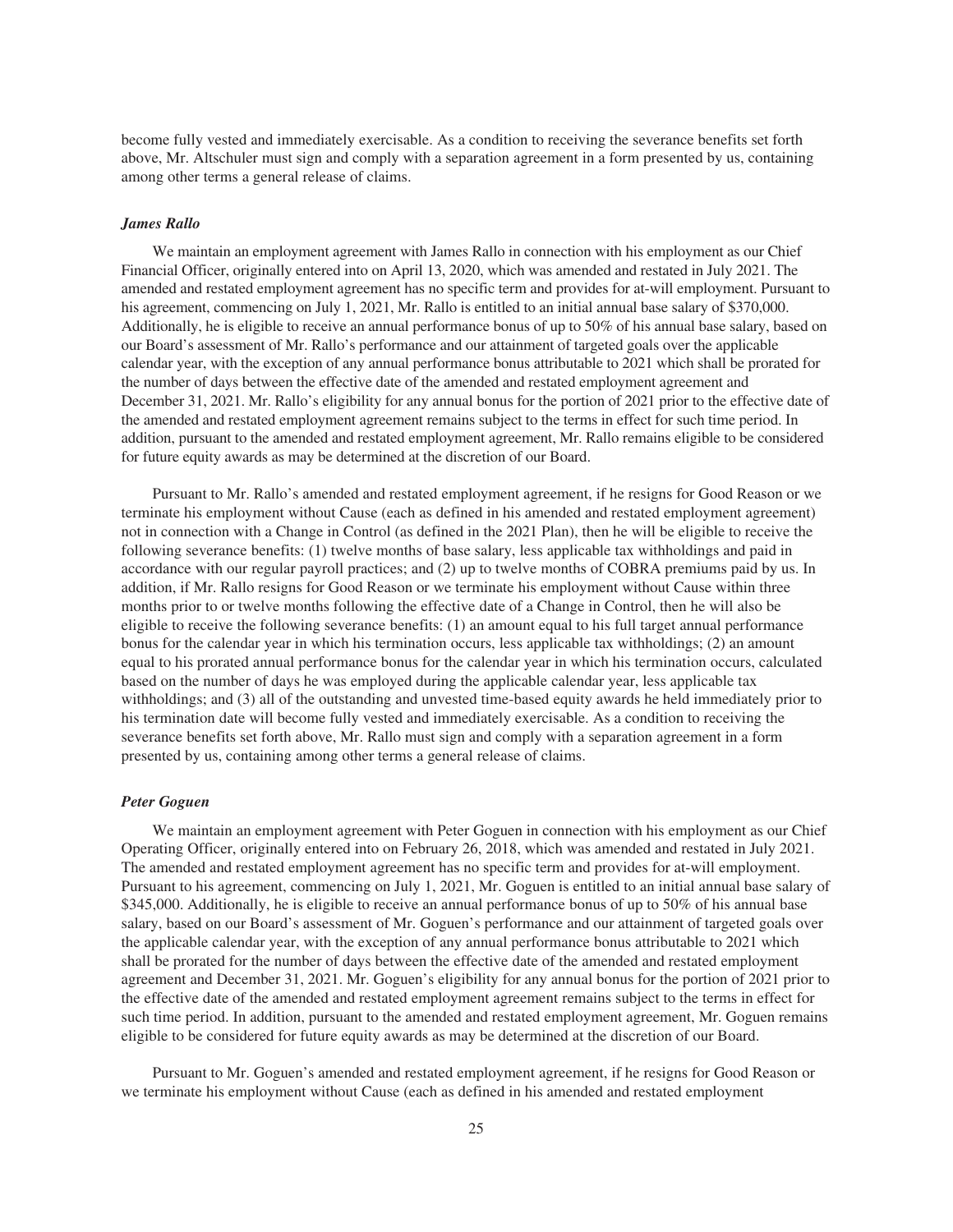agreement) not in connection with a Change in Control (as defined in the 2021 Plan), then he will be eligible to receive the following severance benefits: (1) six months of base salary, less applicable tax withholdings and paid in accordance with our regular payroll practices; and (2) up to six months of COBRA premiums paid by us. In addition, if Mr. Goguen resigns for Good Reason or we terminate his employment without Cause within three months prior to or twelve months following the effective date of a Change in Control, then he will also be eligible to receive the following severance benefits: (1) an amount equal to his 50% of his target annual performance bonus for the calendar year in which his termination occurs, less applicable tax withholdings; (2) an amount equal to his annual performance bonus for the calendar year in which his termination occurs, less applicable tax withholdings; and (3) all of the outstanding and unvested time-based equity awards he held immediately prior to his termination date will become fully vested and immediately exercisable. As a condition to receiving the severance benefits set forth above, Mr. Goguen must sign and comply with a separation agreement in a form presented by us, containing among other terms a general release of claims.

#### <span id="page-30-0"></span>**Health and Welfare and Retirement Benefits; Perquisites**

All of our current named executive officers are eligible to participate in our health and welfare plans to the same extent as all full-time employees.

# *401(k) Plan*

We provide a retirement savings plan for the benefit of our employees, including our named executive officers. The plan is intended to qualify as a tax-qualified  $401(k)$  plan so that contributions to the  $401(k)$  plan, and income earned on such contributions, are not taxable to participants until withdrawn or distributed from the 401(k) plan (except in the case of contributions under the 401(k) plan designated as Roth contributions). The 401(k) plan provides that each participant may contribute up to an annual statutory limit. Participants who are at least 50 years old can also contribute additional amounts based on statutory limits for "catch-up" contributions. Under the 401(k) plan, each employee is fully vested in his or her deferred salary contributions. Employee contributions are held and invested by the plan's trustee as directed by participants.

#### <span id="page-30-1"></span>**Equity Benefit Plans**

# *2021 Equity Incentive Plan*

*General.* In July 2021, our Board adopted our 2021 Equity Incentive Plan (the "2021 Plan") for the purpose of attracting, retaining and incentivizing our employees, including our officers, our non-employee directors and consultants and the employees and consultants of our affiliates. The 2021 Plan provides for the grant of incentive stock options, or ISOs, nonstatutory stock options, or NSOs, stock appreciation rights, restricted stock awards, restricted stock unit awards, performance-based awards and other awards, or collectively, awards.

*Authorized Shares.* The maximum number of shares of Class A common stock that may be issued under our 2021 Plan is 6,360,315 shares. As of December 31, 2021, options to purchase 186,480 shares of our Class A common stock were outstanding under the 2021 Plan. The number of shares of Class A common stock reserved for issuance under our 2021 Plan will automatically increase on January 1 of each year by 5% of the aggregate number of shares of common stock of all classes issued and outstanding on December 31 of the preceding calendar year, or a lesser number of shares determined by our Board prior to the applicable January 1. The maximum number of shares that may be issued upon the exercise of ISOs under our 2021 Plan is 4,026,588 shares.

*Change in Control.* Under the 2021 Plan, a change in control is generally (1) the acquisition by any person or company of more than 50% of the combined voting power of our then-outstanding stock, other than by virtue of a merger, consolidation or similar transaction (2) a merger, consolidation or similar transaction in which our stockholders immediately before the transaction do not own, directly or indirectly, more than 50% of the combined voting power of the surviving entity (or the parent of the surviving entity) in substantially the same proportions as their ownership immediately prior to such transaction, or (3) a sale, lease, exclusive license or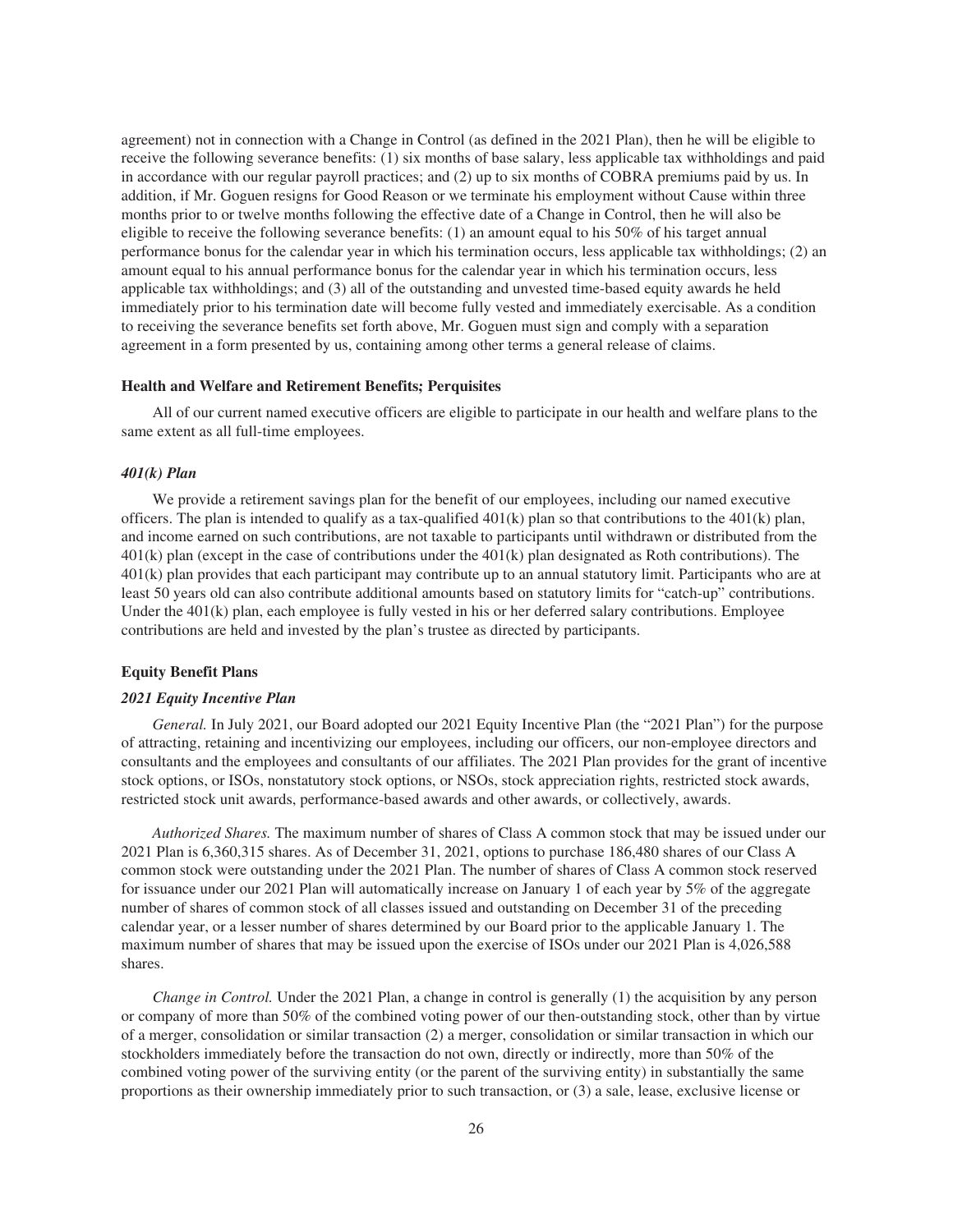other disposition of all or substantially all of our assets other than to an entity more than 50% of the combined voting power of which is owned by its stockholders in substantially the same proportions as their ownership of our outstanding voting securities immediately prior to such transaction. our initial public offering, any subsequent public offering or another capital raising event is not a change in control.

# *2016 Equity Incentive Plan*

*General.* In February 2016, our Board adopted our 2016 Equity Incentive Plan (the "2016 Plan") for the purpose of attracting, retaining and incentivizing our employees, including our officers, our non-employee directors and consultants and the employees and consultants of our affiliates. The 2016 Plan provides for the grant of incentive stock options, or ISOs, nonstatutory stock options, or NSOs, stock appreciation rights, restricted stock awards, restricted stock unit awards, performance-based awards and other awards, or collectively, awards.

*Authorized Shares.* After the adoption of the 2021 Plan, no additional stock awards have been or will be granted under the 2016 Plan. The 2016 Plan will continue to govern the terms and conditions of the outstanding awards granted under the 2016 Plan. As of December 31, 2021, options to purchase 3,284,720 shares of our Class A common stock were outstanding under the 2016 Plan.

*Change in Control.* Under the 2016 Plan, a change in control is substantially the same as under the 2021 Plan.

# *2014 Equity Incentive Plan*

*General.* The following summary describes the material terms of the Nextline Manufacturing Corp. 2014 Stock Option Plan (the "2014 Plan"), which was adopted by Xometry's Board and approved by our stockholders in August 2014 and subsequently terminated in February 2016. The 2014 Plan provides for the grant of incentive stock options, or ISOs, nonstatutory stock options, or NSOs, stock appreciation rights, restricted stock awards, restricted stock unit awards, performance-based awards and other awards, or collectively, awards.

*Authorized Shares.* After the adoption of the 2016 Plan, no additional stock awards have been or will be granted under the 2014 Plan. 560,000 shares of Class A common stock were reserved for issuance under our 2014 Plan. As of December 31, 2021, options to purchase 2,150 shares of our Class A common stock were outstanding under the 2014 Plan.

## <span id="page-31-0"></span>**Director Compensation**

#### *Cash and Equity Compensation*

We maintain a non-employee director compensation policy, which provides that each of our non-employee directors will receive the following compensation for service on our Board:

- an annual cash retainer of \$35,000;
- an additional annual cash retainer of \$40,000 for service as independent chair of the Board;
- an additional annual cash retainer of \$9,000, \$5,000 and \$3,000 for service as a member of the Audit Committee, Compensation Committee and Nominating and Corporate Governance Committee, respectively;
- an additional annual cash retainer of \$18,000, \$10,000 and \$6,000 for service as chair of the Audit Committee, chair of the Compensation Committee and chair of the Nominating and Corporate Governance Committee, respectively (in lieu of the committee member retainer above);
- an initial restricted stock unit award granted upon a director's initial election or appointment to the Board, vesting in three equal annual installments; and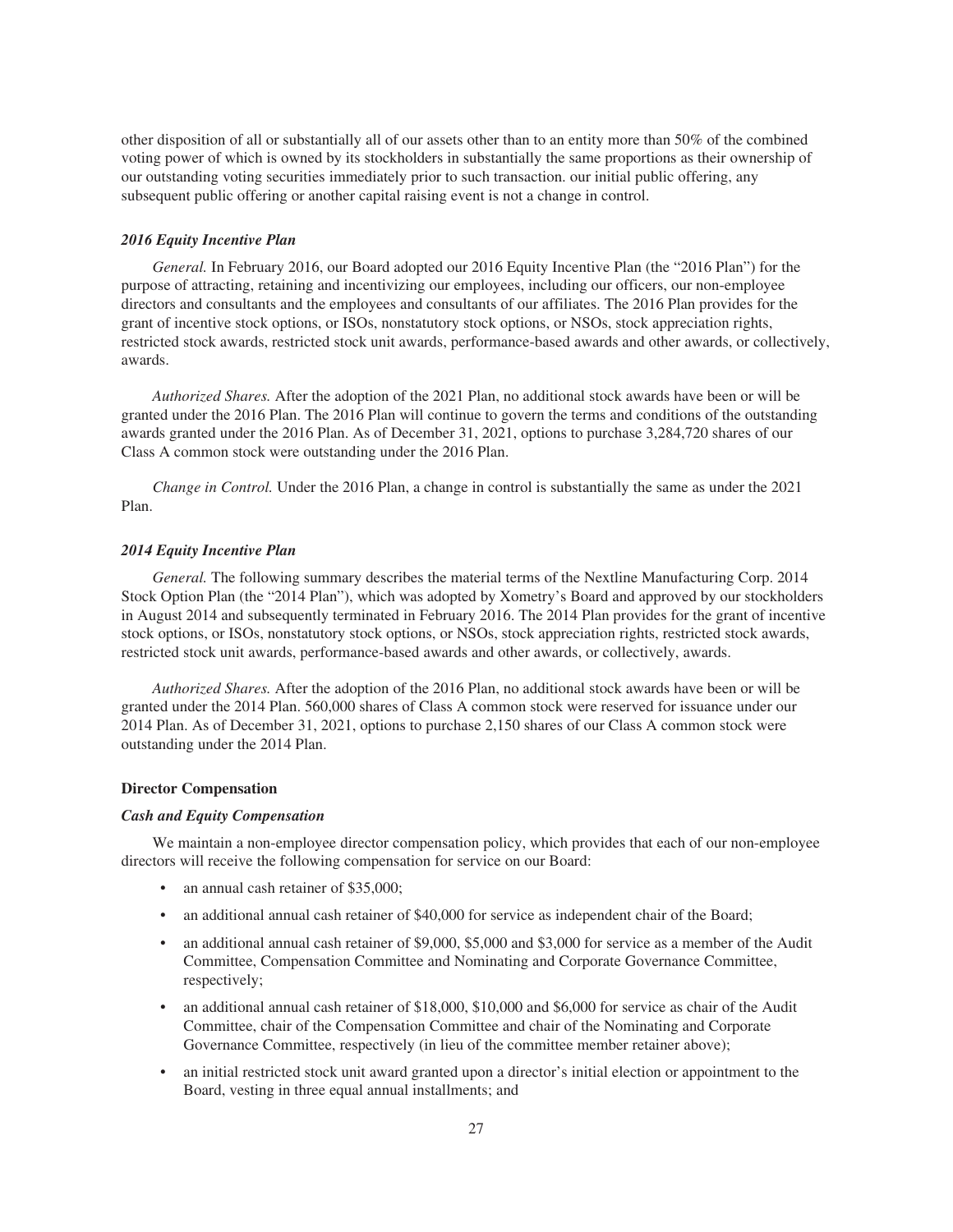• an annual restricted stock unit award, or refresher restricted stock award, granted as of January 1 of each year after the effective date to each non-employee director who continues to serve on such date. Such refresher RSU awards will have an aggregate grant date value equal to \$130,000, and will vest on the first anniversary of their grant date.

Each of the restricted stock unit awards described above will be granted under our 2021 Plan. Each such RSU award will vest subject to the director's continuous service with us, provided that each RSU award will vest in full upon a change in control of the Company.

# *Director Compensation*

The following table sets forth information regarding the compensation earned for service on the Board by our non-employee directors during the fiscal year ended December 31, 2021. Messrs. Altschuler and Zuriff, our co-founders and chief executive officer and managing director of our donor advised fund, respectively, also serve on our Board but receive no additional compensation in connection with such service.

| Name                 | <b>Fees Earned or</b><br>Paid in Cash<br>$\left( \mathbf{S} \right)$ | <b>Stock</b><br>Awards $(2)(3)$<br>$\left( \mathcal{S}\right)$ | Option<br>Awards $(2)(3)$<br>$\left( \mathbf{\$}\right)$ | <b>Total</b><br>$(\$)$ |
|----------------------|----------------------------------------------------------------------|----------------------------------------------------------------|----------------------------------------------------------|------------------------|
| Deborah Bial         | 21,500                                                               |                                                                |                                                          | 21,500                 |
| Ranjana Clark(1)     |                                                                      | 167,667                                                        |                                                          | 167,667                |
| Craig Driscoll(4)    | 20,000                                                               |                                                                |                                                          | 20,000                 |
| George Hornig        |                                                                      | 45,582                                                         | 369,600                                                  | 415,182                |
| <b>Emily Rollins</b> | 26,500                                                               |                                                                | 862,400                                                  | 888,900                |
| Fabio Rosati         |                                                                      | 24,561                                                         |                                                          | 24,561                 |
| Katharine Weymouth   |                                                                      | 25,622                                                         |                                                          | 25,622                 |

(1) Ms. Clark began serving on the Nominating and Corporate Governance Committee upon her appointment to the Board, effective July 2, 2021.

- (2) The amounts reported in this column reflect the aggregate grant date fair value of the stock and option awards granted to our directors as computed in accordance with ASC Topic 718. Note that the amounts reported in this column reflect the accounting cost for these awards and do not reflect the actual economic value that may be realized by the directors upon the vesting of the awards, the exercise of the stock options or the sale of the Class A common stock underlying such awards.
- (3) The following table provides information regarding the aggregate number of stock and option awards granted to our non-employee directors that were outstanding as of December 31, 2021:

| <b>Name</b>          | <b>Stock</b><br>Awards<br>(#) | Option<br>Awards<br>$(\#)$ |
|----------------------|-------------------------------|----------------------------|
| Deborah Bial         |                               | 70,000                     |
| Ranjana Clark        | 2,409                         |                            |
| Craig Driscoll       |                               |                            |
| George Hornig        | 322                           | 30,000                     |
| <b>Emily Rollins</b> |                               | 70,000                     |
| Fabio Rosati         | 173                           |                            |
| Katharine Weymouth   | 181                           | 70,000                     |

(4) Mr. Driscoll's retainer amount was paid directly to Highland Capital Partners, LLC, a global venture capital firm at which he serves as a General Partner.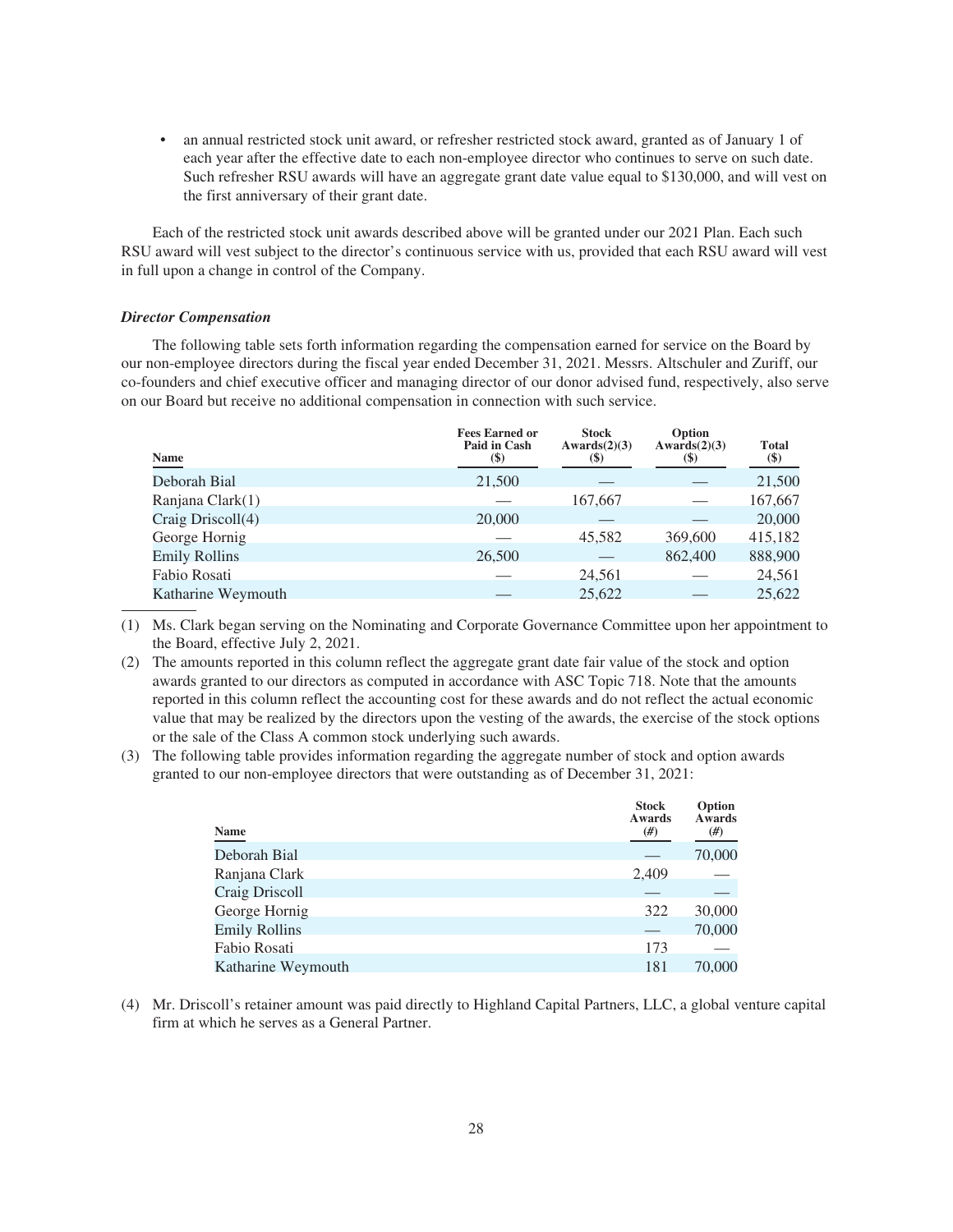## <span id="page-33-0"></span>**Limitations of Liability and Indemnification Matters**

Our amended and restated certificate of incorporation will contain provisions that limit the liability of our current and former directors for monetary damages to the fullest extent permitted by Delaware law. Delaware law provides that directors of a corporation will not be personally liable for monetary damages for any breach of fiduciary duties as directors, except liability for:

- any breach of the director's duty of loyalty to the corporation or its stockholders;
- any act or omission not in good faith or that involves intentional misconduct or a knowing violation of law;
- unlawful payments of dividends or unlawful stock repurchases or redemptions; or
- any transaction from which the director derived an improper personal benefit.

Such limitation of liability does not apply to liabilities arising under federal securities laws and does not affect the availability of equitable remedies such as injunctive relief or rescission.

Our amended and restated certificate of incorporation authorizes us to indemnify our directors, officers, employees and other agents to the fullest extent permitted by Delaware law. Our amended and restated bylaws provide that we are required to indemnify our directors and officers to the fullest extent permitted by Delaware law and may indemnify our other employees and agents. Our amended and restated bylaws that also provide that, on satisfaction of certain conditions, we will advance expenses incurred by a director or officer in advance of the final disposition of any action or proceeding, and permit us to secure insurance on behalf of any officer, director, employee or other agent for any liability arising out of his or her actions in that capacity regardless of whether we would otherwise be permitted to indemnify him or her under the provisions of Delaware law. We have entered and expect to continue to enter into agreements to indemnify our directors, executive officers and other employees as determined by our Board. With certain exceptions, these agreements provide for indemnification for related expenses including attorneys' fees, judgments, fines and settlement amounts incurred by any of these individuals in any action or proceeding. We believe that these amended and restated certificate of incorporation and amended and restated bylaw provisions and indemnification agreements are necessary to attract and retain qualified persons as directors and officers. We also maintain customary directors' and officers' liability insurance.

The limitation of liability and indemnification provisions in our amended and restated certificate of incorporation and amended and restated bylaws may discourage stockholders from bringing a lawsuit against our directors for breach of their fiduciary duty. They may also reduce the likelihood of derivative litigation against our directors and officers, even though an action, if successful, might benefit us and other stockholders. Further, a stockholder's investment may be adversely affected to the extent that we pay the costs of settlement and damage awards against directors and officers as required by these indemnification provisions.

Insofar as indemnification for liabilities arising under the Securities Act may be permitted for directors, executive officers or persons controlling us, we have been informed that, in the opinion of the SEC, such indemnification is against public policy as expressed in the Securities Act and is therefore unenforceable.

# <span id="page-33-1"></span>**Rule 10b5-1 Sales Plans**

Our directors and officers may adopt written plans, known as Rule 10b5-1 plans, in which they will contract with a broker to buy or sell shares of our Class A common stock on a periodic basis. Under a Rule 10b5-1 plan, a broker executes trades under parameters established by the director or officer when entering into the plan, without further direction from them. The director or officer may amend or terminate a Rule 10b5-1 plan in some circumstances. Our directors and executive officers may also buy or sell additional shares outside of a Rule 10b5-1 plan when they do not possess of material nonpublic information, subject to compliance with the terms of our insider trading policy.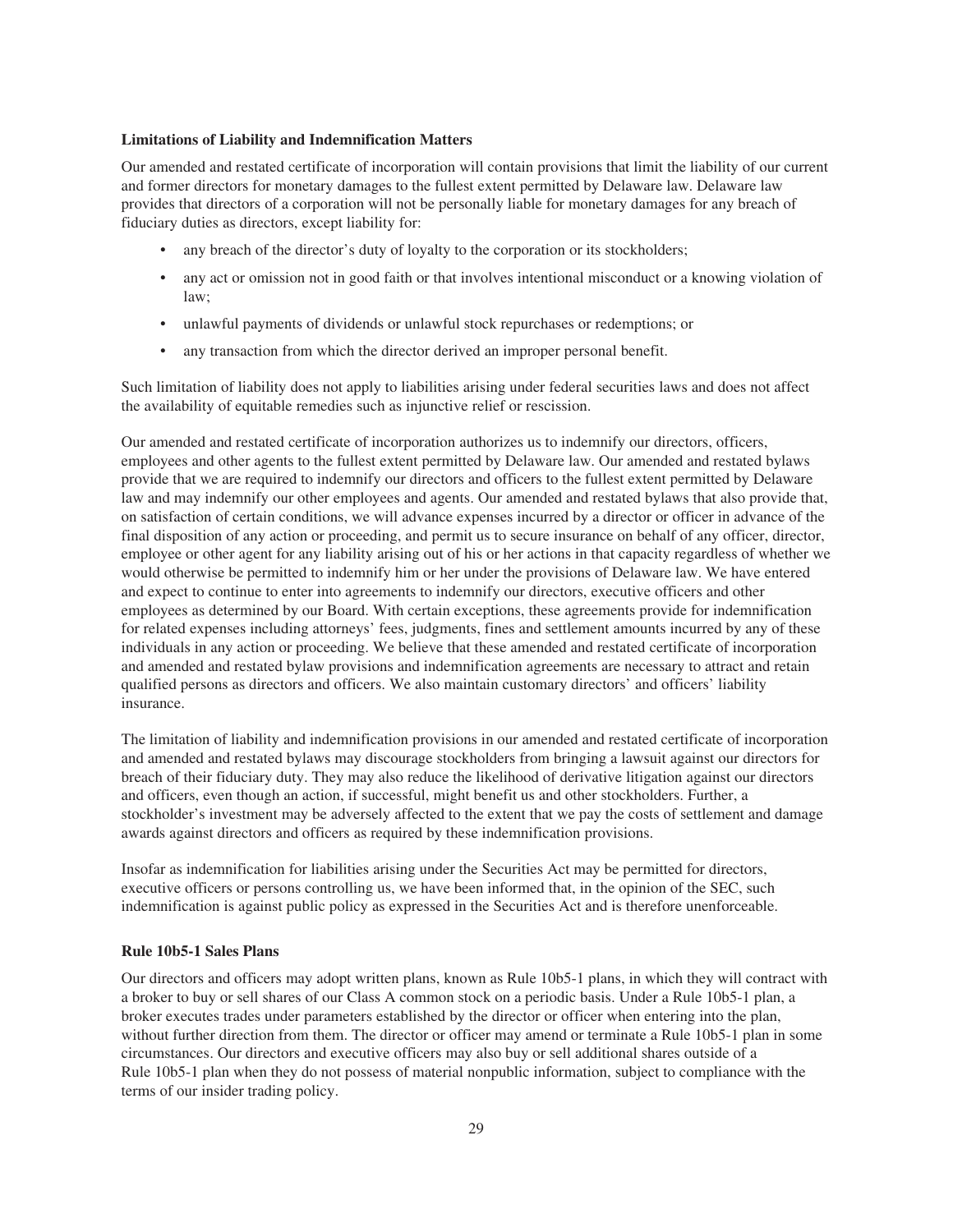# **Delinquent Section 16(a) Reports**

To our knowledge, based solely on our review of the copies of such reports furnished to us and written representations to us, we believe that for fiscal 2021, all filing requirements applicable to the Company's officers, directors and greater than 10% beneficial owners pursuant to Section 16(a) of the Exchanges Act, were complied with, except that Form 3s for officers and directors, other than Ms. Weymouth, and Form 4s for Messrs. Rallo, Cronin, Zuriff and Horning, were filed late due to administrative difficulties immediately after our IPO. Additionally, Mr. Goguen filed one Form 4 one day late due to administrative error.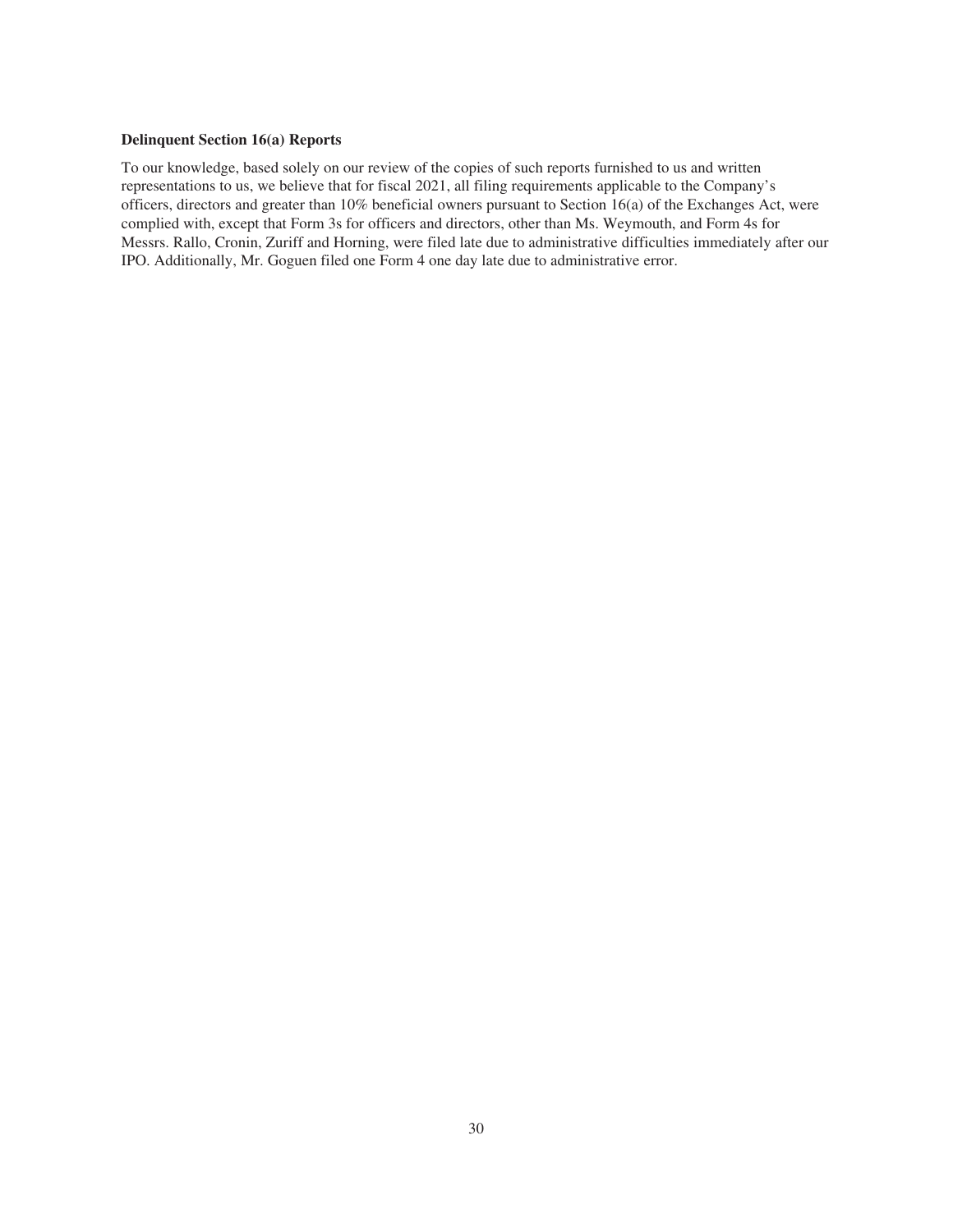# **EQUITY COMPENSATION PLAN INFORMATION**

<span id="page-35-0"></span>The following table provides certain information with respect to all of our equity compensation plans in effect as of December 31, 2021.

| <b>Plan Category</b>                                          | Number of<br>securities to be<br>issued upon<br>exercise of<br>outstanding<br>options,<br>warrants and<br>rights<br>$(a)(\#)$ | Weighted-<br>average<br>exercise price of<br>outstanding<br>options,<br>warrants and<br>rights<br>$(b)(\$)$ | Number of<br>securities<br>remaining available<br>for<br>issuance under<br>equity<br>compensation plans<br>(excluding securities<br>reflected in column<br>(a))<br>(c)(#) |
|---------------------------------------------------------------|-------------------------------------------------------------------------------------------------------------------------------|-------------------------------------------------------------------------------------------------------------|---------------------------------------------------------------------------------------------------------------------------------------------------------------------------|
| Equity compensation plans approved by security                |                                                                                                                               |                                                                                                             |                                                                                                                                                                           |
| holders:                                                      |                                                                                                                               |                                                                                                             |                                                                                                                                                                           |
| 2014 Incentive Plan                                           | 2,150                                                                                                                         | 0.44                                                                                                        | $-$ (1)                                                                                                                                                                   |
| 2016 Incentive Plan                                           | 3,284,720                                                                                                                     | 6.96                                                                                                        | $-$ (1)                                                                                                                                                                   |
| 2021 Equity Incentive Plan                                    | 186,480                                                                                                                       | (2)<br>$\overline{\phantom{m}}$                                                                             | 3,838,154(3)                                                                                                                                                              |
| Equity compensation plans not approved by<br>security holders |                                                                                                                               |                                                                                                             |                                                                                                                                                                           |
| <b>Total</b>                                                  | 3,473,350                                                                                                                     |                                                                                                             | 3,838,154                                                                                                                                                                 |

(1) Following the adoption of the 2021 Plan, no additional stock awards have been or will be granted under the 2014 Plan or the 2016 Plan.

(2) The weighted average exercise price is calculated based solely on outstanding stock options and does not take into account shares of Class A common stock underlying restricted stock units, which have no exercise price.

(3) The number of shares of Class A common stock reserved for issuance under the 2021 Plan will automatically increase on January 1 of each year by 5% of the total number of shares of our capital stock outstanding on December 31 of the preceding calendar year, or a lesser number of shares determined by our Board (which may be zero). Pursuant to the terms of the 2021 Plan, the number of shares available under the 2021 Plan was increased by 2,333,727 shares effective January 1, 2022.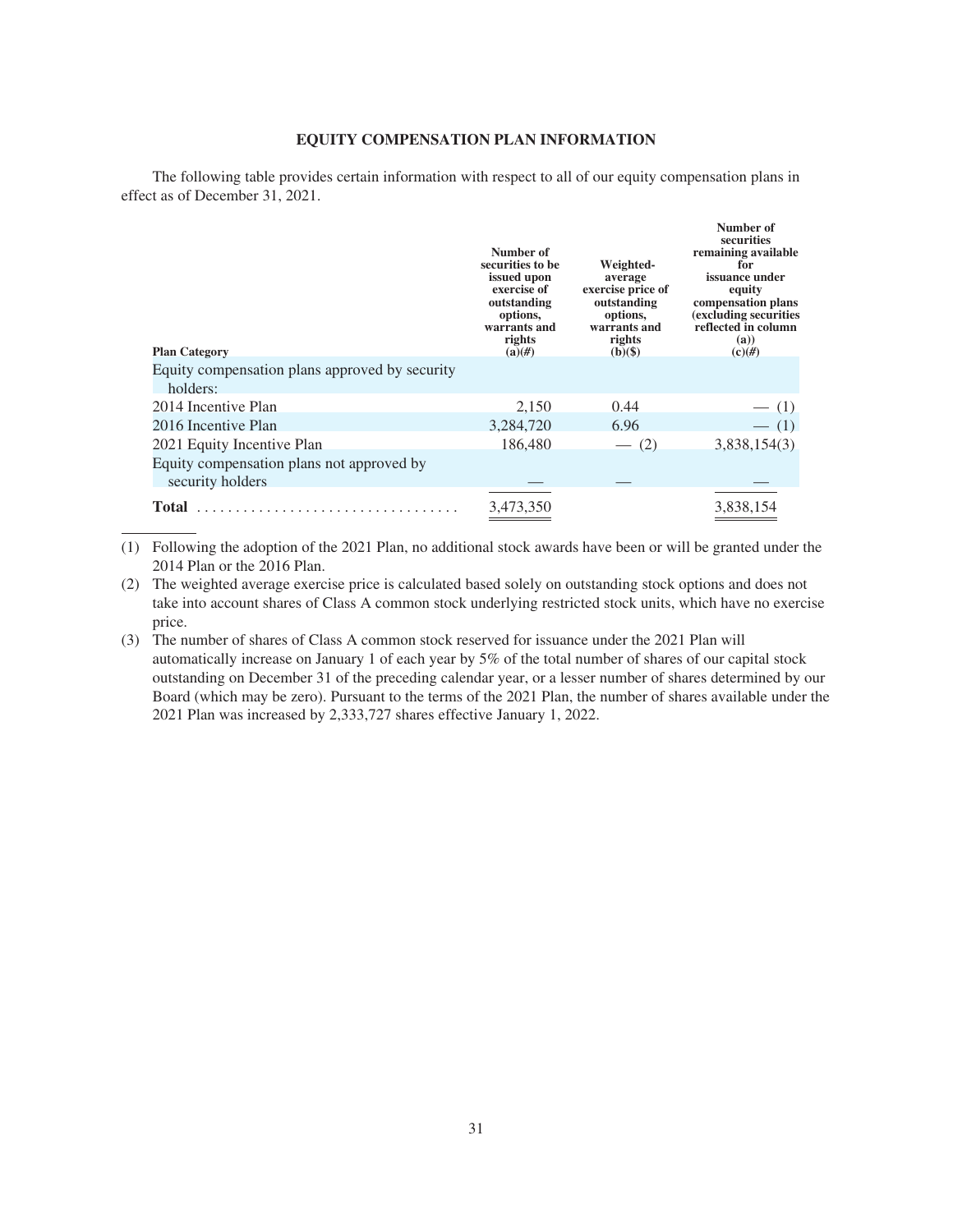# **TRANSACTIONS WITH RELATED PERSONS**

<span id="page-36-0"></span>Below we describe transactions since December 31, 2020 to which we were a party or will be a party, in which:

- the amounts involved exceeded or will exceed \$120,000; and
- any of our directors, executive officers, nominees for election as a director, or beneficial owners of more than 5% of any class of our Class A common stock, or any member of the immediate family of, or person sharing the household with, the foregoing persons, had or will have a direct or indirect interest.

# <span id="page-36-1"></span>**Certain Related-Party Transactions**

# *Participation in Initial Public Offering*

In connection with our initial public offering, which was completed in July 2021, our 5% stockholders purchased 1,000,000 shares of Class A common stock offered by us. Such purchases were made through the underwriters at the initial public offering price of \$44.00 per share for an aggregate purchase price of \$44,000,000 as follows:

| Name of 5% Stockholder                                  | <b>Initial Public</b><br><b>Offering</b> |  |
|---------------------------------------------------------|------------------------------------------|--|
| Entities associated with T. Rowe Price Associates, Inc. | 1.000.000                                |  |

All of these shares were sold to the public at the corresponding public offering price, and the selling stockholders paid all applicable per share underwriting fees and commissions to the underwriters.

## *Exchange Transaction*

On July 2, 2021, in connection with the closing of our initial public offering, we entered into exchange agreements with our co-founders, Randolph Altschuler and Laurence Zuriff, pursuant to which an aggregate of 1,475,311 shares of Class A common stock held by Mr. Altschuler and 1,200,843 shares of Class A common stock held by Mr. Zuriff were exchanged into an equivalent number of shares of Class B common stock.

# *Consulting Agreement*

In February 2018, the Company entered into a consulting agreement with Business Improvement Systems, Inc., which is owned by Peter Goguen, our Chief Operating Officer. Pursuant to the terms of this agreement, we paid Business Improvement Systems, Inc. a monthly consulting fee in the amount of \$11,667. Business Improvement Systems, Inc. provided us with consulting services related to operating services. This agreement was terminated as of January 31, 2021. For the year ended December 31, 2021, we paid Business Improvement Systems, Inc., \$149,769.

#### *Employment Agreements*

We have entered into employment agreements with certain of our executive officers. For more information regarding employment agreements with our named executive officers, see the section titled "Executive Office and Director Compensation—Employment Arrangements."

## *Equity Grants to Directors and Executive Officers*

We have granted stock options and restricted stock units to certain of our directors and executive officers. For more information regarding the stock options and stock awards granted to our directors and named executive officers, see the sections titled "Executive Officer and Director Compensation—Director Compensation" and "Executive Officer and Director Compensation—Executive Compensation."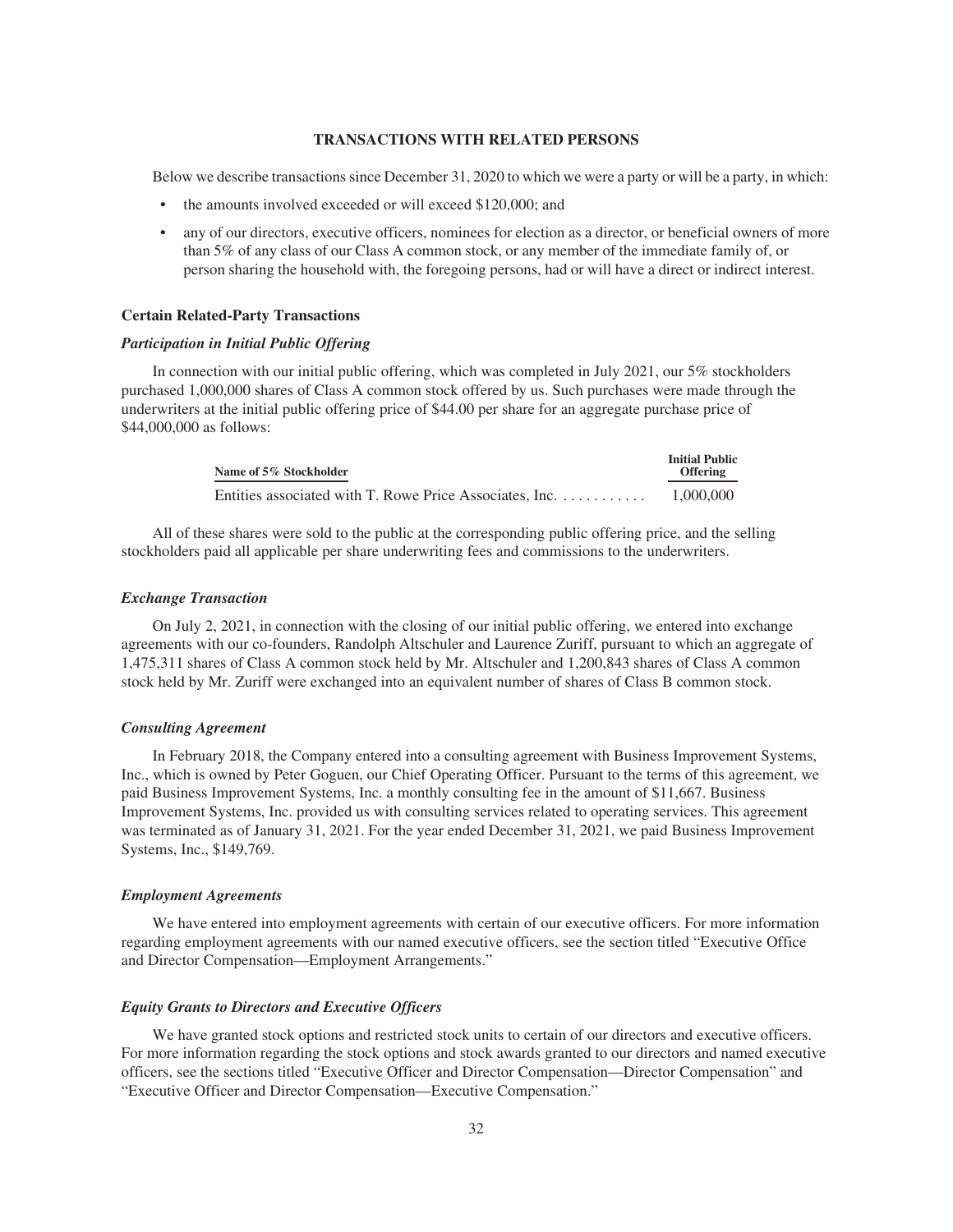# *Indemnification Agreements*

Our amended and restated certificate of incorporation contains provisions limiting the liability of directors, and our amended and restated bylaws provides that we will indemnify each of our directors and officers to the fullest extent permitted under Delaware law. Our amended and restated certificate of incorporation and amended and restated bylaws also provides our Board with discretion to indemnify our employees and other agents when determined appropriate by the board. In addition, we have entered into an indemnification agreement with each of our directors and executive officers, which requires us to indemnify them. For more information regarding these agreements, see the section titled "Executive Officer and Director Compensation—Limitations on Liability and Indemnification Matters."

## <span id="page-37-0"></span>**Policies and Procedures Regarding Transactions with Related Persons**

We have adopted a policy that our executive officers, directors, nominees for election as a director, beneficial owners of more than 5% of any class of our Class A common stock and any members of the immediate family of any of the foregoing persons are not permitted to enter into a related person transaction with us without the approval or ratification of our Board or our Audit Committee. Any request for us to enter into a transaction with an executive officer, director, nominee for election as a director, beneficial owner of more than 5% of any class of our Class A common stock or any member of the immediate family of any of the foregoing persons, in which the amount involved exceeds \$120,000 and such person would have a direct or indirect interest, must be presented to our Board or our Audit Committee for review, consideration and approval. In approving or rejecting any such proposal, our Board or our Audit Committee is to consider the material facts of the transaction, including whether the transaction is on terms no less favorable than terms generally available to an unaffiliated third party under the same or similar circumstances and the extent of the related person's interest in the transaction.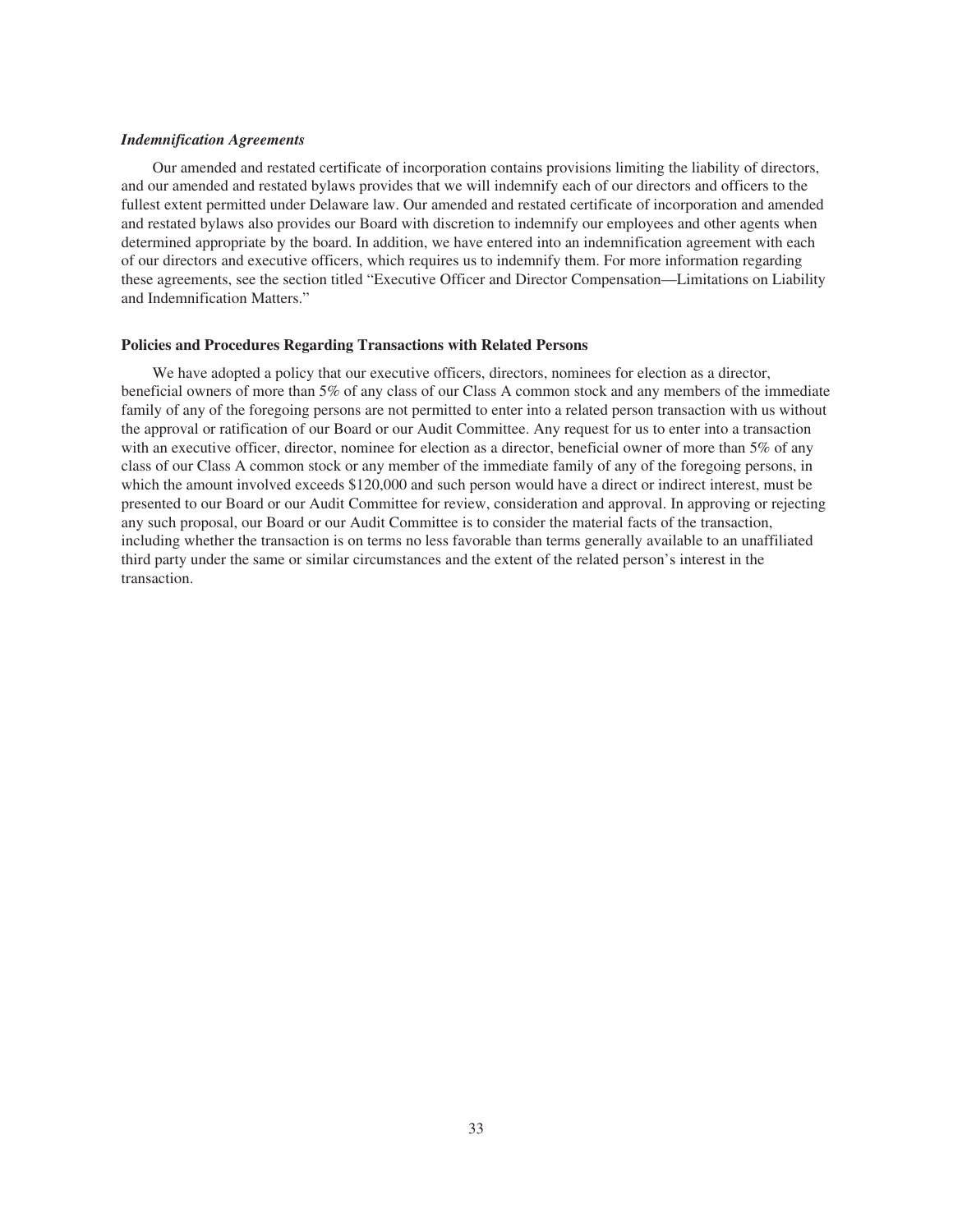#### **SECURITY OWNERSHIP OF CERTAIN BENEFICIAL OWNERS AND MANAGEMENT**

<span id="page-38-0"></span>The following table sets forth information known to us regarding the beneficial ownership of shares of our Class A common stock as of April 15, 2022, by: (i) each of our named executive officers; (ii) each of our directors; (iii) all of our executive officers and directors as a group; and (iv) each person, or group of affiliated persons, known by us to beneficially own more than 5% of any class of our voting securities.

Information with respect to beneficial ownership is based on information furnished to us by each director, executive officer or stockholder who holds more than 5% of our outstanding Class A common stock, and Schedules 13G or 13D filed with the SEC, as the case may be. Beneficial ownership is determined according to the rules of the SEC and generally means that a person has beneficial ownership of a security if he or she possesses sole or shared voting or investment power of that security, and includes options and warrants that are currently exercisable within 60 days of April 15, 2022. Options to purchase shares of our Class A common stock that are exercisable within 60 days of April 15, 2022, are deemed to be beneficially owned by the persons holding these options for the purpose of computing percentage ownership of that person, but are not treated as outstanding for the purpose of computing any other person's ownership percentage. Except as indicated in the footnotes below, each of the beneficial owners named in the table below has, to our knowledge, sole voting and investment power with respect to all shares of common stock listed as beneficially owned by him or her, except for shares owned jointly with that person's spouse.

We have based our calculation of beneficial ownership on  $(1)$  44,269,620 shares of our Class A common stock and (2) 2,676,154 shares of our Class B common stock outstanding as of April 15, 2022. Unless otherwise indicated, the address for each of the stockholders in the table below is c/o Xometry, Inc., 7529 Standish Place, Suite 200, Derwood, Maryland 20855.

|                                                      | <b>Class A Common Stock</b>                                |                                                             | <b>Class B Common Stock</b>                                |                                                                    |                                                      |
|------------------------------------------------------|------------------------------------------------------------|-------------------------------------------------------------|------------------------------------------------------------|--------------------------------------------------------------------|------------------------------------------------------|
| <b>Name and Address of Beneficial Owner</b>          | Number of<br><b>Shares</b><br><b>Beneficially</b><br>Owned | Percent of<br><b>Shares</b><br><b>Beneficially</b><br>Owned | Number of<br><b>Shares</b><br><b>Beneficially</b><br>Owned | <b>Percent of</b><br><b>Shares</b><br><b>Beneficially</b><br>Owned | Percent of<br><b>Total</b><br><b>Voting</b><br>Power |
| 5% Stockholders:                                     |                                                            |                                                             |                                                            |                                                                    |                                                      |
| Entities associated with Highland Capital            |                                                            |                                                             |                                                            |                                                                    |                                                      |
| Partners $(1)$                                       | 5,978,461                                                  | 13.50                                                       |                                                            |                                                                    | 6.11                                                 |
| Entities associated with T. Rowe Price Associates,   |                                                            |                                                             |                                                            |                                                                    |                                                      |
| Inc.(2)                                              | 6,587,261                                                  | 14.88                                                       |                                                            |                                                                    | 6.74                                                 |
| Entities associated with Foundry Group(3)            | 3,276,551                                                  | 7.40                                                        |                                                            |                                                                    | 3.35                                                 |
| Randolph Altschuler(4)                               | 2,663,386                                                  | 6.02                                                        | 1,475,311                                                  | 55.13                                                              | 32.90                                                |
| Laurence Zuriff(5)                                   | 1,992,790                                                  | 4.50                                                        | 1,200,843                                                  | 44.87                                                              | 26.60                                                |
| <b>Directors and Named Executive Officers:</b>       |                                                            |                                                             |                                                            |                                                                    |                                                      |
| Randolph Altschuler                                  | 2,663,386                                                  | 6.02                                                        | 1,475,311                                                  | 55.13                                                              | 32.90                                                |
| Bill Cronin(6)                                       | 162,799                                                    | $\ast$                                                      |                                                            |                                                                    | $\ast$                                               |
| Laurence Zuriff'                                     | 1,992,790                                                  | 4.50                                                        | 1,200,843                                                  | 44.87                                                              | 26.60                                                |
| James Rallo(7)                                       | 155,669                                                    | $\ast$                                                      |                                                            |                                                                    | $\ast$                                               |
| Peter Goguen(8)                                      | 120,832                                                    | *                                                           |                                                            |                                                                    | *                                                    |
| Kathy Mayerhofer(9)                                  | 108,853                                                    | $\ast$                                                      |                                                            |                                                                    | $\ast$                                               |
| Craig Driscoll(10)                                   | 5,980,326                                                  | 13.51                                                       |                                                            |                                                                    | 6.12                                                 |
| George Hornig(11)                                    | 139,832                                                    | $\ast$                                                      |                                                            |                                                                    | $\ast$                                               |
| Ranjana Clark                                        | 548                                                        | $\ast$                                                      |                                                            |                                                                    | *                                                    |
| Fabio Rosati                                         | 102,014                                                    | $\ast$                                                      |                                                            |                                                                    | $\ast$                                               |
| Deborah Bial(12)                                     | 29,166                                                     | $\ast$                                                      |                                                            |                                                                    | *                                                    |
| Katharine Weymouth(13)                               | 31,449                                                     | $\ast$                                                      |                                                            |                                                                    | $\ast$                                               |
| Emily Rollins(14)                                    | 19,875                                                     | $\ast$                                                      |                                                            |                                                                    | *                                                    |
| All directors and executive officers as a group (13) |                                                            |                                                             |                                                            |                                                                    |                                                      |
| persons)(15)                                         | 11,507,539                                                 | 25.99                                                       | 2,676,154                                                  | 100.00                                                             | 66.50                                                |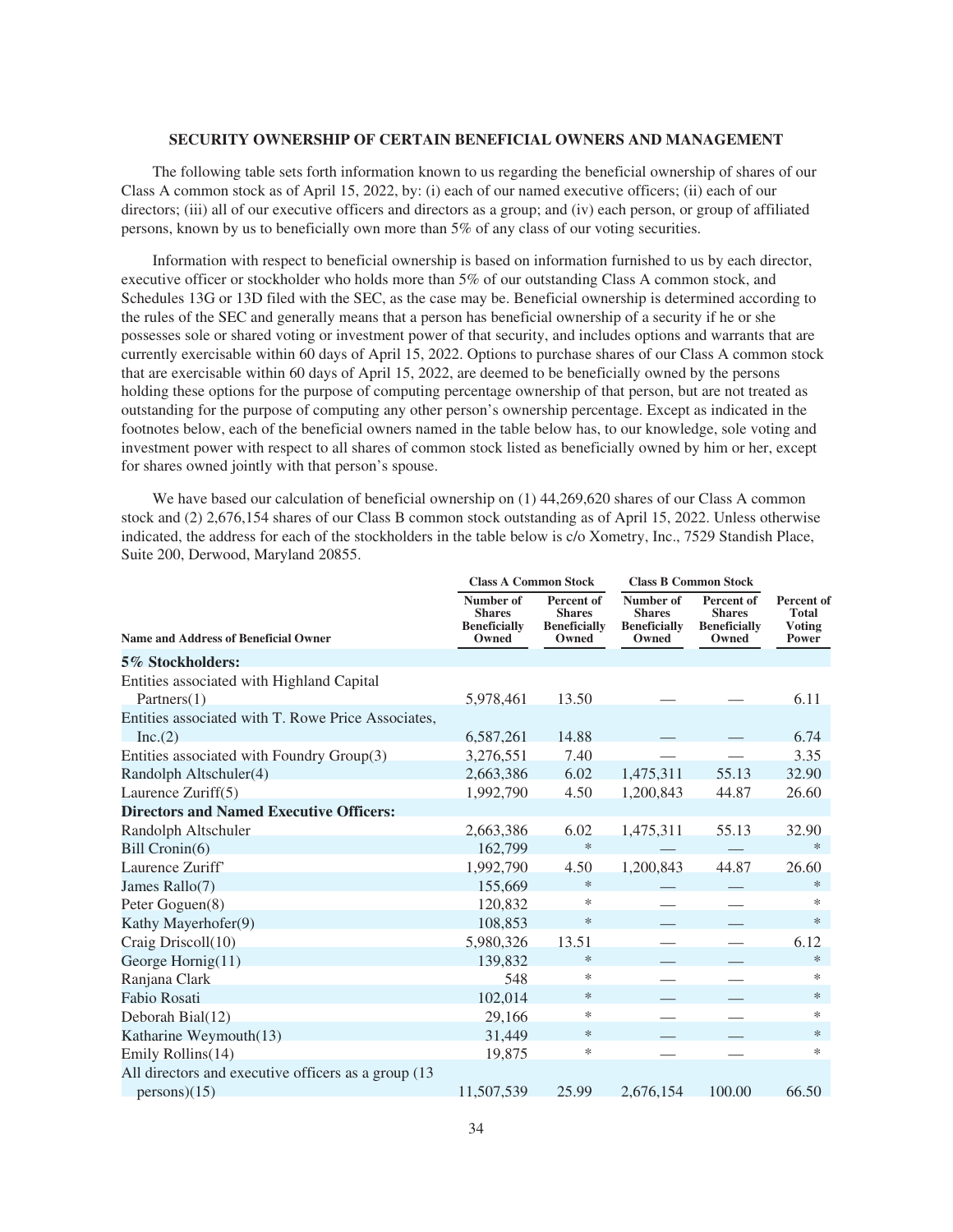- (1) The information shown is as of December 31, 2021 and is based on a Schedule 13G filed on February 10, 2022. Consists of (a) 481,096 of Class A Common Stock held by Highland Leaders Fund I, L.P. ("HLF I"), (b) 3,621,393 of Class A Common Stock held by Highland Capital Partners 9 Limited Partnership ("Highland 9"), (c) 1,559,876 of Class A Common Stock held by Highland Capital Partners 9-B Limited Partnership ("HMP 9 LP") and (d) 316,096 of Class A Common Stock held by Highland Entrepreneurs' Fund 9 Limited Partnership ("HEF 9"). Highland Leaders Fund I GP, L.P. ("HLF I GP LP") is the sole general partner of HLF I. Highland Management Partners 9 LLC is the sole general partner of Highland Management Partners 9 Limited Partnership, which is the sole general partner of each of HMP 9 LP and HEF 9.
- (2) The information shown is as of December 31, 2021 and is based on a Schedule 13G filed on February 14, 2022. Includes 3,330,028 shares of Class A Common Stock held by T. Rowe Price New Horizons Fund, Inc. (together with T. Rowe Price Associates, Inc., "T. Rowe Price"). The address of the principal business office of T. Rowe Price is 100 E. Pratt Street, Baltimore, Maryland 21202.
- (3) The information shown is as of December 31, 2021 and is based on a Schedule 13G filed on February 14, 2022. Includes (a) 2,742,223 shares of Class A Common Stock held by Foundry Group Next 2018, L.P. ("2018 LP") and (b) 534,328 of Class A Common Stock held by Foundry Venture Capital 2016, L.P. ("2016 LP"). 2018 LLC is the general partner of 2018 LP and the Managing Members are the managing members of 2018 LLC. 2018 LP, 2018 LLC and the Managing Members share power to direct the voting and disposition of the shares. Foundry Venture 2016, LLC is the general partner of 2016 LP.
- (4) Includes (a) 1,475,311 shares of Class B Common Stock held by Mr. Altschuler, which shares are convertible at any time into Class A Common Stock on a one-to-one basis, (b) 317,687 shares of Class A Common Stock underlying vested and outstanding options held by Mr. Altschuler that are vested or will vest within 60 days of April 15, 2022, (c) 103,582 shares of Class A Common Stock held by the 2021 Tigers Trust; (d) 342,533 shares of Class A Common Stock held by the Matthew Sladkin Altschuler 2012 Trust; (e) 342,533 shares of Class A common stock held by the Noah Sladkin Altschuler 2012 Trust; (f) 342,533 shares of Class A common stock held Sasha Sladkin Altschuler 2012 Trust, (g) 493,248 shares of Class A common stock held by The Altschuler Family Trust (2020), and (h) 721,270 shares of Class A Common Stock held by Mr. Altschuler's spouse. The address of the principal business office of Mr. Altschuler and each of the above trusts is c/o Xometry, Inc., 7529 Standish Place, Suite 200 Derwood, Maryland 20855.
- (5) Includes (a) 859,573 shares of Class A Common Stock held directly by Mr. Zuriff, (b) 1,200,843 shares of Class B Common Stock held by Mr. Zuriff, which shares are convertible at any time into Class A Common Stock on a one-to-one basis, (c) 104,299 shares of Class A Common Stock underlying outstanding options held by Mr. Zuriff that are vested or will vest within 60 days of April 15, 2022, (d) 288,091 shares of Class A Common Stock held by the Jason Eric Zuriff Trust; (e) 288,091 shares of Class A Common Stock held by the Sophie Anna Zuriff Trust; (f) 287,712 shares of Class A common stock held by the Zuriff Family 2020 Trust; (g) 165,024 shares of Class A common stock held by ZFI Capital, LP, over which Mr. Zuriff may be deemed to exercise voting and dispositive control. The address of the principal business office of Mr. Zuriff and each of the above trusts is c/o Xometry, Inc., 7529 Standish Place, Suite 200 Derwood, Maryland 20855.
- (6) Includes 38,750 shares of Class A Common Stock underlying stock options held by Mr. Cronin that are vested or will vest within 60 days of April 15, 2022.
- (7) Includes 155,669 shares of Class A Common Stock underlying stock options held by Mr. Rallo that are vested or will vest within 60 days of April 15, 2022.
- (8) Includes 5,832 shares of Class A Common Stock underlying stock options held by Mr. Goguen that are vested or will vest within 60 days of April 15, 2022.
- (9) Includes 32,604 shares of Class A Common Stock underlying stock options held by Ms. Mayerhofer that are vested or will vest within 60 days of April 15, 2022.
- (10) Includes (a) 3,621,393 shares of Class A common stock held by Highland 9, (b) 1,559,876 shares of Class A common stock held by HMP 9 LP, (c) 316,096 shares of Class A common stock held by HEF 9, (d) 481,096 shares of Class A common stock held by HLF I. HLF I GP LP is the sole general partner of HLF I and

Represents beneficial ownership of less than 1%.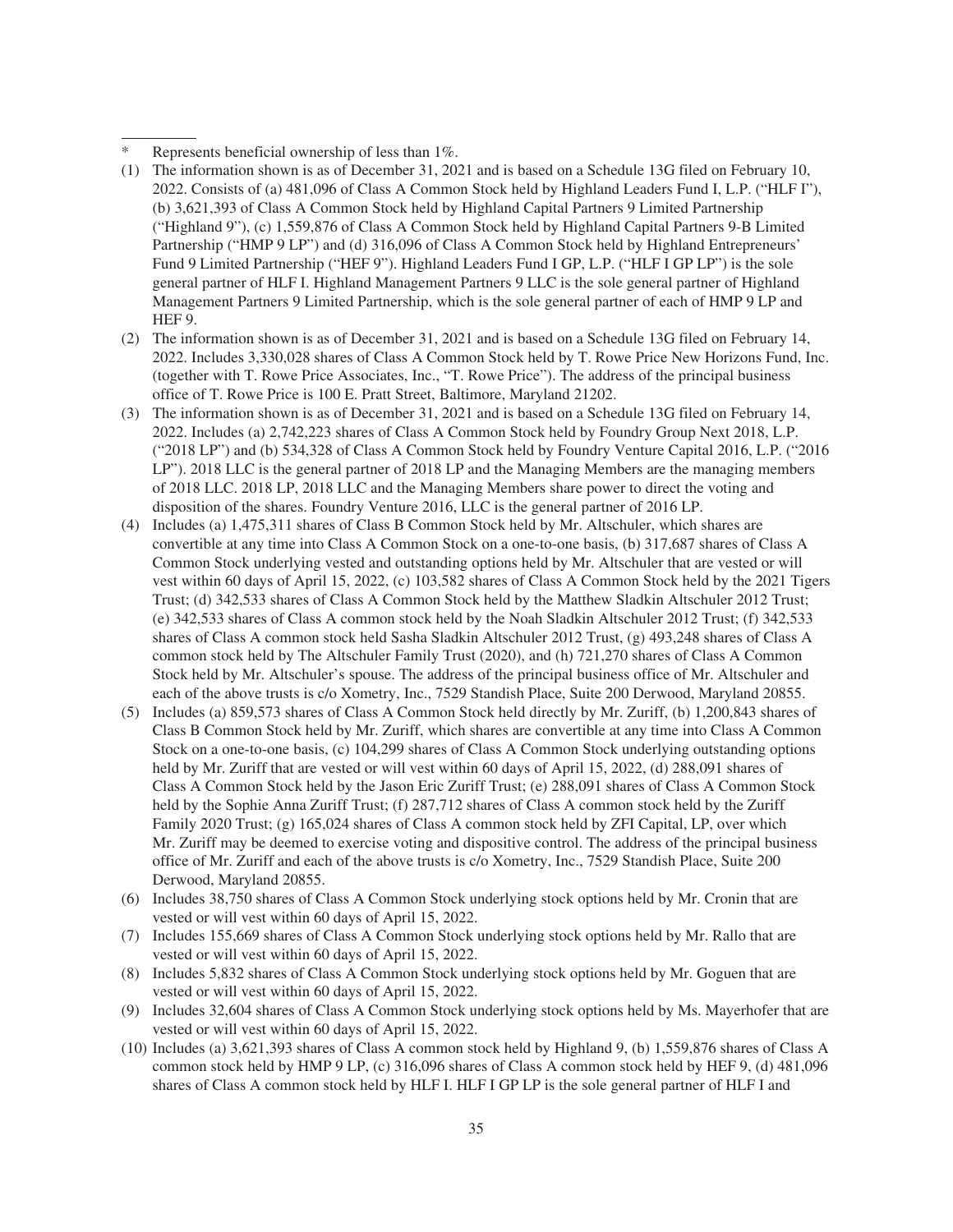(e) 1,865 shares issuable to Craig Driscoll upon settlement of restricted stock units within 60 days of April 15, 2022. Highland Management Partners 9 LLC is the sole general partner of Highland Management Partners 9 Limited Partnership ("HMP 9 LLC"), which is the sole general partner of each of HMP 9 LP and HEF 9. Robert Davis, Dan Nova, Paul Maeder and Corey Malloy are the managing members of HMP 9 LLC and have shared voting and investment power over investment decisions of HMP 9 LLC, and as such, may be deemed to have beneficial ownership of the shares held by the Highland Capital 9 Investing Entities by virtue of their status as controlling persons of HMP 9 LLC. Each managing member of HMP 9 LLC disclaims beneficial ownership of the shares held by the Highland 9 Investing Entities, except to the extent of each such Managing Member's pecuniary interest therein. Highland Leaders Fund I GP, Limited Partnership, or Highland Leaders L.P., is the general partner of the HLF I. Highland Leaders Fund I GP, LLC, or Highland Leaders LLC, is the general partner of Highland Leaders L.P. Robert Davis, Craig Driscoll, Dan Nova, Paul Maeder and Corey Malloy are the managing members of Highland Leaders LLC and have shared voting and investment power over investment decisions of Highland Leaders LLC, and as such, may be deemed to have beneficial ownership of the shares held by the HLF I by virtue of their status as controlling persons of Highland Leaders LLC. Each managing member of Highland Leaders LLC disclaims beneficial ownership of the shares held by the HLF I, except to the extent of each such individual's pecuniary interest therein. As a general partner of Highland Capital Partners, Craig Driscoll, a member of our board of directors, may also be deemed to have beneficial ownership of the shares held by Highland Capital 9 Investing Entities and HLF I. Craig Driscoll disclaims beneficial ownership of the shares held by such entities, except to the extent of his pecuniary interest therein. The address of each of these entities is One Broadway, 16th Floor, Cambridge, Massachusetts 02142.

- (11) Includes 10,625 shares of Class A Common Stock underlying stock options held by Mr. Hornig that are vested or will vest within 60 days of April 15, 2022.
- (12) Includes 29,166 shares of Class A Common Stock underlying stock options held by Ms. Bial that are vested or will vest within 60 days of April 15, 2022.
- (13) Includes (a) 29,166 shares of Class A Common Stock underlying stock options held by Ms. Weymouth that are vested or will vest within 60 days of April 15, 2022, and (b) 721 shares issuable upon settlement of restricted stock units within 60 days of April 15, 2022.
- (14) Includes 19,875 shares of Class A Common Stock underlying stock options held by Ms. Rollins that are vested or will vest within 60 days of April 15, 2022.
- (15) Includes (a) 746,590 shares of Class A Common Stock underlying stock options that are vested or will vest within 60 days of April 15, 2022, and (b) 1,865 shares issuable upon settlement of restricted stock units within 60 days of April 15, 2022.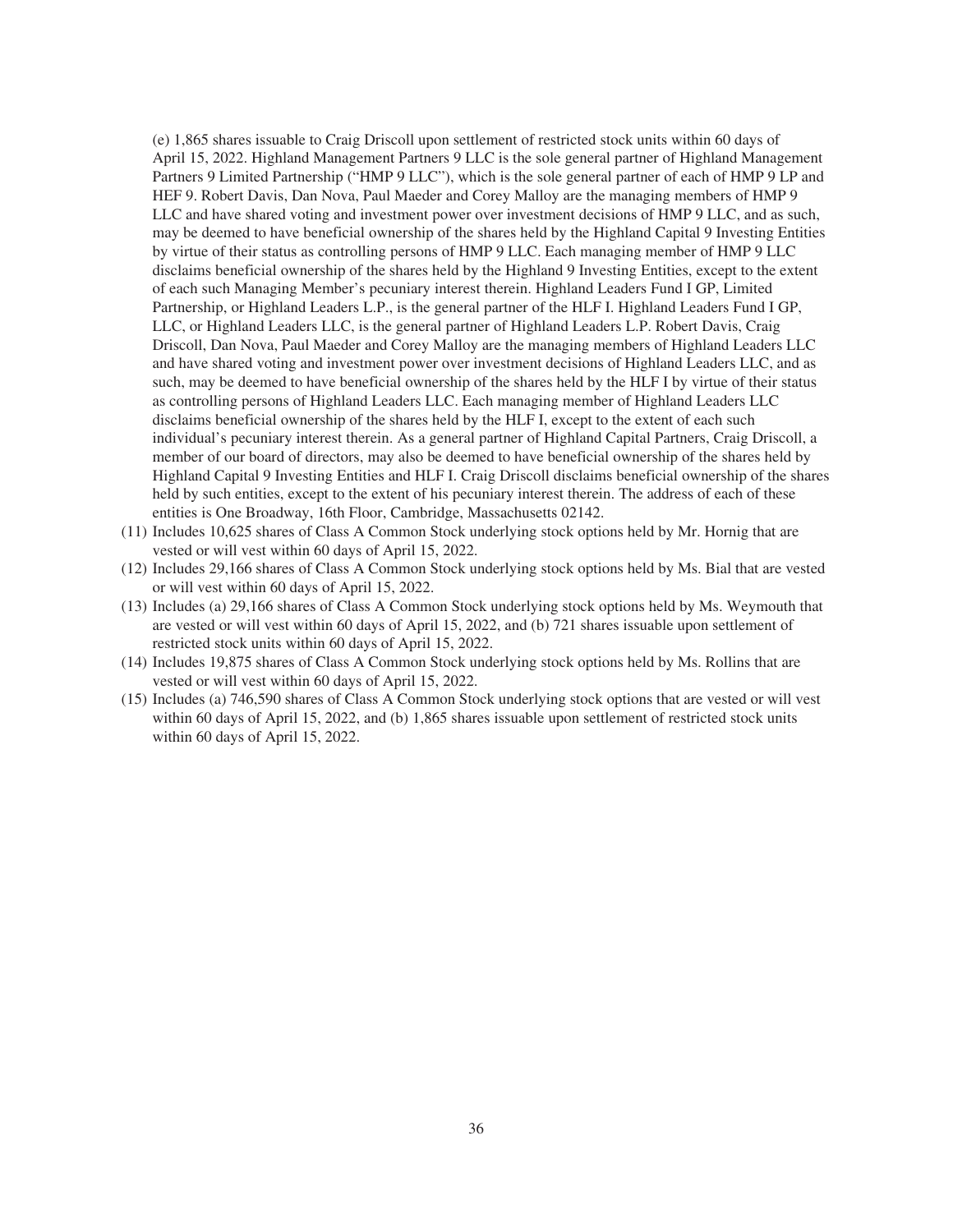# **OTHER MATTERS**

<span id="page-41-0"></span>The Board knows of no business to be brought before the Annual Meeting which is not referred to in the accompanying Notice of Annual Meeting. Should any such matters be presented, the persons named in the proxy shall have the authority to take such action in regard to such matters as in their judgment seems advisable. If you hold shares through a broker, bank or other nominee as described above, they will not be able to vote your shares on any other business that comes before the Annual Meeting unless they receive instructions from you with respect to such matter.

By Order of the Board of Directors

Kustinhallen

Kristie Scott *General Counsel and Secretary*

May 2, 2022

**A copy of our Annual Report on Form 10-K for the fiscal year ended December 31, 2021 is available free of charge at the SEC's web site at www.sec.gov. Stockholders can also access this proxy statement and our Annual Report on Form 10-K at www.investors.xometry.com/financial-filings/sec-filings. A copy of our Annual Report on Form 10-K for the fiscal year ended December 31, 2021 is also available without charge upon written request to our Secretary via email at legal@xometry.com.**